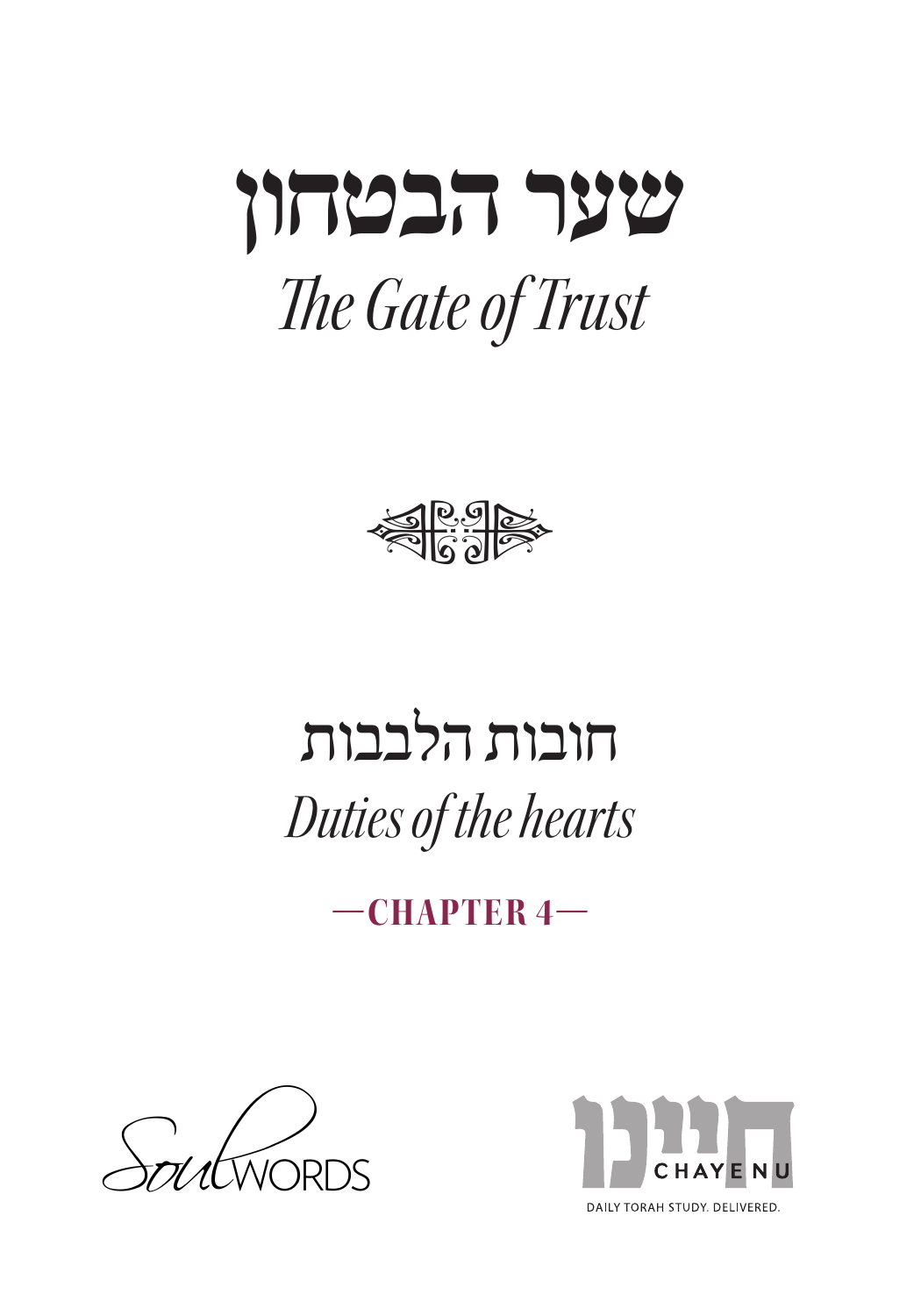### **4 Chapter** פֵּרֵק רִבְיעֵי

# THE SEVEN AREAS IN WHICH ONE IS BOUND TO TRUST IN GOD

ּ אֲבָל הַדִּבְרִים שָׁחַיִּב הַמֵּאֲמִין לִבְטּוֹחַ ְבָּהֶם עַל הַבּוֹרָא יִתְעַלֶּה, כּוֹלְלִים אוֹתֵם ׁש ּ ְ נֵ י מִ ינִ ים: אֶ חָ ד מֵ הֶ ם ד ֹ ִ בְ רֵ י הָ עולָ ם ָהזה, וְהִשׁנֵי דִּבְרִי הַעַוֹלִם הַבֵּא.

וִדִבְרִי הַעוֹלַם הַזֵּה יֵחַלְקוּ לִשְׁנֵי חֲלַקִים: אחד מהם עניני העולם לתועלות הַעוֹלַם הַזֶּה, הַשֶּׁנִי עַנְיְנֵי הַעוֹלַם לתועלות העולם הבא.

וְעַנְיְנֵי הַעוֹלַם לְתוֹעֲלוֹת הַעוֹלַם הַזֶּה ּ יֵחָ לְ קו ׁ לִ שְ לֹ ִ שָׁ ה חֲ לָ קים: אֶ חָ ד מֵ הֶ ם ּתֹו ֹעֲ לו ּת גּו ֹפו ּׁ בִּ לְ בָ ד, וְ הַ ש ֵּ נִ י תֹו ֹעֲ לות ְטַרְפּוֹ וְסִבּוֹת הוֹנוֹ וּמִינֵי קִנְיַנֵיו, וְהַשָּׁלִישִׁי ּתֹו ֹעֲ לו ֹ ת בְּ נֵ י בֵ יתו ׁ וְ אִ ש ְּ תֹו ּ וְק ֹרובָ יו וְ אוֹהֲבָיו וְאוֹיְבֵיו, וּמִי שָׁהוּא לְמַעַלַה ּמִמְּנּוּ וּלְמֵמַה מִמְּנּוּ מִכְּתּוֹת בְּנֵי אַדָם.

וְעֵנִינִי הִעוֹלִם לִתוֹעַלוֹת הִעְוֹלִם הִבֵּא  $i$ יחלקוּ לִשְׁנֵי חֲלָקִים: אֱחָד מֶהֶם חוֹבוֹת הַלְּבָבוֹת וְהָאֵבָרִים שֶׁהוּא מְתִיַחֵד בָּהֶם לְבַדּוֹ, וְאֵין מַעֲשֶׂהוּ יוֹצֵא בָּהֶם לַהֲנָאַת ּזו ֹ לָ תו וְ לֹ ּ א לְ הֶ ז ֹ ֵקו.  **the Almighty is obligated to rely on the** However, the matters regarding which the beegory is those matters that pertain to this world, Creator are two different categories: The first catwhile the second category is those matters that pertain to the world to come.

The first category itself, the matters that pertain to this world can be divided into two sub-categories: The first sub-category consists of those worldly matters which benefit the person in this world, while the second sub-category consists of those worldly matters which benefit the person in the world to come.

Even the sub-category of those matters which are for the benefit of a person in this world can be divided into three further categories: 1 - The first category consists of those matters which benefit hood, are the sources of his wealth and different sists of those matters which benefit his livelithe person himself. 2 - The second category consists of those matters that benefit members of his types of possessions. 3 - The third category conhousehold, his wife, his close family members, his friends, his enemies, and those people who are ei-<br>ther more important than him or less important than him.

The sub-category of those worldly matters that **benefit a person in the world to come can also be** divided into two categories: 1 - The first category is comprised of those obligations of the heart and mitzvot performed with one's limbs, which pertain to him alone, and which do not benefit or cause harm to anyone else.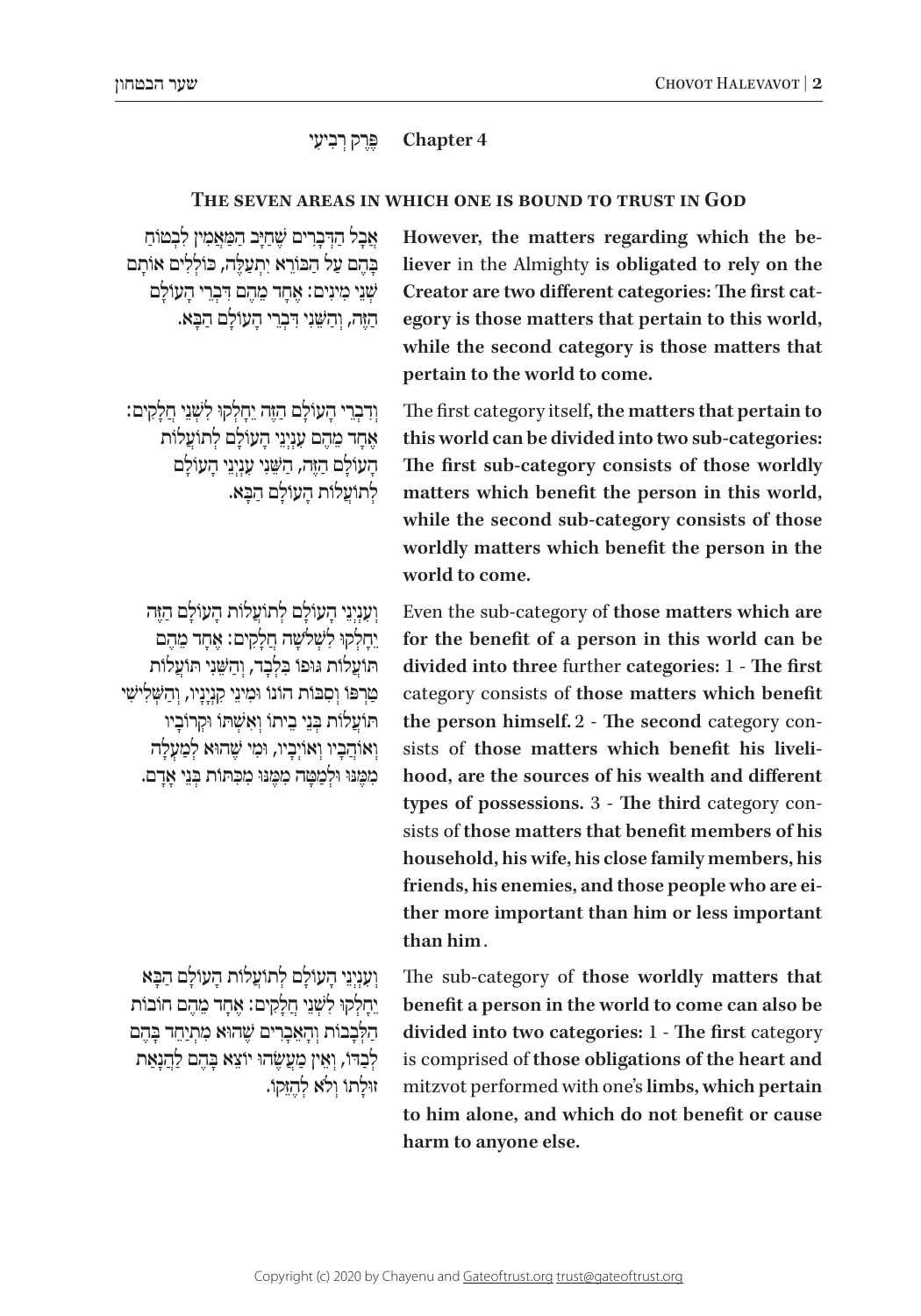2 - The second category consists of those mitzvot which one performs with one's limbs which one pation; with one person performing the act and cannot perform without someone else's particithe other person being the recipient of the act. Some examples of such mitzvot are: Charity, acts of ple to do good or to warn them against doing bad. kindness, teaching Torah, instructing other peo-

Those matters of the world to come can also be divided into two sub-categories: 1 - One of those sub-categories is the reward that a person receives **ond** sub-category is the good that one receives in ward for his good deeds in this world 2 - The secin the world to come which he deserves, as a rethe world to come which is due to the kindness of the Creator over the pious people and the prophets.

So, in total there are seven categories of matters which a person relies on the Creator for: 1. Those self. 2. Those matters which pertain to his wealth matters which pertain solely to the person himand the means of his livelihood, 3. Those matters which pertain to his wife, his children, his family members, his friends and his enemies. 4. Those formed with the limbs of the person which only obligations of the heart and the mitzvot perbenefit or cause harm to the person himself. 5. Those obligations performed with the limbs of the **person** which benefit or harm other people. 6. The rate with the person's actions in this world, 7. The reward in the world to come which is commensu-"**reward"** in the world to come which comes as a form of kindness from the Creator over those who are treasured by him and those who love him, as it is written: (in Tehillim 31:20): "How abundant is your good that you have hidden for those who fear you; in the presence of man, you have acted for those who take refuge in you."

ּׁ וְ הַ חֵ לֶ ק הַ ש ֹ ֵ נִ י, חו ֹבו ׁ ת הָ אֵ בָ רִ ים אֲ שֶ ר לֹא ּיו ׂ כַ ל לַ עֲ שֹו ּ תָ ם אֶ ל ָׁ א בְּ הִ ש ּ ְ ת ּ ַ ת ְּ פו ּת זו ֹ לָ תו עמו בִּפְעוֹל וּבְהִפְּעֵל, כִּצְדַקָה וּגְמִילוּת הַסְדִים וְלִמּוּד הַחָכְמָה וּלְצַוּוֹת בְּטוֹב ּוּלְהַזְהִיר מֵן הַרֵע.

וְעַנְיֵנֵי הֲעוֹלָם הַבָּא יֶחֲלְקוּ לִשְׁנֵי חֲלָקִים:  $\kappa$ חַר מֵהֶם הַגְּמוּל הַרֵאוּי, וְהַשֵּׁנֵי שֲהוּא ְמַחֵםֶר הַבּוֹרֵא יֶתְעָלֶה עַל הַחֲסִידִים ּ וְ הַ נ ֹ ְ בִ יאִ ים לָ עולָ ם הַ בָּ א.

וְהִגָּה כַּל הַדְּבָרִים שֵׁבּוֹטְחִים בַּהֶם עַל ֧֧֦֧֧֝֬֝֬֓<u>֓</u> הַבּוֹרֵא יִתְבְּרֵךְ, שִׁבְעָה חֲלָקִים: אֶחָד מהם עניני גּוּף האדם בּלבד, והשִׁני עִנְיֵנֵי הוֹנוֹ וְסִבּוֹת טַרְפּוֹ, וְהַשָּׁלִישִׁי עַנְיְנֵי ׁאִ ש ּ ְ תֹו ּ ו ּ בָ נָ יו וְק ֹרו ֹ בָ יו וְ או ֹ הֲ בָ יו וְ אויְבָ יו, וְהַרְבְיעֵי חוֹבוֹת הַלְּבָבוֹת וְהָאֱבָרִים שְׁהוּא מְתְיַחֵד בְּתוֹעֲלוֹתַן וְהַזַּקַתַן, וְהַחֲמִישִׁי חוֹבוֹת הָאֲבָרִים שֵׁתּוֹעַלְתָּן וְהַזַּקְתַן מְתִעֲבְרוֹת אֱל זוּלַתוֹ, וְהַשָּׁשִׁי  $\,$  גּמוּל העולם הבא אשר יהיה כפי הַמַּעֲשֶׂה בְּעוֹלָם הַזֶּה, וְהַשְּׁבִיעֵי גְּמוּל<br>הָעוֹלָם הַבָּא אֲשֶׁר יִהְיֶה מֵהַבּוֹרֵא יִתְבְּרֵךְ ְְעַל דֶּרֶךְ הַחֱםֶד עַל סְגְלַתוֹ וְאוֹהֲבָיו, כְּמוֹ ַעַל דֶּרֶךְ הַחֶסֶר עַל סְגֻלְתוֹ וְאוֹהֲבְיו, כְּמ<br>שֶׁבְּתוּב (תהלים לא, כ) ״מֶה רַב טוּבְךָ ְ ָאֲשֶׁר צָפַּנְתָ *לִירֵאֶיךָ, פְּעַלְתָ לַחוֹסִים בְּ*ךָ נֶ גֶ ד בְּ נֵ י אָ דָ ם".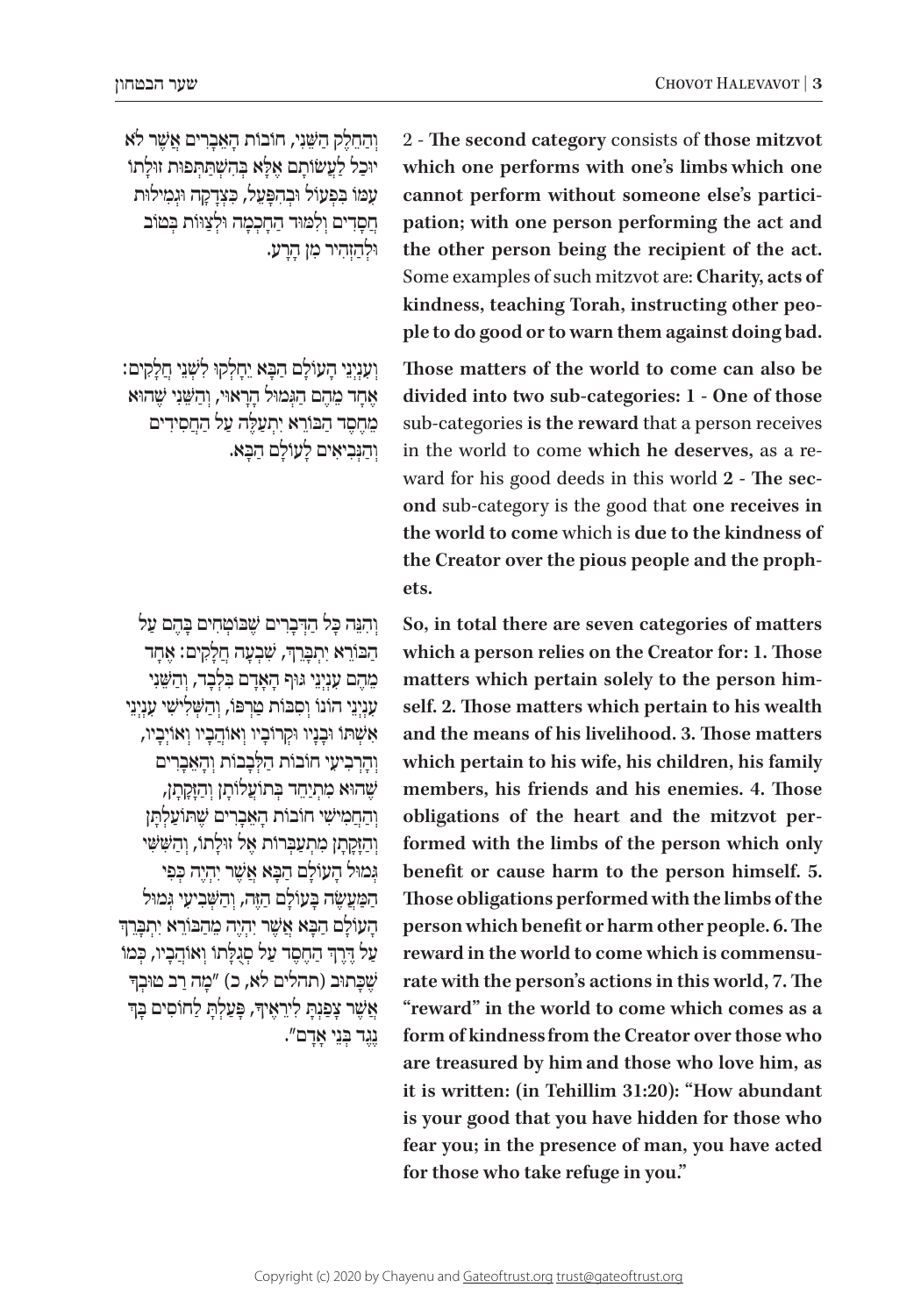וְכֵיוָן שֶׁפֵּרַשְׁתִּי הַהַקְדָּמוֹת אֲשֶׁר בַּעֲבוּרָן ּיִת ּ ָ כֵ ן הַ בִּ ט ֹ ָ חו ֹ ן מִ ן הַ בּ וטֵ חַ בֵּ אלֹהִ ים ְיִתְעַלֶּה, יֵשׁ עָלַי לִסְמוֹךְ לְהֶן פֵּרוּשׁ אָפְנֵי יֹשֶׁר הַבְּטֵּחוֹן בְּכֵל אֶחֶד מֵהַשָּׁבְעָה דְבְרִים אֲשֶׁר בָּהֶם יָבְטֵה כַּל בּוֹטֵה עַל אֱלֹהִים וְעַל זוּלַתוֹ, אֶחֶד אֶחֶד.

ֹ וְ א ּ מַ ר בְּ פֵ רו ׁש ׁ הַ חֵ לֶ ק הָ רִ אשֹו ּ ן מֵ הֶ ם, וְ הוא בְּעַנְיְנֵי גּוּף הַאֲדָם בִּלְבָד, וְהֶם חַיֵּיו וּמוֹתוֹ וְטֵרֶף מְזוֹנוֹ לְמִחְיַתוֹ וּמֵלְבּוּשׁוֹ וְדִירַתוֹ ּו ּ בְ רִ יאו ֹתו ֹ וְ חָ לְ יו ּ ו ּמִ דֹותָ יו.

וְ אָפְנֵי הַיֹּשֶׁר בְּבְמַחוֹן עַל אֱלֹהִים בְּכָל ְעִנְיָן מֵהֶם, שֶׁיַשְׁלִיךְ אֶת נַפְּשׁוֹ בְּהֶם ֹלְהֲלִיכוֹת הַגֹּוֶר אֲשֶׁר גַּוַר לו הַבּוֹרֵא מֱהֶם,

ְּ תִבְּטַח נַפְּשׁוֹ בֵּאלֹהִים יִתְבְּרֵךָ, וְיֵדַע כִּי לֹא יִגְּמֵר לוֹ מֵהֶם אֶלְא מַה שֶׁקְרַם בְּדַעַת הַבּוֹרָא שֶׁהוּא הַנִּכוֹן לְעַנְיַנֵיו בְּעוֹלָם הַזֶּה וּבְעוֹלַם הַבָּא וְיוֹתֵר טוֹב לְאַחֲרִיתוֹ,

וְשֶׁהַנְהַגַת הַבּוֹרָא לו בְּבִלָּם שָׁוַה, אֵין ׁלְ שּו ּ ם בְּ רִ יָה בָּ הֶ ם עֵ צָ ה וְ לֹ ּ א הַ נְ הָ גָ ה אֶ לָ א בִּרְשׁוּתוֹ וּגְזֵרְתוֹ וְדִינוֹ. וּכְמוֹ שֵׁאֵין בְּיַד הַבְּרוּאִים חַיֵּיו וּמוֹתוֹ וְחַלְיוֹ וּבְרִיאוּתוֹ, ֿ בֵּן אֵין בְּיֶדָם טֱרֶף מְזוֹנוֹ וְסִפּוּקוֹ וּלְבוּשׁוֹ ּו ׁש ִ ְ אָ ר ע ּ נְ יְנֵ י גו ֹפו. Having explained (in the previous two Chapters), **the** five foundational concepts which as a result of recognizing them, it is possible for the person who has *Bitachon* in the Almighty, may He be exalted, to have *bitachon*, it is now incumbent upon me to juxtapose to them, the explanation of the proper garding each one of the above-mentioned seven manner in which one should have *bitachon* - recategories. Through them he will know how one is supposed to go about having *bitachon* in the Al-<br>mighty as well as how to rely on others.

I will say as an explanation of the first category of the seven, which (as outlined above) consists of those matters which pertain solely to the person himself; which are his life and death, food for his livelihood, clothing, shelter, health and illnesses, as well as his character traits (which a person needs in order to function well):

ner in which one is to rely on the Almighty, is that Regarding each of these matters, the proper manhe should give himself over regarding all these matters, to the predetermined ways in which the **Creator has decided to conduct himself with him.** 

He should rely on the Almighty, blessed be He, and recognize that none of these matters come into being unless it has been predetermined by **the Almighty, that it is the proper thing for him in** this world and the next and that it will ultimately be all for the best.

He also should realize that the Almighty conducts himself equally regarding all those matters, such that no other being's advice or behavior can help him, unless it is with the Almighty's permission and according to his decree and judgment. Just as a person understands that no being has power over his life or death, his illnesses and his health, son's livelihood, his other needs, his clothing and so too, they do not have any control over a perother matters pertaining to his body,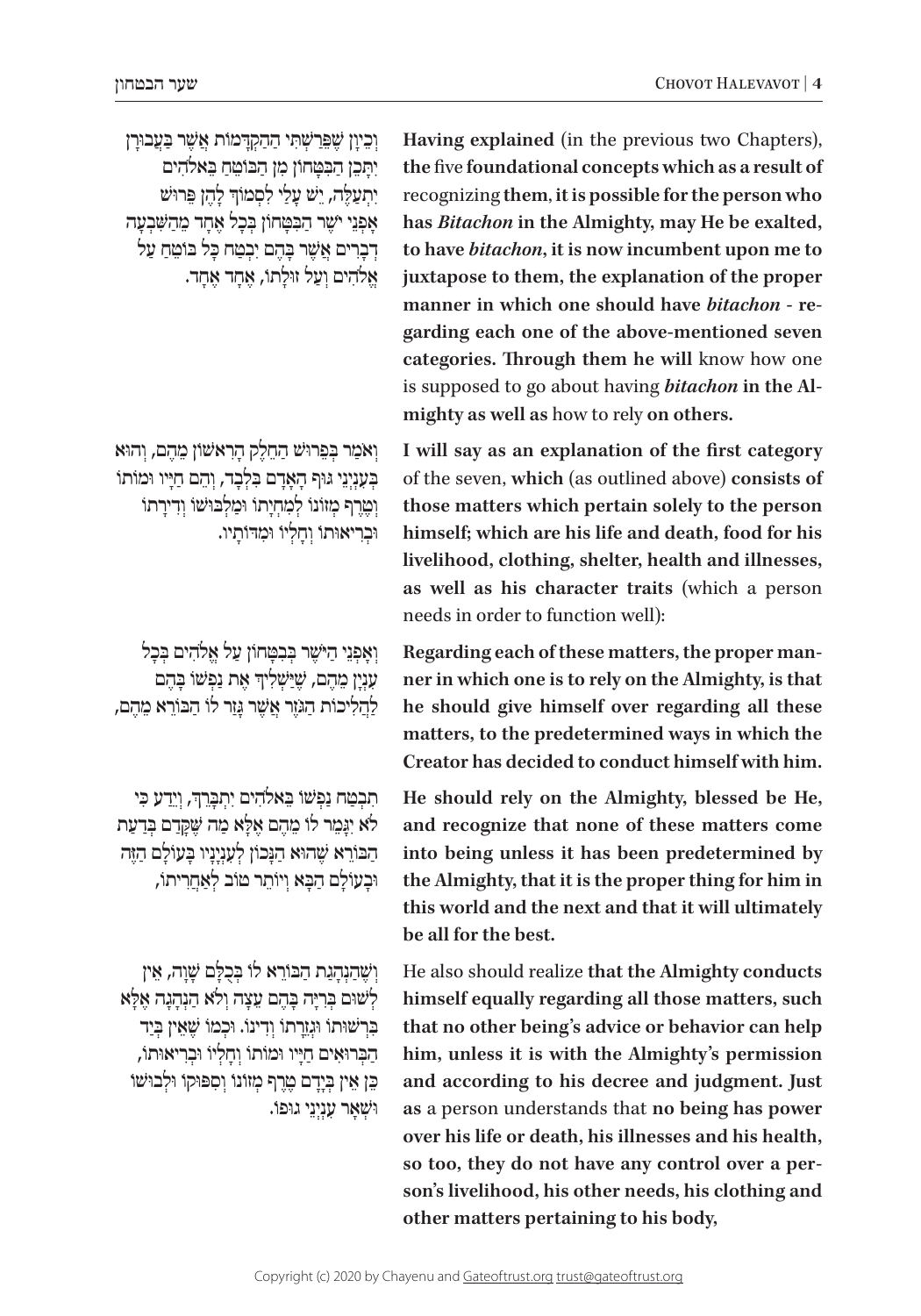וְעָם בֵּרוּר אֱמוּנָתוֹ כִּי עָנְיָנוֹ מָסוּר אֶל **גְזֵרוֹת הַבּוֹרָא יִתְעַלֵּה, וְשֵׁבְחִירַת הַבּוֹרָא** ֹלו ּ הִ יא הַ בְּ חִ ירָ ה הַ טֹו ּ בָ ה, הו ּ א חַ יָב לְהָתְגַּלְגֶל לְסִבּוֹת תּוֹעֲלוֹתֵיו וְלִבְחוֹר ּהַ טֹו ּב כ ַּ נ ֹ ִ רְ אֶ ה לו ִ מִ ן הָ ענְ יָן, וְ הָ אֱ לֹהִ ים ַיְעֲשֶׂה מַה שֶׁקְרָמָה בּוֹ גְּזֵרְתוֹ.

וְהַדוֹמֶה לְזֶה, כִּי אָדָם אַף עַל פִּי שֶׁקִּצוֹ  $\alpha$ וּמִדַּת יָמֵיו קַשׁוּרִים בִּגְזֵרַת הַבּוֹרֵא ְיִתְבְּרֵךְ, יֵשׁ עַל הָאָדָם לְהִתְגַּלְגֵּל לְסִבּוֹת החיים במאכל וּבמֹשׁתּה וּמלִבּוּשׁ וּבְמֵעוֹן כִּפִי צַרְכּוֹ, וְלֹא יַנִּיחַ אֶת זֶה עַל הַאֲלֹהִים, שֵׁיֹּאמֵר: אִם קַדַם בִּגְזֵרת הַבּוֹרָא שֵׁאֲחָיֶה, יַשְׁאִיר נַפְּשִׁי בְּגוּפִי מִבְּלִי ּמְזוֹן כְּל יְמֵי חַיַּי, וְלֹא אֶטְרַח בְּבַקְשַׁת הַטֵּרְף וַעָמַלוֹ.

**However, accompanying one's conviction that a)** all one's matters are totally under the jurisdiction of the decrees of the Creator, may He be exalted, and that b) everything that the Creator chooses for him is the best choice, one is also obligated to efit him and to choose those means which appear make efforts to pursue the means which will bento him to be the best. The Almighty will then do that which He has already decreed.

son's life and how long he will live, have been fixed By way of comparison: Although the end of a perby the decree of the Creator, may He be blessed, a serve his life, such as food, drink, clothing, as well person must still pursue those means which preas living quarters, according to his needs. He is ing: "If it has been predetermined by the decree of not to rely on the Almighty regarding them by saythe Creator, that I should live, then he will keep me alive, even without food for my entire life, and I will not exert myself in pursuing food and in the toil that is necessary to obtain a livelihood to pay for the food".

# THE OUTCOME OF PUTTING OURSELVES IN DANGEROUS SITUATIONS

ּ וְ כֵ ן אֵ ין רָ או ּ י לָ אָ דָ ם לְ הִ כ ּ ָ נֵ ס בְּ סַ כ ָֹ נות בִּ בְּמַחוֹנוֹ עַל גַּזְרַת הַבּוֹרֹא, וִישַׁתָּה סִמֵּי המות או שִׁיִּםכּן בִּעַצְמוֹ לְהִלְחֵם עָם ּהָאֲרִי וְהַחַיּוֹת הָרָעוֹת לְלֹא דֹחַק, או ֧֧֦֧֧֝֬֝֬֓<u>֓</u> שְׁיַשְׁלִיךְ עַצְמוֹ בַּיָּם או בְּאֵשׁ וְהַדוֹמֶה ּ לָ זֶה מִ מ ּׁ ַ ה ש ּ ֶ אֵ ין הָ אָ דָ ם בָּ טו ּ חַ בָּ הֶ ן וִ יסַ כֵ ן בּנפּשׁוֹ. וּכבר הזהירנוּ הכּתוּב מזה בּמה ֿשֶׁאֲמֵר (דברים ו, טז) "לֹא תְנַסּוּ אֶת ה' אלֹהיכם כאשׁר נִפיתם בַּמַּפְה".

ּכ ּ ִ י אֵ ינֶ נּו ּׁ נִ מְ לָ ט בְּ זֶה מֵ אֶ חָ ד מִ ש ְ נֵ י דְ בָ רִ ים:

Similarly, it is not fitting for a person to place himself in danger as part of his reliance on the **Creator's decrees, by drinking poisonous potions** or to endanger himself by fighting with a lion or other dangerous wild animals - if he does not have to, - nor should a person jump into the sea lar manner, in which a person cannot be sure of or into fire or endanger himself in any other simihis safety. Scripture warns against this when it says (in Devarim 6:16): "You shall not test the L-rd, your G-d as you tested him in Massah."

There are two possibilities as to what will happen to someone who endangers his life in such a manner.<br>ner.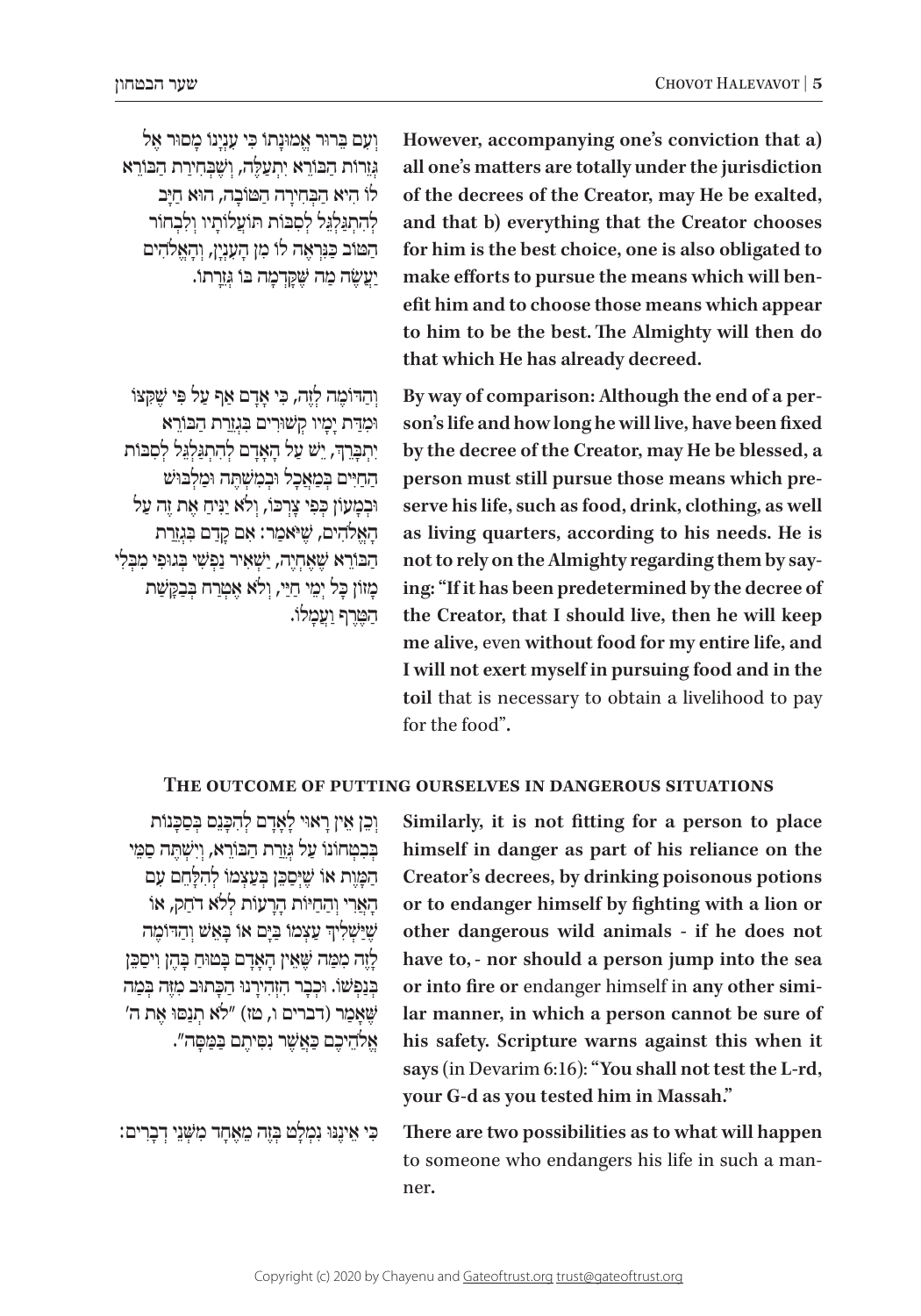ֹאוֹ שֵׁיָּמוּת וְיִהְיֶה הוּא הַמֵּמִית אֶת עַצְמוֹ, וְהוּא נִתְבָּע עַל זֶה כְּאִלּוּ הֵמִית זוּלְתוֹ<br>מִבְּנֵי אָדָם, אַף עַל פִּי שֶׁמּוֹתוֹ עַל הַדֶּרֶךְ הַהוּא בִּגְזֵרת הַאֱלֹהִים וּבְרִשׁוּתוֹ.

וּכְבָר הִזְהִירֵנוּ שֵׁלֹא לְהָמִית שׁוּם אָדָם בּשׁוּם גַּלְגוּל, בַּאמרוֹ (שמות כ, יג) "לֹא תִרְצָה". וְכָל אֲשֶׁר יְהָיֶה הַמּוּמַת קַרוֹב ֹאֶל הַמֵּמִית יִהְיֶה הָעָנֶשׁ יוֹתֵר רָאוּי, כְּמוֹ שַׁכֵּתוּב (עמום א, יא) "עַל רַדְפוֹ בַחֵרִב ׁ אָ חִ יו וְ ש ִ חֵ ת רַ חֲ מָ יו".

וְכֵן מִי שֶׁהֲמִית אֵת עַצְמוֹ יְהְיֶה עַנְשׁוֹ  $\epsilon$ גדוֹל בּלי ספק, מפּני שמשלו בּזה כּעַבד שׁצוּהוּ אדוֹניו לשׁמוֹר מקוֹם לזמן ידוּע, ֿוְהִזְהִירוֹ שֶׁלֹּא יִפְּרֵד מִמֶּנּוּ עַד שֶׁיָּבֹא שליח אדוניו אליו, וכיון שראה שבושש הַשָּׁלִיהַ לְבֹא, נִפְרַד מִן הַמְּקוֹם קֹדֶם בּוֹאוֹ, וְקָצַף עָלָיו אֲדוֹנָיו וְהֶעֱנִישׁוֹ עַנֶּשׁ ּג ֹ ָ דול.

ּ וְ כֵ ן הַ מ ֹ ֵ מִ ית אֶ ת עַ צְ מו ֹ יו ֹ צֵ א מֵ עֲ בודַ ת הָאֱלֹהִים אֱל הַמְרוֹתוֹ בְּהִכָּנִםוֹ בְּסַכֲנַת המות.

וְעַל כֵּן אַתַּה מוֹצֵא שָׁמוּאֵל עַלַיו ְֿרַשְׁלוֹם אוֹמֵר "אֵיךָ אֵלֵךְ וְשָׁמַע שָׁאוּל וַ וְהֵרֶנֶנְי" (שׁמואל א' טז, ב), וְלֹא נַחְשַׁב לוֹ לְחִסַּרוֹן בִּבְטְחוֹנוֹ עַל הַאֱלֹהִים, ְּ אַךְ הָיְתָה הַתְּשׁוּבָה מֵאֱלֹהִים לוֹ בְּמַה ְשׁמּוֹרָה כִּי זְרִיזוּתוֹ בֵּזֶה מְשָׁבַּחַת, וְאָמַר ָלוֹ "עֶגְלַת בְּקָר תִּקַח בְּיֶדֶךְ וְאָמַרְתָּ לִזְבֹּחַ לַה' בַּאתִי" (שם) וּשָׁאַר הַעָנְיָן.

Either he will die, and it will be considered as if he killed himself and he will be punished in the  **other person** (which is a terrible sin). This is so, world to come for doing so as if he murdered andespite the fact that his death and the manner in which he died was decreed by the Almighty, and done with his approval.

The Torah has already warned us not to kill any person in any manner when it says (in the ten der." In fact, the closer the relationship between commandments, in Shemot 20:13) "Do not murthe murdered person and the murderer, the harsher the punishment will be. As it is written (in Amos 1:11): "For pursuing their brother with a sword, and they destroyed their mercy."

cause in doing so he is analogous to a slave whose ment of one who kills himself is so great, is be-Another reason why it is certain that the punishmaster instructed him to guard a certain place for a certain amount of time, and warned him not to leave the place until his master's messenger will ing to come, the slave left the place before he, the come. When he sees how the messenger is delaymessenger, came and the master got angry with him and punished him with a harsh punishment.

**b** by rebelling against Him by Similarly, one who kills himself forsakes the serputting himself at danger of death.

**Therefore** we find Shmuel of blessed memory **saying** (in Shmuel 1 16:2): "How shall I go? For, if Shaul hears, he will kill me." It was not considered mighty's response to him implied that his caution as a lack of trust in the Almighty. Rather, the Alin this matter was praiseworthy, for he told him: "A calf of cattle shall you take in your hands and  **solution s** should say that I have come to offer sacrifices to the L-rd" and the rest of the matter which it says there.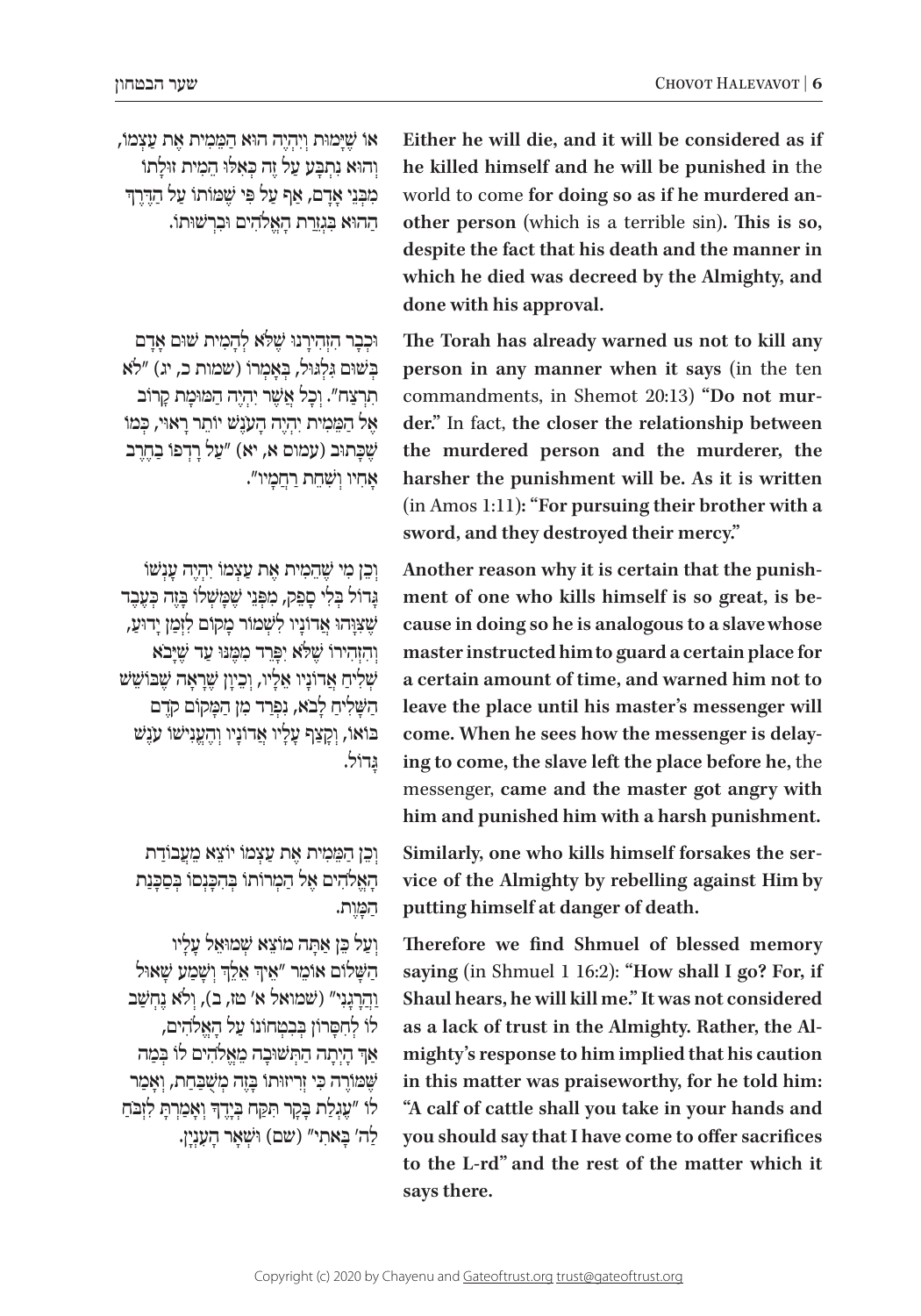וְאִלּוּ הָיָה זֶה קְצוּר בִּבְטְחוֹנוֹ, הָיִתָה הַ שׁוּבָה אֵלִיו ״אֵני אַמִית וַאֲחַיָּה ָמְתַיִנְי וַאֲנִי אֲרִפְּא" (דברים לב, לט), ֹאוֹ הַדוֹמֵה לוֹ, כִּמוֹ שֵׁאֲמַר לְמֹשֶׁה עַלִיו הַשַּׁלוֹם עַת שַׁאַמַר לוֹ ״כִּי כִבַד פֵּה וּכִבַד לְשׁוֹן אָנֹכִי" (שמות ד, י) - "מִי שָׂם פֶּה ֹ לָ אָ דָ ם או ׂ מִ י יָשּו ּ ם אִ ל ֹ ֵ ם או ׁ חֵ רֵ ש ֹ או ּפִ ק ֹ חַ או ִ ע ּוֵ ר" )שמות ד, יא(. ֵ

וְאִם שְׁמוּאֵל עם תֹּם צִדְקַתוֹ לֹא הֵקֵל לְהִכָּנֵם בְּסִבָּה קִטֲנָּה מִסְּבּוֹת הַסְּכֵּנָה, אַף ֿ עַל פִּי שֻׁהַיָה נִכְנַם בַּהּ בְּמִצְוַת הַבּוֹרֵא ְיִתְבָּרֵךְ כְּשֶׁאָמַר (שמואל א' טז, א) ָיַטַ קַרְנְךָ שֶׁמֶן וְלֵךְ אֶשְׁלָחֲדָ אֶל יִשַׁי" ָ $\epsilon$ בִּית הַלַּחְמִי", כַּל שֵׁכֵּן שֵׁיהָיֶה זֶה מְגַנֵּה  $\alpha$ מוּלתו מִבְלְתֵי מִצְוַת הַבּוֹרֵא יְתִעֲלֶה.

ְֹאוֹ שֶׁיִּנְצֵל בְּעֶזְרַת הַבּוֹרֵא יִתְבָּרֵךְ לוֹ, וְיֹאבְדוּ זְכְיּוֹתֵיו וְיַפְסִיד שְׂכָרוֹ, כְּמוֹ שְׁאֲמְרוּ רַבּוֹתֵינוּ זִכְרוֹנָם לִבְרַכָה בְּזֶה הַעָנְיֵ (שבת לב, א) "לְעוֹלַם אֵל יַעֲמוֹד ֹאֲדָם בִּמְקוֹם סַכֲנָה וְיֹאמֵר שֵׁעוֹשִׂין לוֹ **נם, שמא אין עוֹשׂין לו נם, ואם עוֹשׂין לו** ּ נֵ ס מְ נַ כ ֹ ִ ין לו ּ מִ ז ּ ְכֻ יֹותָ יו".

וְ אָמַר יַעֲקֹב אָבִינוּ עָלָיו הַשָּׁלוֹם (בראשית לב, יא) "קְטֹנְתִּי מִכֹּל הַחֲסַדִים", וְאָמֵר הַמְתַרְגֶם בְּפֵרוּשׁוֹ ּ "זְעֵ ירָ ן זַכְ וָ תַ י מִ כ ּ ָ ל חִ סְ ד ּ ִ ין ו ּמִ כָ ל טַ בְ וָ ן". Were it to be the case that his reluctance to put his life in danger was considered a lack of trust in G-d, then G-d's response to him would have been, as it says (in Devarim 32:39): "I cause death and grant life. I strike, but I heal" or something similar to it. As He indeed said to Moshe of blessed memory, **emot 4:10): "For I am heavy of mouth and heavy of** at the time when he, Moshe, said to him (in Shtongue," whereby G-d responded (in the following verse): "Who gave man a mouth, or who makes one dumb or deaf or seeing or blind"?

If Shmuel, despite his complete righteousness, did not act lightly and put his life in even a slight **risk** of danger, even though, were he to do so, he ator, blessed be He, who said (in Shmuel 1, 16:1): would be doing it at the instruction of the Cre-"Fill your horn with oil, and come, I shall send you to Yishai, the Bethlehemite", then all the more so would it be considered morally reprehensible for another person to do so, who had not been com-<br>manded to do so by the Creator himself.

Alternatively, it is possible that he will be saved with the help of the Creator, blessed be He, but will lose some of his merits and thereby lose his reward that was due to him for his good deeds. As the Rabbis of blessed memory said regarding this matter in the Talmud (Shabbos 32a): "A person tion, and say that a miracle will be performed for should never place himself in a dangerous situahim, for perhaps no miracle will be performed for him. If a miracle is performed for him, then it will **be deducted from his merits".** 

ory, who said (Bereshit 32:11) "I have become Similarly we find by Yaakov Avinu of blessed memsmall from all the kindnesses that the Almighty lates this as "My merits have been diminished as has bestowed upon me", and the Targum transa result of all the goodness and kindness that you have done to me".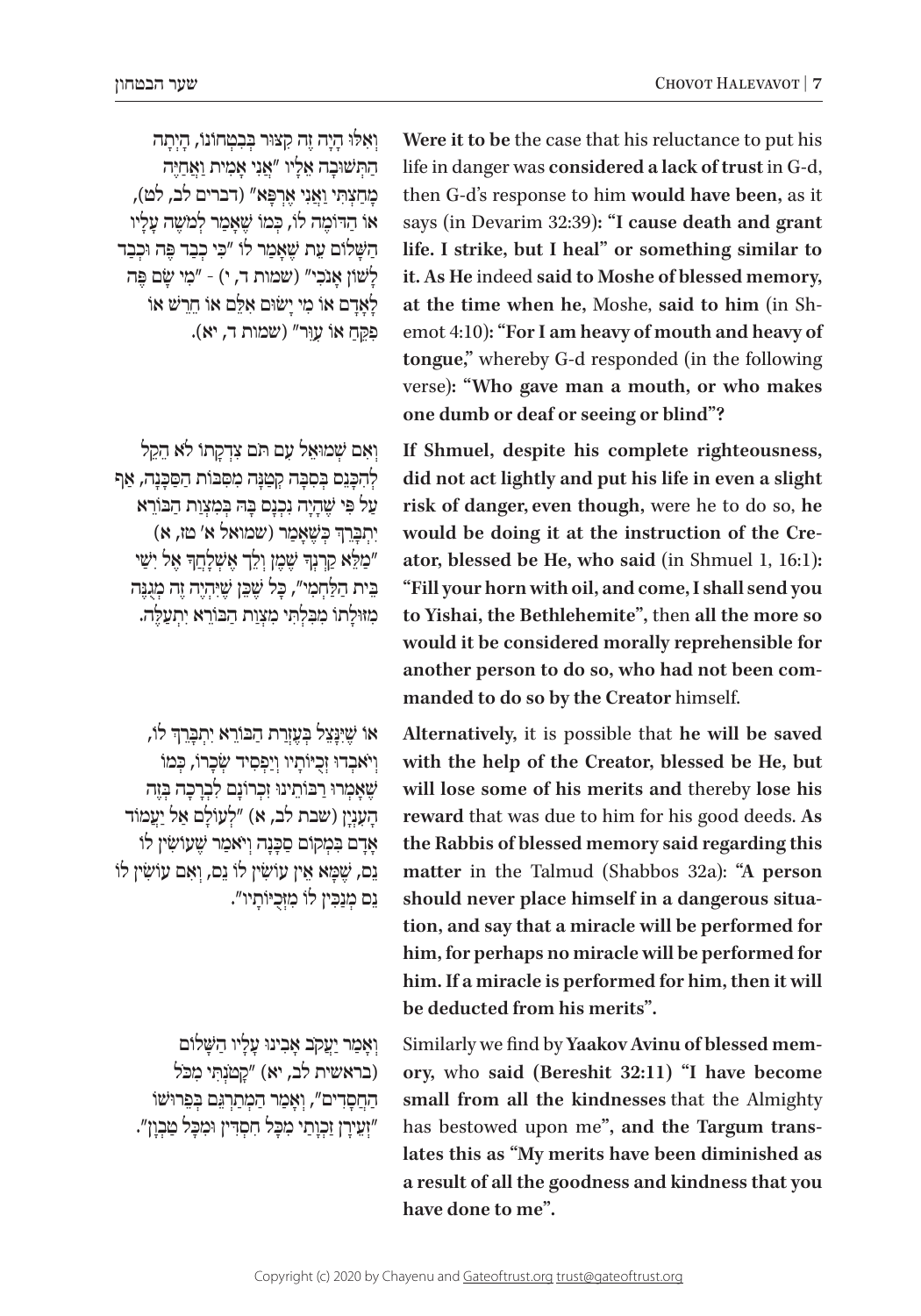# **THE PARTNERSHIP: YOU AND GOD**

וּכְמוֹ שֶׁאָמַרְנוּ בַּחַיִּים וּבַמְּוֶת, כֵּן נֹאמַר בְּהִיּוּב תְּבִיעַת סִבּוֹת הַבְּרִיאוּת וְהַמָּזוֹן וְהַמַּלְבּוּשׁ וְהַדִּירָה, וְהַמְּדוֹת הַמּוֹבוֹת וּלְהַרְחִיק שֵׁכְּגְ**יָדֶן, עָם בֵּרוּר אֱמוּנָתוֹ** כִּי הַסִּבּוֹת אֵין מוֹעָילוֹת אוֹתוֹ בְּזֶה כְּלוּם ּאֶלְא בִּגְזֵרת הַבּוֹרֵא יִתְבְּרֵךְ, ְ

ָ כַּאֲשֶׁר יֵשׁ לְבַעַל הַאֲדַמָה לַחֲרוֹשׁ אוֹתָה ּו ּלְ נַ קֹו ּתָ ה ּ מִ ן הַ קֹו ּ צִ ים ו ּ לְ זָרְ עָ ה ּ ו ׁ לְ הַ ש ְֹ קו ּתָ ה  $\kappa$ ם יזדמנוּ לוֹ מים, ויבמח על הבּוֹרא ְיִתְבְּרֵךְ לְהַפְרוֹתָהּ וּלְשָׁמְרָהּ מִן הַפְּגָעִים ְוְתִרְבֶּה תְּבוּאָתָהּ וִיבְרֵךְ אוֹתָה הַבּוֹרֵא, וֹאין רֹאוּי לוֹ לִהְנֵיח הָאֲדְמָה מִבְּלִי ֿעֲבוֹדָה וּזְרִיעָה בְּבִטְחוֹנוֹ עַל גְּזֵרַת הַבּוֹרֵא ְשֶׁתַּצְמִיהַ הָאֲדָמָה בִּלְתִּי זֶרַע שֶׁקְּדַם לו.

וְכֵן בַּעֲלֵי הַמְּלַאכָה וְהַסְחוֹרָה וְהַשְּׂכִירוּת מִצוּין לחזר על המרף בהם, עם הבּמַחוֹן בֵּאלֹהִים כִּי הַמֲרֵף בְּיַדוֹ וּרְשׁוּתוֹ, וְשֶׁהוּא ֹ עָ רֵ ב בּ ו ּ לָ אָ דָ ם ו ׁמַ ש ְֹ לִ ימו ֹ לו ֹ בְּ אֵ יזו סִ בָּ ה שִׁיִּרְצֶה, וְאֵל יַחְשׁוֹב כִּי הַסְּבָּה תּוֹעָילֵהוּ ֹאו ּ תַּ ז ֵ ִיק ּהו ּ מְ אומָ ה. **Just as we have said regarding life and death, that** a person is obligated to be concerned about his life and distance himself from danger, so too we will say regarding a person's obligation to pursue means to remain healthy, the means to obtain food, clothing, shelter and positive character traits, and to distance those things that stand in the way of obtaining these things. These efforts are has also has also has also has the fact that the person also has a strong conviction that these means do not help him whatsoever to obtain them, were it not for the Creator who had decreed such.

For example: When a land-owner must plow it and clean it from thorns, sow it and irrigate it if water **hecomes** available to him. At the same time he must rely on the Creator, blessed be He, to bring forth the produce from the ground, to protect it from disasters, and that he will make the produce plentiful, and that the Creator should bless it. It is not fitting for him to forsake the land without **working** on it or sowing it, relying on the decree of tion without him previously having sowed seeds. the Creator that the land will sprout forth vegeta-

ers, business merchants and paid workers. They **So too**, this principle applies to other types of workare obligated to pursue their livelihood while at the same time relying on the Almighty that their sustenance is in His hands and His control, and that He is responsible to provide the person with his livelihood. He is able to fully provide him with it, in whichever means he wishes, and a person son engages in to obtain his livelihood will help should not think that the means in which the perhim or harm him at all.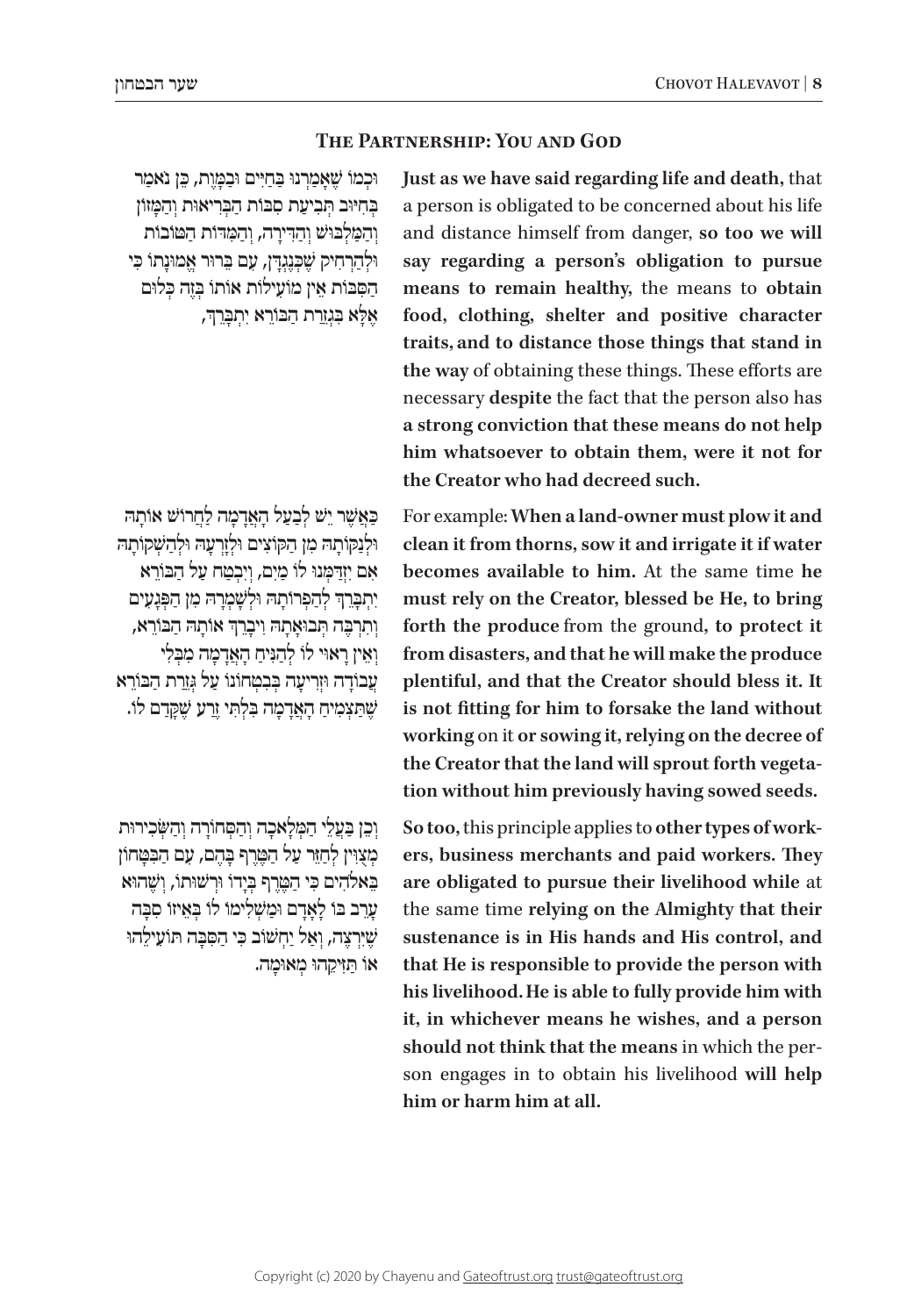וְ אִם יָבוֹא לו טַרְפּוֹ עַל פְּנִים מֵאֵפְנֵי ּהַ ס ֹ ִ בּ ו ׁ ת אֲ ש ֶּ ר הִ תְ עַ ס ֵּ ק בָּ הֶ ן, רָ או ֹ י לו ׁ ש ֶּ לֹא יִבְטֵח עַל הַסַּבָּה הַהִיא וְיִשְׂמַח בַּהּ וְיוֹסִיף לְהַחֲזִיק בָּהּ וְיַמֵּה לִבּוֹ אֵלֵיהָ, כִּי יֵחֲלַשׁ בִּמְחוֹנוֹ בֵּאלֹהָיו.

ְּ אֵין רָאוי לוֹ לַחְשׁוֹב כִּי תּוֹעָילֶנּוּ יוֹתֵר ּמִמַּה שֶׁקְרַם בְּדַעַת הַבּוֹרֵא, וְאַל יִשְׂמַח ְבְּהִדָּבְקוֹ בָּהּ וְסִבּוּבוֹ עָלֶיהָ, אַדְ יוֹדֶה ֹהַ בּ ו ׁ רֵ א אֲ ש ֶֹ ר הִ טְ רִ יפו ֹ אַ חַ ר יְגִ יעָ תו וְ לֹא שם עמלו וטרחו לריק, כמו שכתוב יְגִיעַ כַּפֶּיךָ כִי תֹאכֵל, אַשְׁרֶיךָ וְטוֹב לְךָ״ ָָ)תהלים קכח, ב(.

וְאָמַר אֶחָד מִן הַחֲסִידִים: אֲנִי תַמֵּהַ מִמִּי ׁשּ ֶ נֹו ֹ תֵ ן לַ חֲ בֵ רו ּׁ מַ ה שּ ֶ ג ֹ ָ זַר לו ֹ אֶ צְ לו ֹ הַ בּ ורֵ א, וְאַחַר כְּךְ יַזְכִיר לוֹ טוֹבָתוֹ עָלְיו בּוֹ, וִיבַקֵּשׁ ׇ֦֧֧֧֖֖֖֧֚֚֚֝֬֝֬֓֓֕֓֡֓֬֓֓֕֓֬֓<u>֓</u> להוֹדוֹת אוֹתוֹ עַלִיו. וִיוֹתְר אֵנִי תִמַה ִמְמֵי ְשֶׁקִּבֵּל טַרְפּוֹ עַל יְדֵי אַחֵר טֻבְרָח לְתִתּוֹ ֹלוֹ, וִיכּנַע לוֹ וִיפִּיִּסְהוּ וִישַׁבְּחָהוּ. If his sustenance is obtained through one of the means in which he busied himself, it is fitting for come obsessed with it, and pay more attention to vide for him, and as a result to rejoice in it, to behim, not to rely on that particular means, to proit, for by doing so his trust in the Almighty will be **.weakened**

**Similarly, it is not fitting for him to think that his occupation** will help him, any more than that which the Almighty has already decreed to be. He should not rejoice in his choice of this particular occupation nor in his efforts to obtain it. Rather he should thank the Creator who provided him with sustenance, subsequent to his toil, and that G-d didn't cause his toil and trouble to be for naught, as it is written (Tehillim 128:2): "if you eat the toil of your hands, you are praiseworthy and it is good for you."

One of the pious people said: I am amazed at those people who give their friend that which the quently remind the recipient of his kindness that Almighty has already decreed for him, and subsehe performed for him, and will ask him to thank him for it. I am even more amazed at those people who receive their sustenance through another spite this, humbles himself in front of him, compliments him and praises him. person, who was forced to give it to him, and despite this, humbles himself in front of him, comperson, who was forced to give it to him, and de-

# **WHEN ALL SEEMS TO FAIL**

וְאִם לֹא יְבוֹאֵהוּ הַמֲרֵף עַל הַפְּנִים אֲשֶׁר ִסְבֵּב עֲלֵיהֶם, אֶפְשָׁר שֵׁטֱרֶף יוֹמוֹ כִּבָר ַקְרַם אֱצְלוֹ וְהוּא בְּרְשׁוּתוֹ, אוֹ שֶׁבָּא לוֹ עַל פַּנִים אַחרים. If he does not obtain his livelihood through those means that he put his effort into, then he should realize that it is possible that his daily sustenance session and it is merely that he did not notice it yet. is already to be found by him and are in his pos-**Alternatively** it is possible that his livelihood will come to him through another means in which he did not put effort in.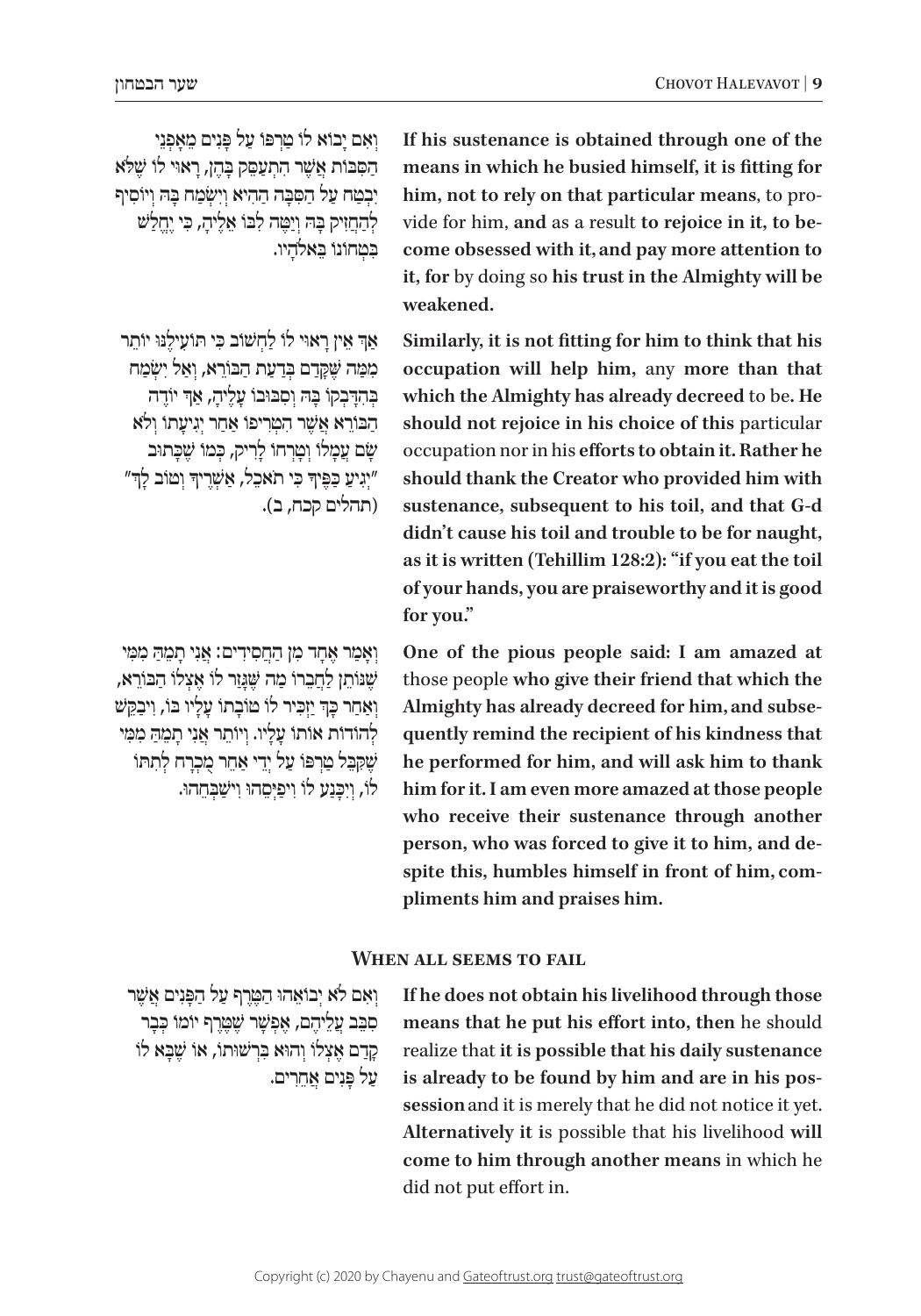ׁ וְ עַ ל אֵ יזֶה פָּ נִ ים שּ ֶ י ּ ִהְ יֶה, רָ או ֹ י לו לְהִתְעָםֵק בַּפְבּוֹת וְאֵל יַרְפֵּה מֵחַזֵּר עֲלֵיהֶן, כִּשֶׁהֶם רָאוּיוֹת לְמִדּוֹתֵיו וּלְגוּפוֹ וְלֵאֲמוּנַתוֹ וּלְעוֹלַמוֹ, כַּאֲשֶׁר קַדַּמְתִּי,

וְיִבְטֵה עָם זֶה עַל אֱלֹהֵיו שֵׁלֹּא יַעַזְבָהוּ וְלֹא יַרְפָּהוּ וְלֹא יִתְעַלֵּם מִמְּנּוּ, כְּמוֹ שִׁנֵאֲמֵר (נחום א, ז) "טוֹב ה' לְמֵעוֹז בְּיוֹם צָרָה וְיוֹדָעַ חוֹםֵי בוֹ".

וְכֵן נֹאמַר בְּעָנְיַן הַבְּרִיאוּת וְהַחֹלִי, ּכּי עַל האדם לבטוח בּבּוֹרא בּזה, ּו ׁ לְ הִ ש ְּ ת ַּ ד ּ ֵ ל בְּ הַ תְ מָ דַ ת הַ בְּ רִ יאות ּבַּפְבּוֹת אֲשֶׁר מִמְּבְעָן זֶה, וְלִדְחוֹת הַמַּדְוֶה בְּמַה שֵׁנַּהֲגוּ לִדְחוֹתוֹ, כְּמוֹ ׁש ּ ֶ צ ּ ִ ו ֹ ָ ה הַ בּ ו ּ רֵ א יִתְ עַ לֶ ה "וְ רַ פּ ֹא יְרַ פֵּ א" )שמות כא, יט(,

מִבְּלִי שֵׁיִּבְטֵה עַל סִבּוֹת הַבְּרִיאוּת וְהַהֹלִי שֶׁהֵן מוֹעַילוֹת אוֹ מַזִּיקוֹת אֵלָּא בִרְשׁוּת הַבּוֹרָא.

וְכַאֲשֶׁר יִבְטֵה בַּבּוֹרָא יְרִפְּאֶהוּ מֵחֲלִיוֹ בִּםְבָה וּבְלִתִּי סִבְּה, כִּמוֹ שֵׁנֵאָמֵר ׁ "יִש ּ ְ לַ ח ד ֹ ְ בָ רו וְ יִרְ פָּ אֵ ם" )תהלים קז, כ(,

ׁ וְ אֶ פְ ש ׁ ָ ר שּ ֶ י ּ ִרְ פָּ אֵ הו ּ בְּ דָ בָ ר הַ מ ַּ זִיק ּ הַרְבָּה, כִּמוֹ שֵׁיַדַעָתַּ מֵעָנְיַן אֱלִישַׁע בְּמַיִם הַרַעִים שֵׁרִפְּא הֶזֶקֶם בְּמֶלַח, כִּמוֹ שֵׁכָּתוּב "וְהַמַּיִם רָעִים וְהָאָרֶץ מְשַׁכַּלֵת" (מלכים ב' ב, יט),

In any event, it is still fitting for him to busy himself with the means which could bring him his livelihood. He should not be lax in pursuing them, provided that they are fitting for his character traits, his physical strength, his faith and his world to come, as I prefaced earlier (In chapter 3).

mighty that he will not forsake him in his time of Combined with his efforts he should rely on the Al- $\tan \theta$  befalls him as it says (Nochum 1:7): "The L-rd is need, not weaken him, nor ignore him when misforgood, a stronghold on a day of trouble, and is cognizant of those who trust in Him."

So too we will say regarding health and illness. It is garding this, but he is also obligated to make efforts incumbent upon a person to rely on the Creator refor his continued health using those means which naturally assist a person to remain healthy and to heal himself from disease in the manner in which ator has commanded us (in Shemot 21:19): "And he people customarily use to heal diseases. As the Creshall surely be healed" which is understood to be an instruction from G-d to make efforts to heal oneself.

However, he should do so without relying on the causes of health and illness, that they themselves have the ability to aid him or harm him unless the **Creator allows them to.** 

When a person relies on the Creator, He will heal him from his illness either through the natural means in which the person engaged or otherwise,  **has it says** (in Tehillim 107:20): He will send forth his word and He will heal them."

It is possible that the Almighty will heal him using a substance which by nature is very harmful, as is well known from the story of Elisha the prophet and the harmful water which was causing the people to be ill, and the Almighty remedied the water with  **is the andaly is the andaly in Melachim II 2:19) "and the water is**  $\frac{d}{dx}$ salt which by nature is the most harmful thing for wabad, and the land is unproductive."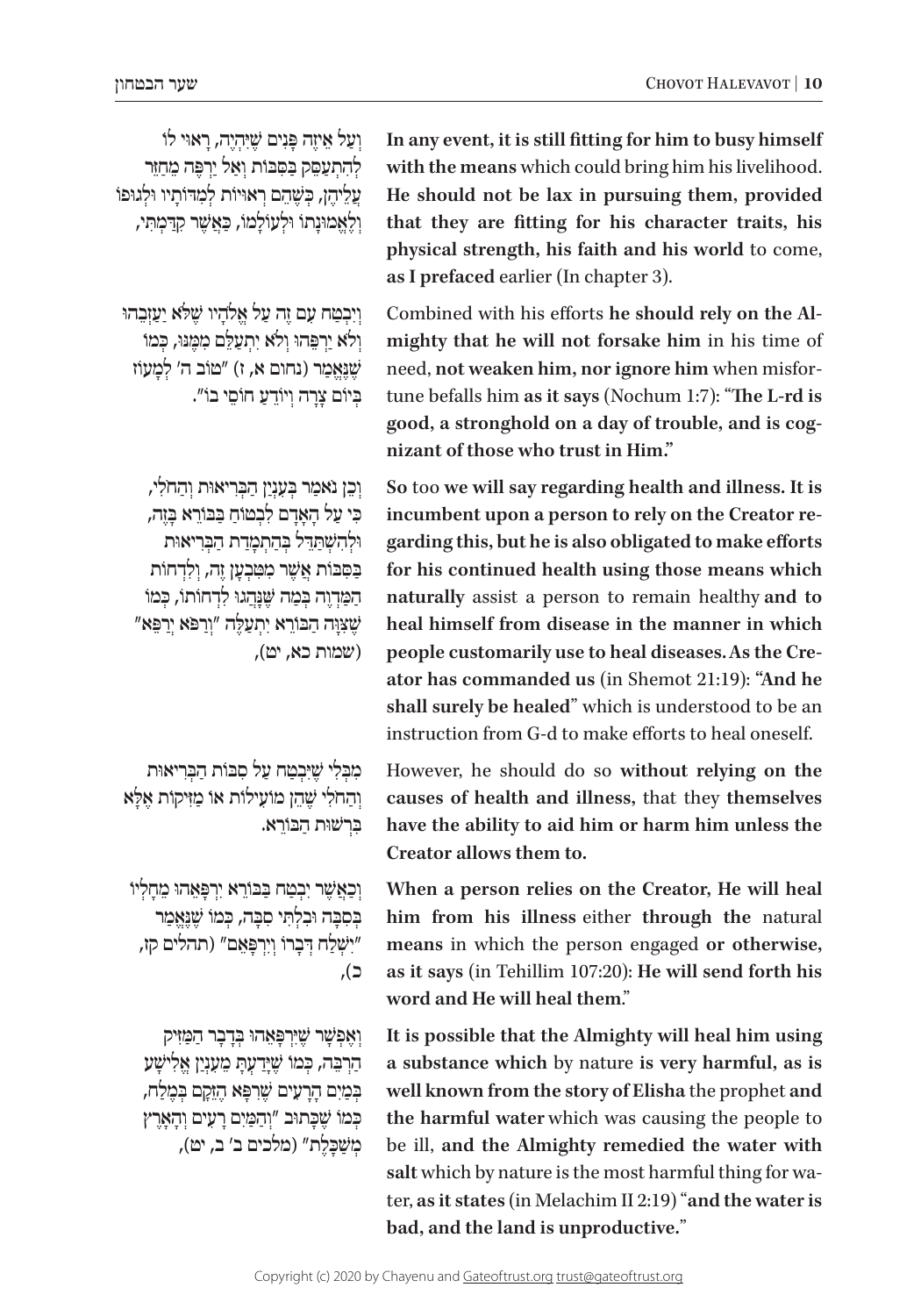| וִכֵן "וַיּוֹרֵהוּ ה' עֵץ וַיַּשְׁלֵךְ אֵל הַמַּיִם"  |
|-------------------------------------------------------|
| (שמות טו, כה), וְאָמְרוּ הַקַּדְמוֹנִים               |
| (מדרש תנחומא שם) שֵׁהָיָה עֵץ שֵׁל                    |
| הַרְדוּפְנִי, וְכָמוֹהוּ "יְשָׂאוּ דְּבָלֶת תְּאֲנִים |
| וְיִמְרְחוּ עַל הַשְּׁחִין וְיֶחִי" (ישעיה לח,        |
| כא),                                                  |

וּכִבָר יָדַעָתָ מַה **שֵׁהָיָה מֵעָנְיַן אָסָא**  $\,$ כשבמה על הרופאים והניח במחונו בֵּאלֹהִים בְּחַלִיוֹ מִהְמּוּסֵר וְהַתּוֹכחה לוֹ, ּ וְ אָ מַ ר הַ כ ּ ָ תו ּ ב "כ ִּ י הו ׁ א יַכְ אִ יב וְ יֶחְ בָּ ש, ּ יִמְ חַ ץ וְ יָדָ יו ת ִ רְ פֶּ ינָ ה" )איוב ה, יח(.

Similarly, when the Jewish people in Marah had no water to drink because the water there was bitter, that, we find that the verse says (in Shemot  $15:25$ ): "and the L-rd instructed him concerning a piece of wood, which he cast into the water", and the ancient Rabbis said in the Midrash, that it was the wood of the Redofoni tree, a bitter tree. Likewise it says in the verse (in Yeshayahu 38:21): "Let them take a cake of pressed figs and lay it for a plaster on the boil, and it will heal."

duction in chapter 3) that which transpired with You already know (As mentioned in the third intro-King Assa king of Judah who when ill, relied on the mighty, and how he was chastised for it. Similarly, doctors to heal him, and let go of his trust in the Al-**Scripture says** (in Iyov 5:18): "For He brings pain, and binds it; He wounds, and His hands heal".

# **PURSUE WORLDLY MEANS ONLY TO MEET ONE'S BASIC NEEDS**

ּו ּ פֵ רו ׁש ּׁ הַ חֵ לֶ ק הַ ש ּ ֵ נִ י, וְ הו ִא ע ִ נְ יְנֵ י קנְ יְנֵ י ֹ הָ אָ דָ ם וְ סִ בּ ו ֹ ת טַ רְ פּ ו ָ וְ אָ פְ נֵ י עֲ סָ קיו בּמִםחר וּמלֹאכה והליכות הדרכים וּמִנּוּי וּשָׂכִירוּת וּפִקִידוּת, וַעֲבוֹדַת הַמְּלַכִים וְ גִזְבָרוּת וְקַבְלַנוּת וַאֲמֶנָה וְסִפְרוּת, וּמִינֵי ֹהַעֲבוֹדוֹת וַהֲלִיכוֹת הַמְּדִבְרוֹת וְהַיַּמִּים וְהַדוֹמֶה לְזֶה מִמַּה שֶׁמִתְעַסְקִין בּוֹ לְקַבֵּץ ממוֹן וּלִהרבּוֹת מוֹתרי המחיה. The explanation of the proper *bitachon* one should prised of those matters that pertain to a person's have regarding the second category, which is comproperty, the means with which he obtains his ing appointed for certain tasks, or being a hired pation involves commerce, work, travel, him beducts himself in his business: whether his occusustenance, and the manner in which he conworker, a clerk, service of the king, a treasurer, a contractor, buying merchandise on credit, being a scribe or any other type of work, travel in the desert or the sea, and similar occupations which people busy themselves so that they can amass wealth and increase their livelihood beyond that which is necessary for them.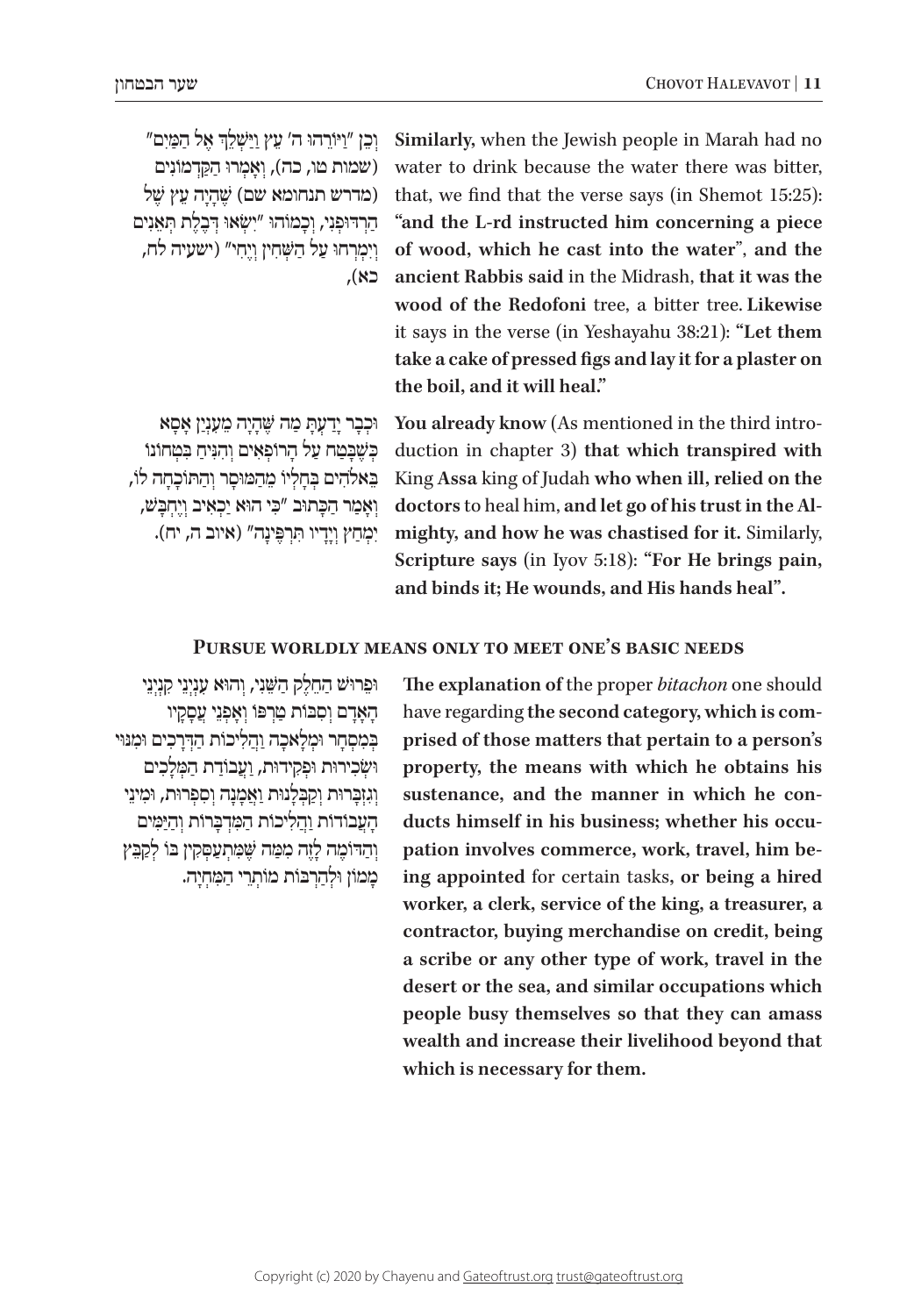אָפְנֵי יֹשֶׁר הַבְּטָּחוֹן בָּהֶם עַל הַאֲלֹהִים שִׁיְּתְעַםֵּק בְּמֵה שֵׁזְּמֵן לו הַבּוֹרֵא מֵהֶם ְלְצֹרֶךְ סִפּוּקוֹ וּמְזוֹנוֹ וּלְהַגִּיעַ אֶל מַה שֶׁיֵּשׁ בּוֹ דֵי מִן הַעוֹלַם.

וְאִם יְגְזוֹר לוֹ הַבּוֹרֵא בְּתוֹסֵפֶּת עַל זֶה, תְּבוֹאָהוּ מִבְּלִי טֹרַח וְיגִיעַה, כַּאֲשֶׁר יָבְטַח על האלהים בה,

ְ וְלֹא יִרְבֵה לְחזֵר עַל הַסְּבּוֹת וְלֹא יִסְמוֹךְ ֿ עַלִיהן בּלבּו. וֹאָם לֹאַ יְגזְרוּ לוֹ יוֹתֵר מֵן המּזוֹן, אם היו משתדלים כל אשר  $\epsilon$ בּשׁמים וּבארץ להוסיף עליו, לֹא היו יכוֹלים בּשׁוּם פּּנים ולֹא בּשׁוּם סִבּה.

וְכַאֲשֶׁר יִבְטֵה בֵּאלֹהִים יְמִצָא מְנוּחַת לִבּוֹ וְשָׁלְוַת נַפְשׁוֹ, כִּי לֹא יַעַבְרְנּוּ חִקּוֹ אֵל זוּלַתוֹ, וְלֹא יַקְדִים וְלֹא יִאַחֵר מֵעָתּוֹ הַנְגְזֵר לוֹ בּוֹ. The correct manner in which one is to rely on the Almighty regarding them, is that a person should **occupy** himself with those occupations that the Creator has prepared for him, but only engage in them as much as is necessary for his needs, for his food and so that he can obtain those worldly matters that are necessary for him.

If the Creator decrees that he will have additional livelihood than that which is necessary, then it will come to him without his exertion and toil, provided that he relies on the Almighty for it.

However, he should not increase his efforts to pursue those means of livelihood, nor should he creed that he will have any more sustenance than rely on them in his heart. For if it has not been dehe needs, then even if all the beings which are in the heavens and the earth would make efforts to increase his livelihood more than which has been decreed for him, then they would not be able to do so in any manner, or through any means.

When he will rely on the Almighty, he will find **peace** of mind and tranquility of the soul, since he knows that, that which has been designated for him will not be passed over to anyone else, and that his sustenance will not reach him earlier or later than the time in which it has been decreed to do so.

# **THE TEST OF WEALTH**

ׁ וְ יֵש ׁ ש ּ ֶ מ ֹ ַ נְ הִ יג הַ בּ ורֵ א טַ רְ פֵ י רַ בִּ ים מִ בְּ נֵ י ׁ אָ דָ ם עַ ל יַד אִ יש אֶ חָ ד מֵ הֶ ם, לְ הַ בְ חִ ין בְּזֶה עֲבוֹדַתוֹ לֵאלֹהִים מֵהַמְרוֹתוֹ, וְיָשִׂים  $\kappa$ ת זֶה מֵן הַסְּבּוֹת הַחֲזַקוֹת שַׁבְּסְבּוֹת הּנִפּיוֹן וההסתה לוֹ, **Sometimes the Creator directs the sustenance of** many people through one person, in order to test him if he is serving the Almighty or rebelling in him. Such a test is from the most difficult of all trials and temptations for the person.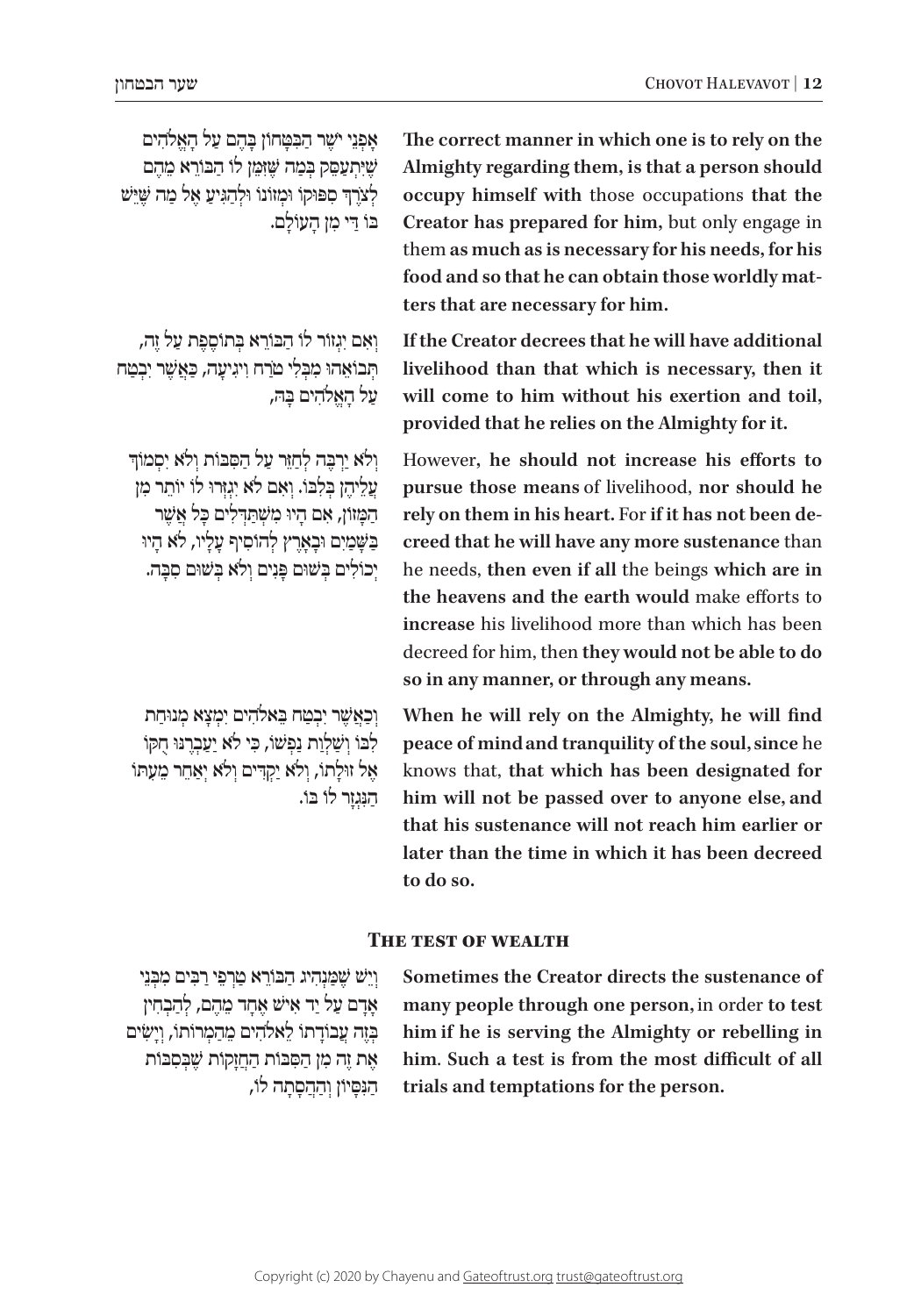ְכְּמֶלֶךְ שֶׁהוּא מַטְרִיף חֵילוֹ וַעֲבְדָיו וְכֵן ְהַשְּׂרִים וְרוֹאֵי הַמֶּלֶךְ וְהַםְּנְיִם, אֲשֶׁר סְבִיבוֹתִיהֶם כִּתּוֹת מֵעֲבְדִיהֶם וְשָׁמֵשִׁיהֶם וּפְקִידִיהֶם וְנַשִׁים וּקָרוֹבִים, וּמִשְׁתַּדְלִים בַּעֲבוּרַם לְחֵזֵר עַל סִבַּת קִבּוּץ הַמֵּמוֹן ֹ מִ פָּ נִ ים טו ִ בִ ים וְ רָ עים.

ּ וְ הַ ס ׁ ָ כָ ל מֵ הֶ ם יִטְ עֶ ה בִּ שְ לֹשָׁ ה פָ נִ ים:

ְאֶחָד מֶהֶם בְּקַבְצוֹ הַמֲּמוֹן, כִּי הוּא לוֹקֵחַ מה שׁגּור לו הבורא לקחתו על פּנים מְגִיִּם וְרָעִים. וְאִלּוּ הָיָה מְבַקֵּשׁ אוֹתוֹ עַל אָפּניו, היה מגיע אל חפצו וּרצוֹנו, והיה ַמְתִקַיֵּם בְּיָדוֹ עָנְיַן תּוֹרַתוֹ וְעוֹלַמוֹ, וְלֹא ָהיה חסר לו ממה שׁגּזר הבּוֹרא מאומה.

וְהַשֶּׁנִי, כִּי הוּא חוֹשֵׁב שֵׁכָּל מַה שֵׁהְגִּיעַ ּ אֵ לָ יו מִ ן הַ מ ֹ ָ מו ּ ן הו ֹ א טֶ רֶ ף מְ זו ֹנו.

וְלֹא יָבִין כִּי הַמֱרֵף מְתִחַלֵ*ק לְשָׁלֹשֶׁה* ִחֲ לָ קים:

ֹאֶחָד מֶהֶם מֱרֶף מְזוֹנוֹ וְהוּא כַּלְכַּלַת גּוּפוֹ  $\epsilon$ בְּלִבָר, וְהוּא הַמִּבְטֵח מִן הַאֱלֹהִים לְכַל אַשר בּוֹ רוּח חיים עד תּכלית ימיו. An example of such a person would be that of a king wise, army officials, advisers to the king and their who provides for his army and his servants. Likedeputies who are surrounded by groups of their slaves, servants, officials, wives and relatives, for whom they make efforts to pursue means of amassing wealth, through both good and bad **ways** of doing so.

The foolish among them make three mistakes:

Their first mistake is in the manner in which he ator has decreed for him to take, through shame-<br>ful-and-bad means. Were he-to-make efforts to amasses wealth; he obtains that which the Creator has decreed for him to take, through shameamasses wealth: he obtains that which the Creobtain it, employing permissible and appropriate aged to uphold his Torah observance as well as do sires, while at the same time he would have manmeans he would still achieve his wants and dewell in his worldly matters, and he would not be lacking anything from that which the Creator had decreed for him.

The second mistake that he makes is that he thinks that all the wealth that has come to him is for his own sustenance,

but he doesn't realize that a person's income is di-<br>vided into three categories:

nance, this refers to that which nourishes the **1)** The first category is the income for his susteanteed from the Almighty for every living being **person himself.** This category of income is guar**until its end of days.**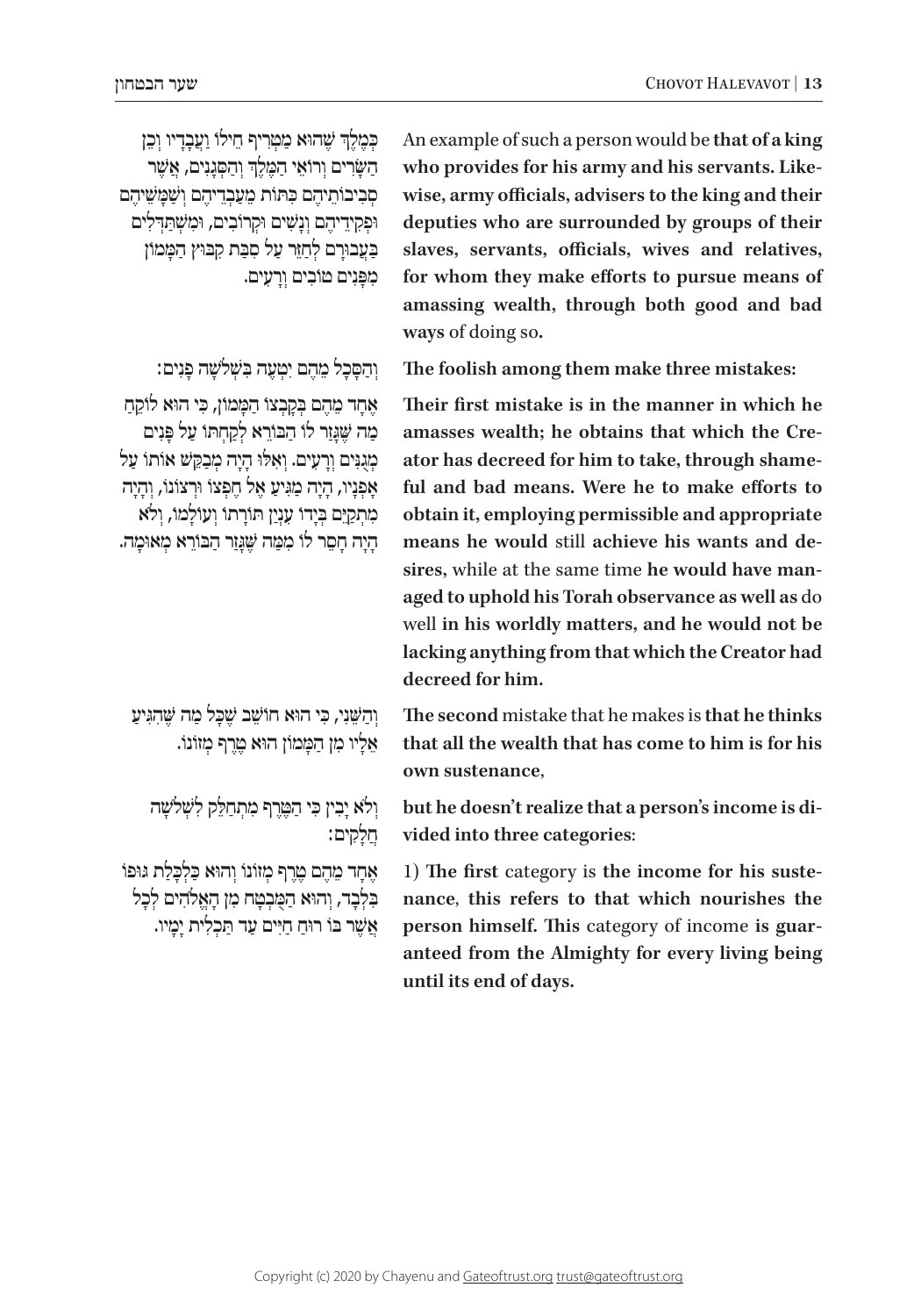וְהַשֵּׁנֵי, טֵרֵף מְזוֹן זוּלַתוֹ מֵאֵשָּׁה וּבָנִים <u>וַעֲבָ</u>דִים וּמְשַׁרְתִים וְהַדּוֹמֶה לָהֶם, וְאֵינֶנּוּ מִבְטֵח מֵן הַאֲלֹהִים לְכָל הַבְּרוּאִים אֵלֵא ּ לִ סְ גֻ ל ּ ָ ה מֵ הֶ ם בִּ תְ נָ אִ ים מְ יֻחָ דִ ים, וְ הוא מִקְרֵה מִזְדַמֵּן בְּעֵת אַחַת וְאֵין מִזְדַמֵּן בְּעֵת אַחֱרֶת, כִּפִי שֵׁמְחַיִּבוֹת הֲלִיכוֹת דִינֵי ֹהַ בּ ו ּ רֵ א מִ ן הַ חֶ סֶ ד וְ הַ מ ִׁ שְ פָּ ט.

וְהַשָּׁלִישִׁי, טֱרֶף קִנְיַן, וְהוּא הַמֵּמוֹן אֲשֶׁר אֵין בּוֹ תּוֹעָלָת לַאֲדָם, וְהוּא שׁוֹמֵר עַלָיו וְנוֹצֵר אוֹתוֹ עַד אֲשֵׁר יוֹרִישֵׁנּוּ לְזוּלַתוֹ אוֹ ׁשּ ֶ יֹ ּ אבַ ד מִ מ ֶּ נּו.

והסכל יחשוב כל אשר גזר לו הבורא מן ָ הִמְמוֹן שַׁהוּא טרף מזוֹנוֹ וכלכלת גּוּפוֹ, וְהוּא מִמַּהֵר אֵלֵיו וּמִשְׁתַּדֵל עָלָיו, וְאֵפְשֶׁר ֿשֵׁיִּקִבְּצֵנּוּ לְבָעַל אָשָׁתוֹ אַ<u>חֲר</u>ִיו וּלְהוֹרְגוֹ ּ וְ לַ ג ֹ ָ דו ׁ ל ש ֶׂ בְּ שֹונְ אָ יו.

וְהַשְׁלִישִׁי, שֵׁהוּא נוֹתֵן הַטְּרָפִים לְבַעֲלִיהֶם כְּמוֹ שַׁגַּוֵר לָהֶם הַבּוֹרָא ֿעַל יָדוֹ, וְהוּא זוֹכֵר טוֹבָתוֹ לָהֶם בָּהֶם ּכְאִלוּ הוּא הִטְרִיפַּם בַּהֶם וְכָלְכֵל אוֹתָם וְהִתְחַםֵּר בַּם עֲלֵיהֶם, וְרוֹצֶה שֵׁיּוֹדוּהוּ וְישַׁבְחוּהוּ הַרְבָה עֲלֵיהֶם וְשֵׁיַעַבְדוּהוּ בַעֲבוּרַם, 2) The second category of income, is the income ers, such as his wife, children, slaves, servants and which a person receives for the sustenance of oth**the like. This category of income is not guaranteed** to come from the Almighty for all his creations, rather it only comes to a select few. These people sess. This category of income will be occasional; at receive it **based** on specific qualities that they postimes it will be available, while at other times it ceive this extra income or not will be **based** on the will not be available. Whether the person will rerules of the Creator, with which he rules the world with kindness and judgement.

**8 that income is the income that** he amasses, which refers to the money which doesn't benefit anyone, rather he guards it and protects it, until he will either pass it on as an in-<br>heritance to someone else or it will be lost from  **.him**

The foolish person considers all the money that egory of income which is for his own sustenance the Creator has decreed to be his, to be in the catand to provide for his own needs. Therefore, he spite the fact that it is possible that in actuality **hurries** to obtain it and makes efforts for it, dehe is amassing the wealth for the future husband of his wife, his step son or his biggest enemy who will inherit it after his death.

The third mistake that such a person makes is  **its that** while he does give over the sustenance to its *e* **owners, as the Creator has indeed ordained for them, that it come through him, he reminds them** tained them and provided them with their other of his favor toward them, as if he himself susneeds from his own money, and was kind to them through the sustenance he provided. Therefore, he wants them to thank him, and praise him a lot on account of them (*i.e. the money that he provided* them with), and to serve him as a result of them.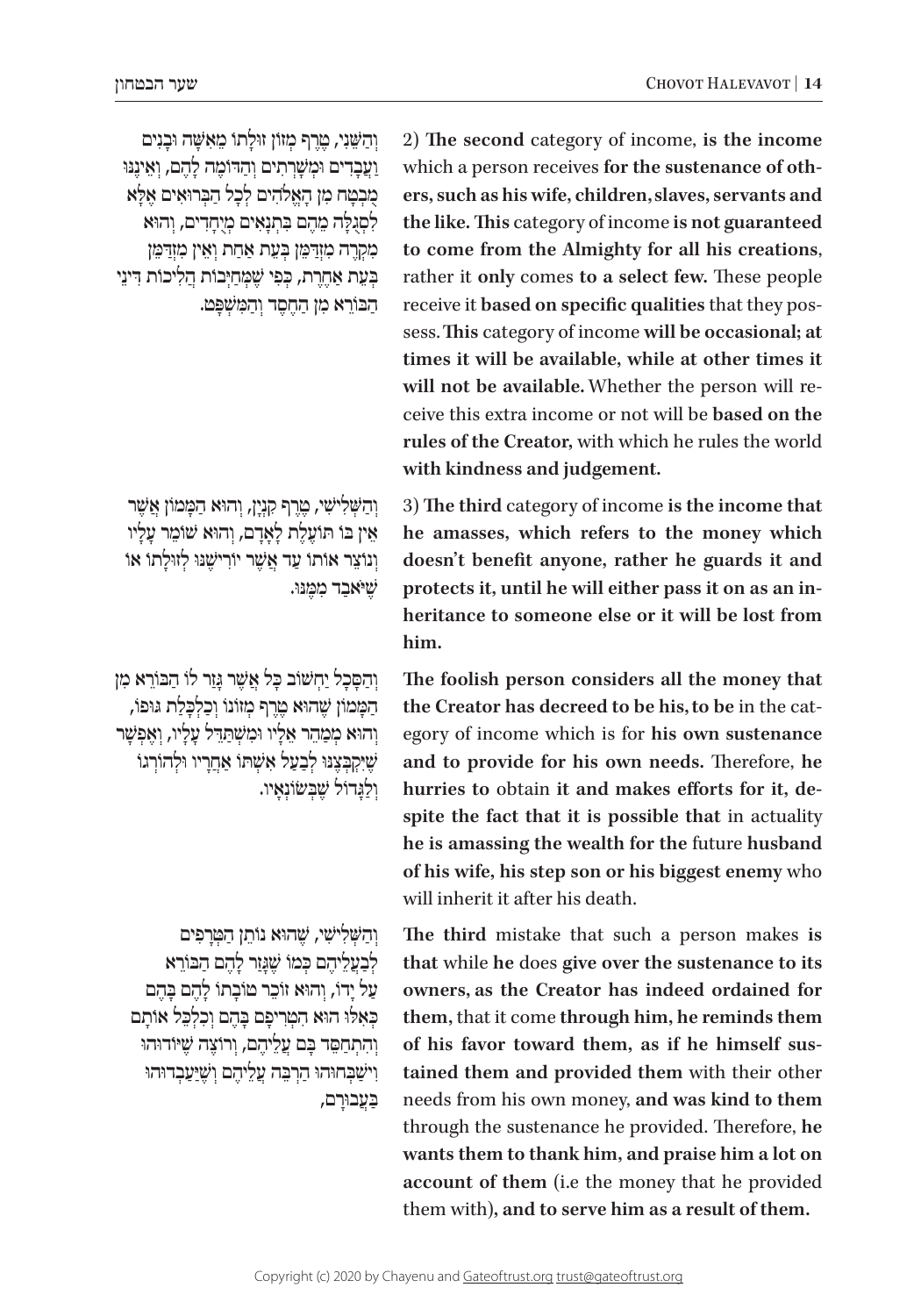וְיִתְגָּאֵה וְיִגְבַּה וְיָרוּם לְבָבוֹ, וְיַנִּיחַ ֹהו ֹ דָ אָ תו ׁ עֲ לֵ יהֶ ם, וְ יַחְ שֹו ׁ ב שֶ אִ ם הָ יָה ֹמוֹנֵעַ אוֹתָם [הַטְרַפִּים] מֶהֶם הָיוּ ׁנִ ש ֹ ְ אָ רִ ים אֶ צְ לו ּ , וְ כִ י לו ּ לֵ א הו ּ א הָ יו נִפְסָקִים טַרְפֵיהֶם. וְהוּא הֶעָנִי אֲשֶׁר יִיגַע ֹלָרִיק בָּעוֹלָם הַזֶּה וְיַפְּסִיד שִּׂבָרוֹ לָעוֹלָם

וְהַמַּשְׂכִּיל נוֹהֶג בִּשְׁלֹשֵׁת הַפְּנִים עַל

הַדֶּרֶךְ הַנְּכוֹנָה לְתוֹרָתוֹ וּלְעוֹלָמוֹ, וּבמַחוֹנוֹ בְּמֵה שֵׁיֵּשׁ בְּיַד הַאֲלֹהִים מִטֵּרִפּוֹ וְקָנְיֵנוֹ יוֹתֵר חַזֵּק מִבְּטְחוֹנוֹ בְּמֵה ּׁשּ ֶ י ׁ ֵש ֹ בְּ יָדו ׁ מֵ הֶ ם, מִ פְּ נֵ י ש ֶֹ אֵ ינו ֹ יודֵ עַ ּ אִ ם הו ֹ א טֶ רֶ ף מָ זו ֹ ן או ִ טֶ רֶ ף ק ּ נְ יָן, וְ יַגִ יעַ ֹלְכְבוֹד הַעוֹלַם הַזָּה וְאֵל הַגְּמוּל הַטּוֹב ְבַּעוֹלַם הַבָּא, כִּמוֹ שֵׁנֵּאֲמֵר בִּמְזְמוֹר הַלְלוּיַה אַשָׁרי אֵישׁ יַרָא אֶת ה'" עַד"

הַ בָּ א.

ְ

םוֹפוֹ (תהלים קיב).

**ing** G-d for giving him the opportunity to provide for gant, haughty and proud, and refrains from thank-Due to his perceived generosity, he becomes arro $t$  them. He thinks to himself that were he to withhold  $t$ ellect who toiled for naught in this world and who **in ance would stop.** In truth, he is the one of poor insion, and that were it not for him, then their sustehis wealth from them, it would stay in his posseswill lose his heavenly reward in the world to come.

ing these three matters in the proper manner, both However the wise person conducts himself regardfor his Torah observance as well as for the good of tenance and wealth which is in the hands of the his worldly matters. His trust in G-d for his sus-Almighty, is stronger than his trust in the money which is already in his possession. This is because he does not know if the money he currently has is the income for his sustenance, or if it is income that he amasses which may be taken away from him. By conducting himself in this manner he will attain honor in this world as well as the reward of the world to come, as it says in the Psalm (Tehillim 112): "Hallelujah, happy is the man who fears the *L***-rd" and as it carries on there, until the end of the .chapter**

**THE MISTAKE OF THOSE WHO SEEK WEALTH FOR HONOR** 

וִישׁ מִבּני אדם כּתּוֹת שׁאינם משתדלים לְקְנוֹת הַמֲמוֹן וּלְהַרְבּוֹת מְמֶנּוּ אֶלָּא ּ לְ אַ הֲ בַ ת הַ כ ֹ ָ בו ׂ ד מִ בְּ נֵ י אָ דָ ם וְ לַ עֲ שֹות לָהֶם שֵׁם, וְאֵין מַסְפִּיק לָהֶם מִמֵּנּוּ שׁוּם ּד ּ ָ בָ ר. וְ זֶה סִ כְ לו ּ ת מֵ הֶ ם בְּ סִ בַּ ת הַ כ ֹ ָ בוד בּעוֹלם הזה וּבעוֹלם הבּא.

There are some groups of people, whose efforts to acquire wealth and to increase their wealth are solely due to their love of honor that they think they will receive from people as a result of their wealth, as well as so that they can make for themselves a name. No amount of money is ever enough for them, as they think that the more money they will standing regarding the true causes of what makes a ishness of theirs stems from their lack of underhave, the more honor they will receive. This foolperson deserving of honor in this world and in the world to come.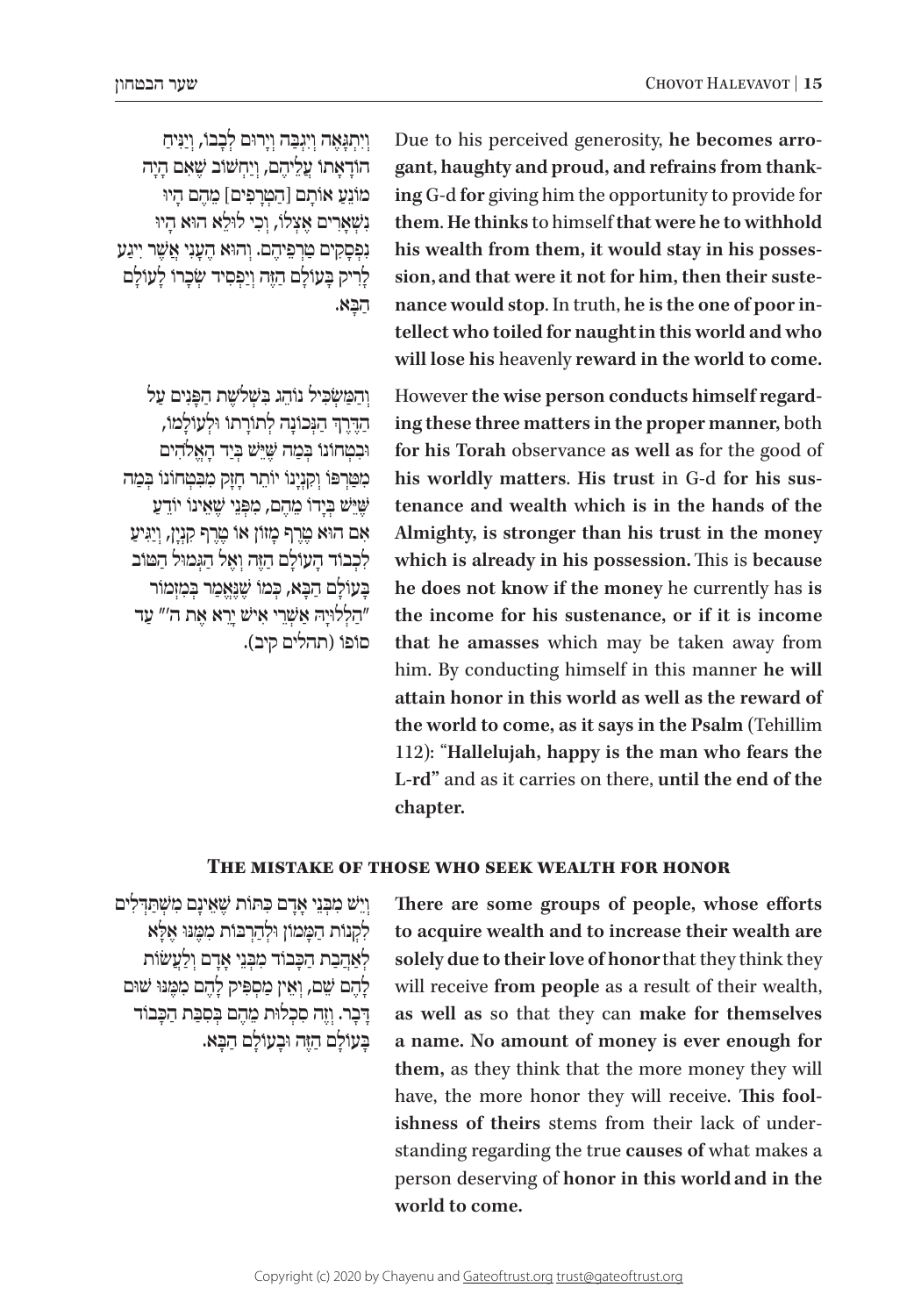וְגוֹרֵם לָהֶם זֶה מַה שֵׁרוֹאִים מִכְּבוֹד עַמֵּי ׁ הָ אָ רֶ ץ לְ אַ נְ ש ּ ֵ י הַ מ ָֹ מו ּ ן וְ כִ בּ ודָ ם לָ הֶ ם, ְלְחָמְדָם מַה שֶׁיֵּשׁ אֶצְלָם וְלִמְשׁוֹךְ מֵאֲשֶׁר בְּ יָדָ ם.

ּ וְ אִ ל ּו ׂ הִ ש ּ ְ כ ִּ ילו ּ וְ הֵ בִ ינו ּ כ ִּ י אֵ ין בִּ יכָ לְ תָ ם וְ לֹא בְרַם לֹא לְחֵת וְלֹא לִמְנוֹעַ אֶלָּא לְמִי שׁגּזר לו הבּוֹרא אצלם, לֹא היוּ מקוים לְזוּלַתוֹ, וְלֹא הָיָה רֵאוּי אֵצְלָם לְכָבוֹד,  $\kappa$ אלא מי שִׁיחֲדַהוּ הַבּוֹרֵא בְּמֵעֲלוֹת משבחות ראוי בעבורן לכבוד הבורא יִתְעֲלֶה, כְּמוֹ שֵׁכֵּתוּב (שמואל א' ב, ל) ּ"כ ִ י מְ כַ בְּ דַ י אֲ כַ בֵּ ד".

ּו ׁ מִ פְּ נֵ י ש ֶּ ס ָּ כְ לו ּ עַ מֵ י הָ אָ רֶ ץ בְּ כַ בְּ דָ ם בַּ עֲ לֵ י הממון בסבות הכבוד, הוסיף להם הַבּוֹרֵא סִכְלוּת בְּסִבּוֹת בַּקְשׁוֹתָם, וְנָפְלוּ בְּהִשְׁתַּדְּלוּת גְּדוֹלַה וְיגִיעַה רַבָּה כַּל יְמֵיהֵם, וְהִנִּיחוּ מֵה שֵׁהַיוּ חַיַּבְין לְהִשְׁתַּדֵּל ָבּוֹ וּלִמַהר אליו מהשׁלים חוֹבוֹת הִבּוֹרא ֿאֲשֶׁר עֲלֵיהֶם, וּלְהוֹדוֹת עַל טוֹבוֹתַיו  $\kappa$ אֶצְלָם, וְתִהְיֵינָה בַּקֲשׁוֹתֵם יוֹתֵר קְרוֹבוֹת ָ ְאליהם בדרך הזה בלי ספק, כמו*ֹ* אֲלֵיהֶם בַּדֶּרֶדְ הַזֶּה בְּלִי סְפֵק, כְּמוֹ<br>שֶׁאָמַר הַכְּתוּב (משלי ג, טז) ״אֹרֶךְ יְמִים בִּימִינָה, בִּשְׂמֹאלָה עָשֶׁר וְכָבוֹד", וְאָמַר (דברי הימים א' כמ, יב) "וְהָעֹשֶׁר וְהַכְּבוֹד מִלְפְנֶיךָ". The cause for this mistake of theirs, is that they see how the masses honor the wealthy people. The mass's honor for them is borne out of a hope that they will benefit from that which the wealthy have, and that they will receive some of that wealth which is in their hands.

Were the masses to think deeply into the matter and understand that the wealthy neither have the ability or power to give or withhold money to anyone other than the one whom it has been decreed by the Creator such, then they would not rely on anyone else, other than G-d to provide for them. No person would be worthy of their honor, except ator with praiseworthy character traits for which for one who has been distinguished by the Crehe is worthy to be honored by the Creator, may he be exalted, as it is written (in Shmuel 1 2:30): "For those who honor me. I will honor them."

Because the masses are foolish in their honoring of the wealthy, thinking that the wealthy people are deserving of their honor, the Creator adds to their foolishness when it comes to them pursuing their desires, and they get caught up all their lifetime, with making great efforts and strenuous work in ligation to make efforts and to pursue the means order to obtain their wealth. They neglect their obwith which to complete the obligations that the Creator has imposed upon them. They also neglect to thank G-d for his goodness that he gives them. Were they to do so, they would without a doubt be far more successful in obtaining their desires as Scripture says (in Mishlei 3:16) in reference to the Torah: "Length of days is in its right hand; in its left hand are riches and honor," and as it says (in Divrei Hayamim 1, 29:12): "And wealth and honor are from before You."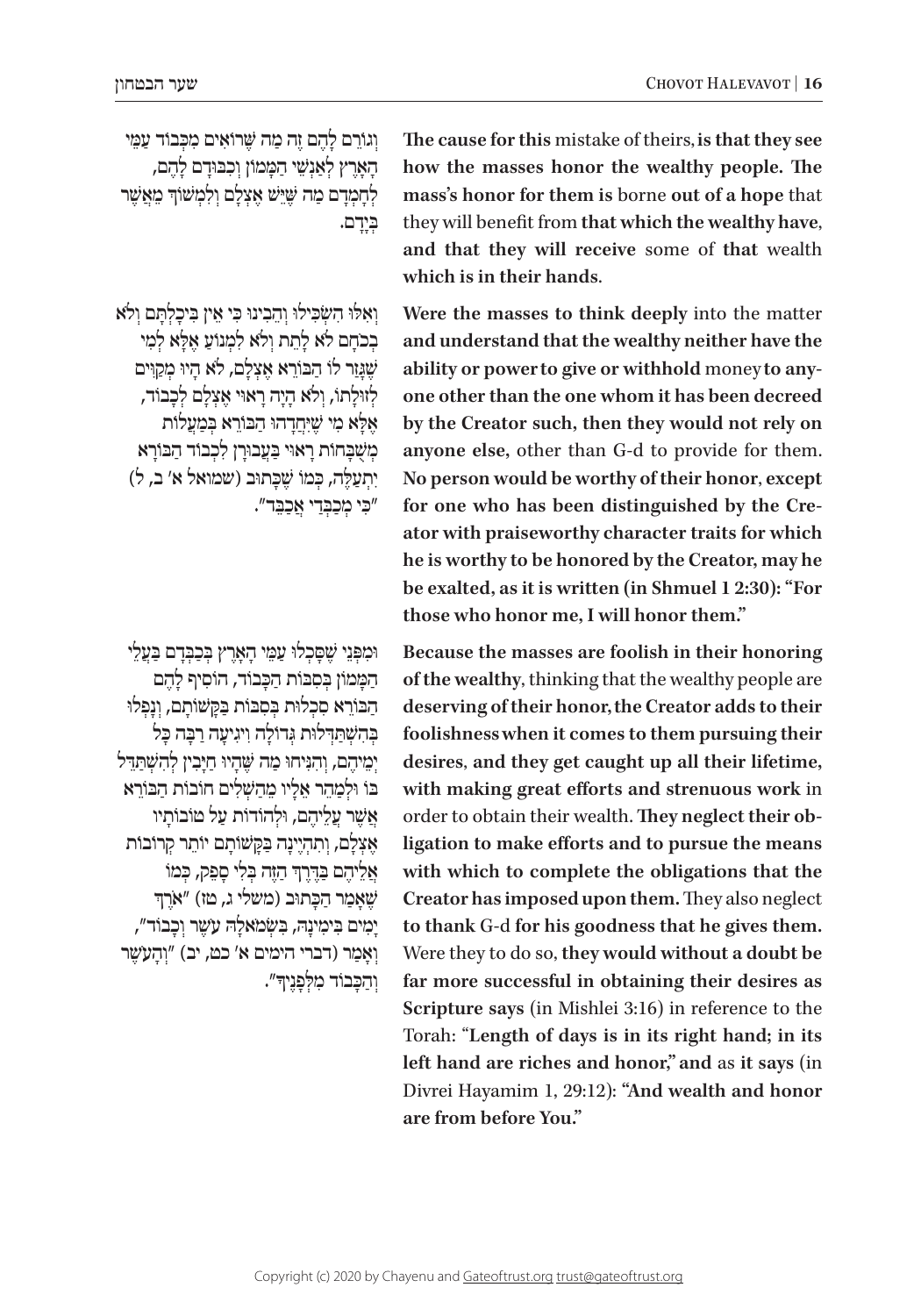# **GOD – NOT THE MEANS ONE EMPLOYS – GIVES WEALTH**

ׁ וְ יֵש ׁ שּ ֶ י ּ ִמ ְָ צֵ א בִּ כְ לַ ל מְ בַ ק ׁש ֵּ י הַ מ ָֹ מון מִ י ְ שִׁיְּגִיעַ מִמְּנּוּ אֵל תַּכְלִית תַּאֲוְתוֹ בְּדֶרֶד הַסְבוֹת אֲשׁר זַכְרְנוּ, וּמֵהֶם מִי שִׁיּגִיעַ ׇ֦֧֧֧֖֖֖֧֚֚֚֝֬֝֬֓֓֕֓֡֓֬֓֓֕֓֬֓<u>֓</u> ּׁ הַ יְרֻ ש ּ ָ ה וְ הַ דֹו ׁ מֶ ה לָ זֶה, וְ יַחְ שֹוב אֵ לָ יו בְּ דֶ רֶ ך ּכ ּ ִ י הַ ס ִֹ בּ ו ּ ת חִ י ּ ְבו ֹ לו ּ אֶ ת זֶה, וְ לולֵ א הֵ ן לֹא הָיָה מַגִּיעַ אֵלָיו מִמְּנּוּ כְּלוּם, וּמְשַׁבֵּחַ ּהַפַּה מִבַּלְעָדִי הַמְסַבֵּב. Among those people who seek wealth, there are those people who obtain all of their desires, hood that we mentioned above, while there are through various means of obtaining one's liveliother people who obtain their desires through an inheritance or the like. That person thinks that it is the means of livelihood or the inheritance which made him wealthy, and without them, he would not have obtained any money at all. He praises **the means, and not the cause, i.e., G-d.** 

# **THINKING AHEAD**

וְכַמֵּה הוּא דוֹמֶה בַּזֶה לְאֲדַם שֶׁהוּא ּבַּמְּדְבָּר הִכְבְּיד עָלָיו הַצָּמָא, וּמַצָא מַיִם ֿשֵׁאֵינַם מְתוּקִים בְּבוֹר אֶחָד וְשָׂמָה בָּהֶם ְ ְשְׂמְחָה גְרוֹלַה וְרַוַה מֶהֶם. וְכָאֲשֶׁר הַלַדְּ מְעַט וּמַצָא מַעָיַן נוֹבֵעַ מַיִם מְתוּקִים, רְאַג עַל מַה שֶׁקְרַם מִשְׁתוֹתוֹ הַמַּיִם ׁ הָ רִ אשֹו ּ נִ ים ו ֹרְ וו ֹתו מֵ הֶ ם.

ּ וְ כֵ ן בַּ עַ ל הַ מ ֹ ָ מו ׁ ן ש ֶּ הִ גִ יעַ אֵ לָ יו בְּ סִ בָּ ה ּ יְדו ּ עָ ה, אִ ל ּו ּ הָ יְתָ ה נִ מְ נַ עַ ת הַ סִ בָּ ה הַ הִ יא מִמְנוּ הַיָה מַשֵׂיג אוֹתו בְּסִבָּה אַחֲרת, כּאַשר הִקְדַמְנוּ, וּכְמוֹ שֵׁאַמַר "כִי אֵין לַה' מַעצוֹר לְהוֹשִׁיעַ בְּרַב או בִמְעַמ" )שמואל א' יד, ו(. **How similar is he to a person who is traveling in** the desert who gets dehydrated and finds bitter water in a well, and greatly rejoices at finding them and quenches his thirst with them. As he **goes** a little further in his journey, he finds a spring which is flowing with sweet water. He is pained that he previously drank the bitter water and that **he** quenched his thirst with them.

Similarly, the wealthy person whose wealth reached him through a particular means which involved much toil and effort, were he to have lar means, he would have managed to obtain his stopped himself from engaging in that particuwealth through a different easier means - as we have explained earlier. As it says (in Shmuel 1, 14:6): "For with the L-rd there is no limitation to save with many or with few."

# **THREE REFLECTIONS ON FINANCIAL STRUGGLES**

| וּמִמַּה שֶׁרַאוּי לַבּוֹמֵחַ עַל הַאֱלֹהִים | The proper thing for one who trusts in the Al-<br>: בְּמַרְפּוֹ: mighty to do:                                                                                |
|----------------------------------------------|---------------------------------------------------------------------------------------------------------------------------------------------------------------|
| שיאמר בלבו:                                  | -During those days in which his livelihood is with – כִּשֵׁיִתְעַכֵּב מְמֵנוּ הַמֵּרֵף יוֹם מְן הַיָּמִים,<br>held from him is that he should say to himself: |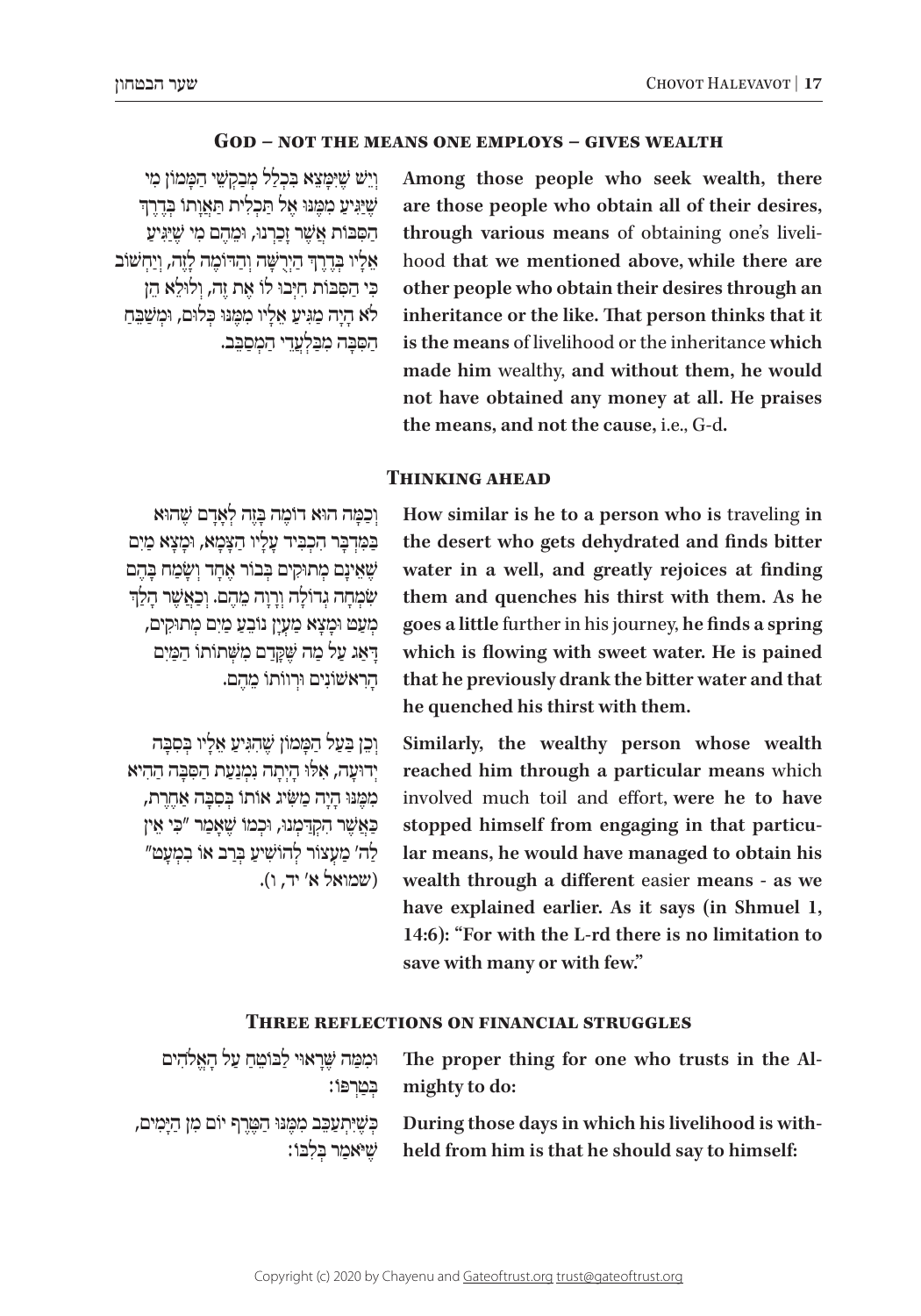He, referring to G-d, who brought me out of the ic moment, and who did not bring me out to the womb into this world at a specific time and specifworld before that time or afterwards, He is the one who is withholding my sustenance from me dance with what he knows to be the best for me. until a specific time and a specific day in accor-

Likewise, when his sustenance comes to him, but is limited and he receives no more than that which he needs for his food, it is proper for him to think to himself and say:

He who prepared for me my food in the breasts of my mother when I was first born according to my needs, and enough to sustain me each and every day, until he switched it with better food, and just like then, the fact that it (*i.e the milk*) was  **limited** did not harm me whatsoever, so too He (i.e G-d), will not harm me whatsoever, now, that  $r$  rently comes in a limited amount, according to my my sustenance which has been decreed for me cur**needs**, and even if it continues this way until the end of my life.

One who relies on G-d despite his livelihood being ator said regarding our forefathers in the desert minimal, will be rewarded for doing so. As the Cretion (in Shemot 16:4): "and the people shall go out whose situation was similar to this person's situaand gather what is needed for the day." This refers to the manna which came down from heaven on a daily basis, and was sufficient only for that day. As dered in the desert (in Yirmiyahu 2:2): "Go and call it says regarding the generation of Jews who wanout in the ears of Jerusalem, saying: so says the ness of your youth, the love of your nuptials, your L-rd: I remember regarding you, the lovingkindfollowing Me in the desert, in a land not sown"

ּכ ׁ ִ י אֲ ש ֶֹ ר הו ֹ צִ יאַ נִ י אֶ ל הָ עו ּ לָ ם הַ זֶה בִּ זְמַ ן ּ יָדו ּ עַ וְ עֵ ת יְדועָ ה וְ לֹ ֹ א הוצִ יאַ נִ י אֵ לָ יו לִפְנֵיהֵם וְלֹא לְאֲחֵרִיהֵם, הוּא שֶׁמְעַבֵּב ּמִ מ ּ ֶ נ ֹ ִ י בּ ו ּ טַ רְ פִּ י לְ עֵ ת יָדו ֹ עַ וְ יו ּ ם יָדועַ , לְדַעָתוֹ מֵה שֵׁהוּא טוֹב לִי.

ּ וְ כֵ ן כ ׁ ַ אֲ ש ֹ ֶ ר יְבו ּ אֵ הו ֹ טַ רְ פּ ו מְ צֻ מְ צָ ם, לֹא יוֹתֵר עַל מְזוֹנוֹ מְאוּמֵה, רֵאוּי לוֹ לַחְשׁוֹב בלבו ולומר:

אַשר הכין לי מזוֹני בּשׁרי אמי בּתחלת עִנְיַנִי כִּפִּי צַרְכִּי וְדֵי כָלְכַּלַתִי יוֹם יוֹם עַד אַשר המיר אוֹתוֹ לִי בִּמוֹב מִמְּנֵּוּ, וְלֹא ּהִ ז ֹ ִיק לִ י בּ ו ֹאו ּ בְּ צִ מְ צו ּ ם מְ או ּ מָ ה, כֵ ן לֹא יזיק לי בּוֹא הַטֵּרף הזה אַשׁר הַעָתִּיק ֿאוֹתִי אֵלֵיו עַתַּה בְּצְמָצוּם כִּפִּי צַרְכִּי עַד תּכלית ימי מאוּמה.

וְיִהְיֶה נִשְׂכָּר עַל זֶה, כִּמוֹ שֵׁאֲמַר הַבּוֹרָא עַל אֲבוֹתֵינוּ בַּמַּדְבַּר, שֵׁעַנְיַנַם הָיָה כָּזֶה, "וְיָצָא הָעָם וְלָקְטוּ דְּבַר יוֹם בְּיוֹמוֹ" (שמות טז, ד), וְאָמֵר "הַלוֹךְ וְקָרָאתָ בְאָזְנֵי יְרוּשְׁלַיִם לֵאמֹר: [כֹּה אָמַר ה', זָכַרְתִּי לָךְ חֶםֶד נְעַוּרַיִךְ אַהֲבַת ְְבְּלוּלוֹתָיִךָ,] לֶכְתֵּךְ אַחֲרֵי בַּמִּדְבָּר בְּאֶרֶץ ְלֹא זְרוּעַה" (ירמיה ב, ב).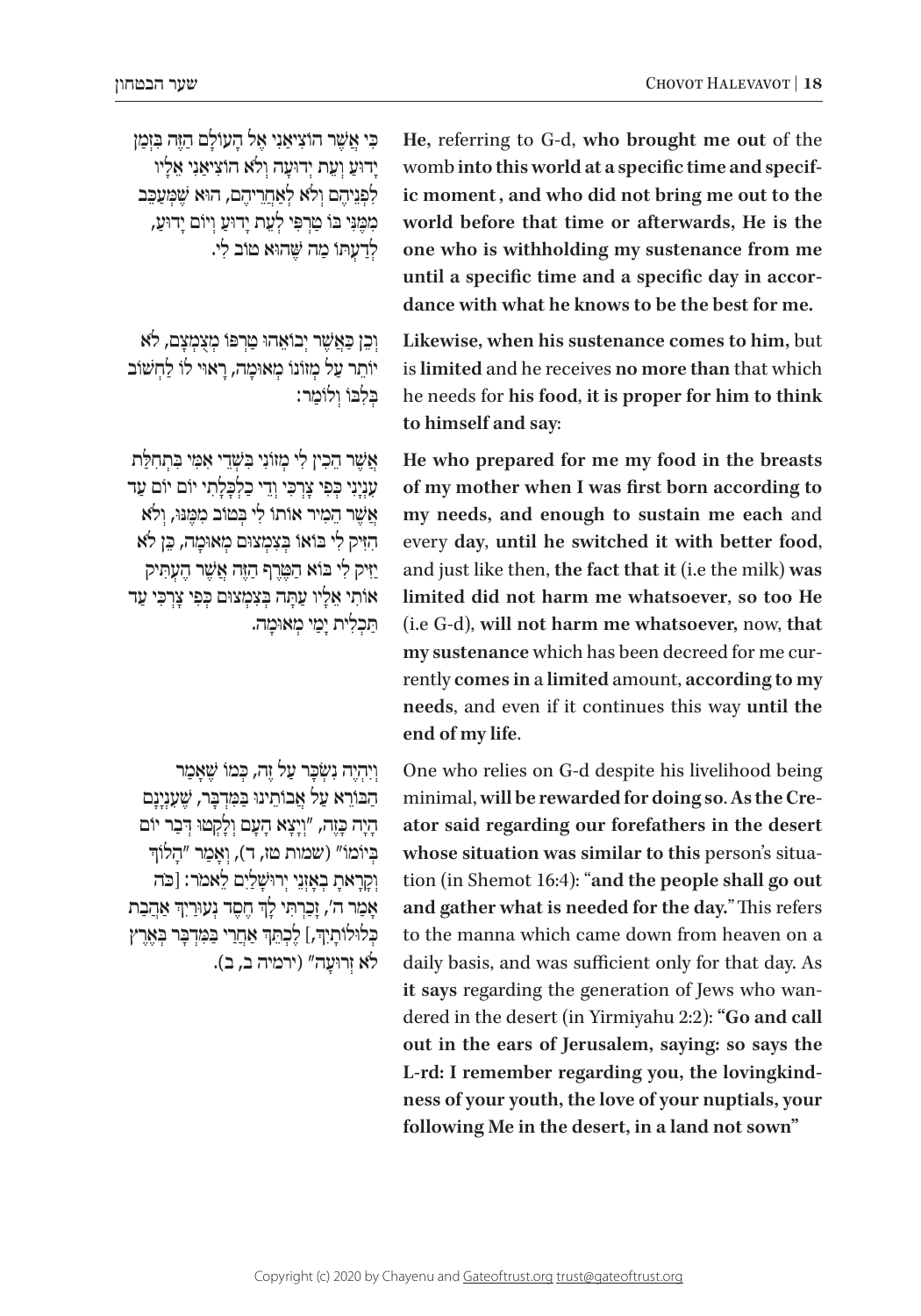ֹ וְ כֵ ן אִ ם יְבו ּ אֵ הו ֹ טַ רְ פּ ו בְּ סִ בָּ ה מִ בְּ לִ י סִ בָּ ה, וּמַקוֹם מִבְּלִי מֵקוֹם, וְעַל יְדֵי אִישׁ מִבִּלְתִּי ֹאיֹשׁ אַחְר, יֹאמַר בַּלְבּוֹ:

ֿאֲשֶׁר יְצָרַנִי עַל צוּרָה וְתַבְנִית וּתְכוּנָה וּמִדָה מִבְּלִי שָׁאֵר הַצוּרוֹת וְהַתְּכוּנוֹת וְהַמִּדוֹת לְתַקְּנַת עָנְיָנִי, הוּא בְּחַר לִי ֿשֵׁיַבוֹא טַרִפִּי עַל הַפְּנִים הַמְפִיקִים לְעַנְיַנֵי ׁ מִ בְּ לִ י ש ׁ ְ אָ ר הַ פָּ נִ ים. וַ אֲ ש ֶֹ ר הוצִ יאַ נִ י אֶ ל ֹהֲעוֹלַם הַזָּה בִּמְקוֹם יַדוּעַ וְעַל יָדֵי שָׁנֵי ׁאִ יש ּ ִ ים יְדו ִע ׁ ים מִ בְּ לִ י ש ׁ ְ אָ ר אִ יש ֵֹ י הָ עולָ ם, הוּא בַּחַר לִי בּוֹ טַרִפִּי בִּאֲרֵץ יְדוּעָה וְעַל יְדֵי אִישׁ יַדוּעַ שֵׂם אוֹתוֹ סִבָּה לְטַרִפִּי לְטוֹב לִי, כִּמוֹ שֵׁאַמַר הַכַּתוּב "צַדִּיק ה' בכל דרכיו" (תהלים קמה, יז). Similarly, if his sustenance comes through a means which he did not want, or from a place hood from a person he did not want to receive it which he did not want, or if he received his livelifrom, he should say to himself:

"He who fashioned me with a particular form and shape, with certain character traits and dimensions, and did so because this is what is best for tenance should come about in ways that are most me, he is the one who chose for me that my sussuitable for my purposes, and not in other ways which would not be in my best interest. He who brought me out of my mother's womb into this **ular parents - and not through any other people** world in a specific place, and through two partic **the world - he** is the one who chose for me that my sustenance should come in a certain land and **through a certain person. He placed that person** to be the means of my livelihood for my good as **Scripture** says (in Tehillim 145:17): "The L-rd is righteous in all his ways".

# **PROPER ATTITUDE IN SOCIAL INTERACTIONS**

 $\mu$ בְל פֵּרוּשׁ הַחֲלֵק הַשְּׁלִישִׁי, וְהֵם עַנְיְנֵי ֿאִשְׁתוֹ וּבְנֵיו וּבְנֵי בֵיתוֹ וּקְרוֹבָיו וְאוֹהֲבָיו וְ אוֹיְבָיו וּמְיֻדָּעָיו וּמַכִּירָיו, וַאֲשֶׁר לְמַעָלָה **מְמֵנּוּ וַאֲשֶׁר לְמַטֵּה מִמֵּנּוּ מִכְּתּוֹת בְּנֵי** אַרַם, אַפְנֵי יֹשֵׂר הַבְּטֵּחוֹן עַל הַאֱלֹהִים ּ בָּ הֶ ם כ ׁ ַ אֲ שֶ ר אֲ סַ פֵּ ר:

**וְהוּא שֵׁאֵין אַדָם נִמְלַט מֵאֵחָד מִשְׁנֵי** דְבָרִים: שֶׁיִּהְיֶה נָבְרִי, אוֹ שֶׁיִּהְיֶה בְּתוֹךָ ׁמִ ש ּ ְ פַּ חְ תֹו ּ וְק ֹרובָ יו. However, the explanation regarding the proper egory, which is comprised of those matters that bitachon one should have regarding the third catpertain to one's wife, children, members of one's household, family members, friends, enemies, nates from different classes of people, the proper quaintances as well as his superiors and subordithe people who he holds in high esteem, his acway to rely on the Almighty regarding them is as **I** will relate:

A person cannot escape from one of the following ing alone or 2) he will live amongst his family and two scenarios: 1) either he will be estranged, livclose ones.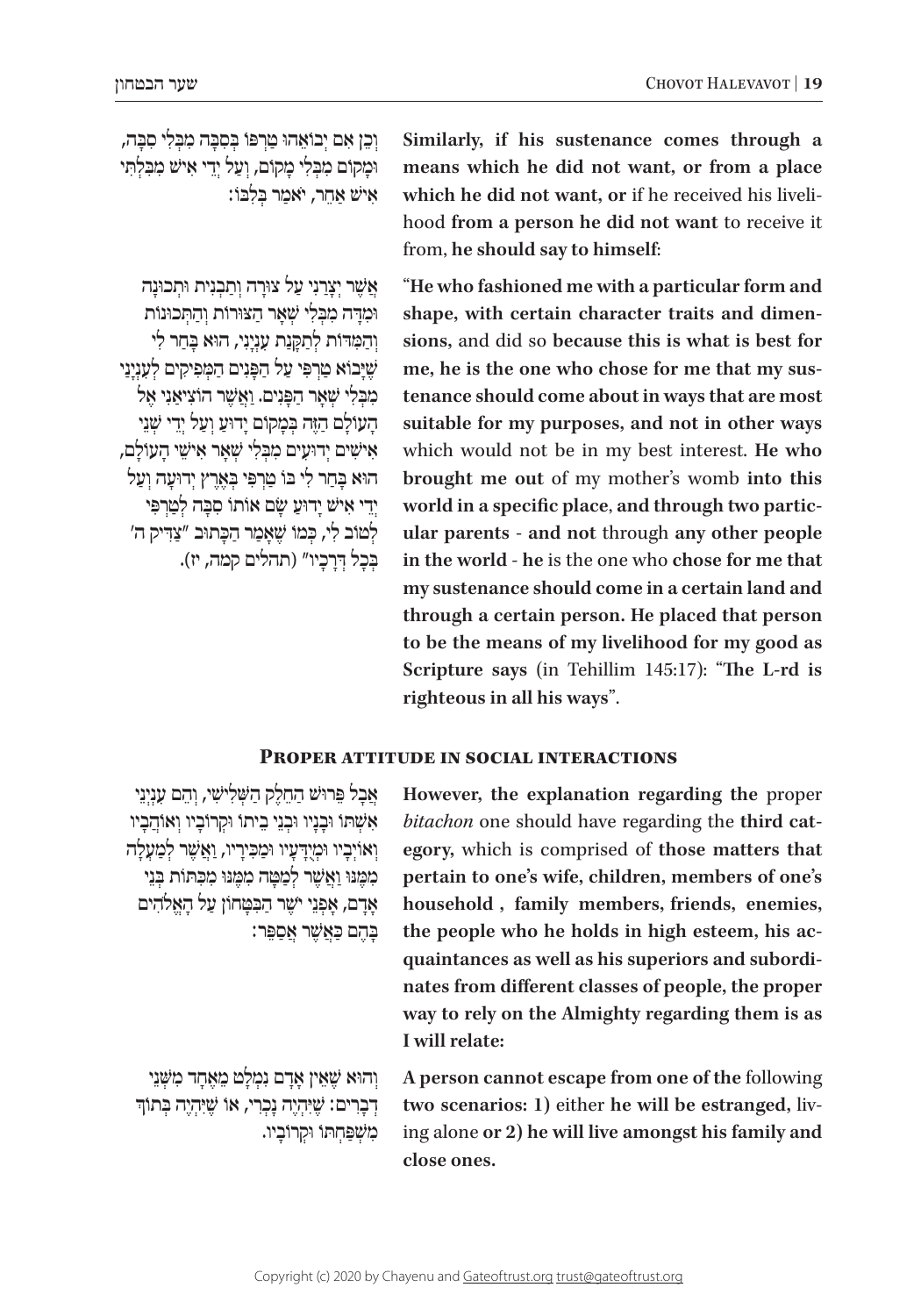# **TRUST IN GOD WHEN ALONE**

וְאִם יִהְיֶה נָכְרִי, יִהְיֶה צִוּוּתוֹ בֵּאלֹהָיו בְּעָת הַשְׁתוֹמְמוּתוֹ, וְיִבְמַח עָלֵיו בְּגְרוּתוֹ.

וְיַעֲלָה עַל לִבּוֹ גֵּרוּת הַנְפִּשׁ בַּעוֹלֵם הַזֶּה, וְכִי אֲנָשֵׁי הָאֲרֵץ כְּמוֹ גְּרִים בַּהּ, כְּמוֹ שׁאַמַר הַכַּתוּב (ויקרא כה, כג) "כִּי גֶרִים ֹ וְ תו ׁש ּ ָ בִ ים אַ ת ִֶ ם ע ּמָ דִ י".

וִיחִשׁוֹב בּלִבּוֹ כֵּי כּל מִי שִׁיּשׁ לוֹ קרוֹבים  $\epsilon$ בּוֹ, עַד זְמֵן מוּעַט יַשׁוּב נַכְרִי בּוֹדֵד, וְלֹא ֹיו ִע ּ ילֵ הו ָ ק ֹרוב וְ לֹא בֵּ ן, וְ לֹ ִ א יִתְ חַ בֵּ ר ע ּמֹו אחד מהם.

וְיַחְשׁוֹב אַחַר כְּךָ בְּהִסְתַּלְקוּת כֹּבֶד ְּ ׂמַ ש ֹ ָ אָ ם וְ חו ֹבותָ ם וְ צָ רְ כֵ יהֶ ם מֵ עָ לָ יו, וְיַחְשׁוֹב זֶה טוֹבָה מְטּוֹבוֹת הַבּוֹרֵא עָלָיו, מִפְּנֵי שֵׁאִם יְהָיֵה רוֹדֵף אַחַר עַנְיְנֵי הָעוֹלָם וּצְרַכִּיו, תִּהְיֶה יְגִיעַתוֹ יוֹתֵר קַלָּה עַלַיו ּׁ מִ בְּ לִ י אִ ש ּ ָ ה ו ֹ בָ נִ ים, וְ חֶ סְ רו ּ נָ ם מְ נוחָ ה לוֹ וְטוֹבְה. וְאִם יִהְיֶה מְּבַקֵשׁ עָנְיְנֵי ֹאַחֲרִיתוֹ, יְהָיֶה לִבּוֹ יוֹתֵר רֵיק וּפַּנוּי בְּעֵת הִתְבּוֹדְדוּתוֹ מִבְּלִי סַפֵּק.

ness and he should rely on G-d, in his state of es-<br>trangement . nect with the Almighty at the time of his loneli-<br>ness and he should rely on G-d, in his state of esnect with the Almighty at the time of his loneli**if he is estranged, living alone, then he should con-**

In order to comfort himself he should think about the fact that the soul too is estranged in this world, and about the fact that all the people of the ture says (in Vayikra 25:23): "For you are strang-<br>ers and temporary residents with me". world are considered as "strangers" in it, as Scrip-<br>ture says (in Vayikra 25:23): "For you are strangworld are considered as "strangers" in it, as Scrip-

ing manner: He should think to himself that even Moreover, he should comfort himself in the followall those people who have close ones in this world, will in a short amount of time, revert to being a stranger and alone, and neither his close one or child will be able to help him then, nor will he be able to connect with them.

After this, he should think about the fact that due to him living alone, the weight of those people's moved from him. He should consider this to be load, responsibilities and needs has been re**one of the kindnesses of the Creator to him. For if** he is a person who pursues worldly matters and it's needs, his work will be much less of a strain on him if he does not have a wife and children. It emerges that the fact that he does not have a wife and children is the cause for his rest and for his own good. If he is a person who seeks the matters of the world to come, i.e., spiritual matters, then his mind will without a doubt be more empty and free to pursue these matters when he is alone than if he would have a family to occupy himself with.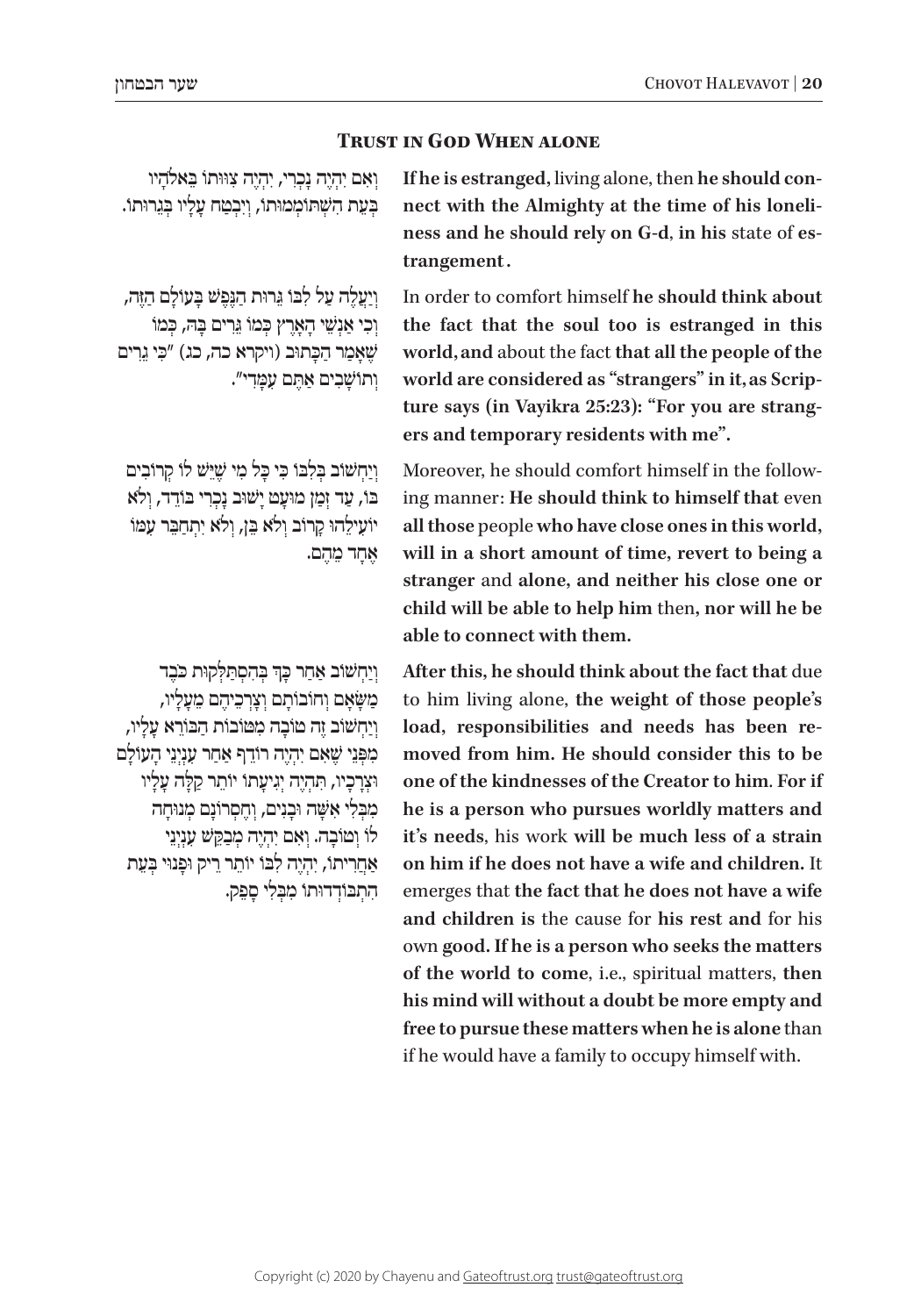ּ וְ עַ ל כ ּ ֵ ן הָ יו ּ הַ פְּ רו ׁש ֹ ִ ים בּ ורְ חִ ים ּמִ ק ֹרו ּ בֵ יהֶ ם ו ּ מִ בָּ ת ֵּ יהֶ ם אֶ ל הֶ הָ רִ ים, כְ דֵ י ְ ׁשּ ֶ י ּ ְפַ נּו ֹ לִ בּ ו ֹ תָ ם לַ עֲ בודַ ת אֱ לֹהִ ים. וְ כֵ ן הָיוּ הַנְּבִיאִים בַּזְמַן הַנְבוּאָה יוֹצְאִים מִמְעוֹנוֹתֵיהֵם וּמִתְבּוֹדְדִים לְחוֹבוֹת ֹהַ בּ ורֵ א עֲ לֵ יהֶ ם,

ּכְּמוֹ שֵׁיַדַעָתָ *מֵעָנְיַן אֵלְיָהוּ עָם אֱלִישָׁע*, ֿשֵׁ נֵאֲמַר עָלָיו "שָׁנֵים עָשָׂר צְמָדִים לְפָנָיו ּ וְ הו ׁ א בִּ ש ׂ ְ נֵ ים הֶ עָ שָ ר" )מלכים א' יט, יט(.

וְבִיוַן שֲרַמֵן לוֹ אֱלִיַּהוּ בִּמְעַט רֵמֶן, הֶבִין ֿאוֹתוֹ וְאָמֶר "אֵשֵׁקָה גַּא לְאָבִי וּלְאָמִי וְאֵלְכָה אַחֲרֶיךְ" (מלכים א' יט, כ), ׇ֦֧֧֧֖֖֖֧֚֚֚֝֬֝֬֓֓֕֓֡֓֬֓֓֕֓֬֓<u>֓</u> וְאָמַר ״וַיֵּלֶדְ אַחֲרֵי אֵלִיְהוּ וַיְשָׁרְתֵהוּ״ (מלכים א' יט, כא). וְנֵאֲמֵר עַל אֶחָד מֵהַמְלָכִים שֶׁהָיָה מִתְעָרֵב בֵּין עֲבָדָיו וְלֹא הָיָה נִכָּר בֵּינֵיהֶם, מִפְּנֵי שֶׁהָיָה נוֹהֶג ּׁ מִ נְ הַ ג הַ ש ּ ִ פְ לו ׁ ת בְּ תַ כְ ש ּ ִ יטָ יו ו ּ בְ מַ לְ בּ ו ׁשָ יו.

ּ וְ אָ מְ רו ּ עַ ל אֶ חָ ד מֵ הַ פְּ רו ׁש ִׁ ים שֶּ נִ כְ נַ ס לִמְדִינָה אֵחַת לְהוֹרוֹת אֵת יוֹשְׁבֵיהַ ֹעֲ בודַ ת הָ אֱ לֹ ּ הִ ים, וַ י ֹ ִמְ צָ אֵ ם לו ׁבְ שִ ים ּ צֶ בַ ע אֶ חָ ד בְּ מַ לְ בּ ו ׁש ֵׁ יהֶ ם וְ תַ כְ שִ יטֵ יהֶ ם, וְרָאָה קִבְרִיהֶם אֵצֶל פִּתְחֵי בְתֵּיהֶם, וְלֹא רַאָה בֵינֵיהֵם אַשָּׁה. וְשָׁאֵל אוֹתֵם ּ עַ ל זֶה, וְ אָ מְ רו ֹ לו ּׁ : "מַ ה ש ּ ֶ אָ נו ֹ לו ׁבְ שִ ים ֿ צָבַע אַחַד, שֵׁלֹּא יָהָיֶה נִכֵּר הֵעֲנִי מִן הֶעָשִׁיר, וְשֶׁלֹּא יָבֹא הֶעָשִׁיר לְהִתְגָּאוֹת וּלְהִתְפָּאֵר בְּעָשְׁרוֹ וְיָבֹא הֶעָנִי לְהִתְבַּזוֹת אֵצֶל עַצְמוֹ, וְשֵׁיִדְמֶה עַנְיָנֵנוּ עַל הָאֲדָמָה ָ כְּעַנְיַנְנוּ תְּחְתִּיהָ. This is why the ascetics would run away from their relatives and from their houses to the mountains, so that they could free their minds to focus on the service of the Almighty. Similarly, the prophets at the time of prophecy, would leave their places of residence, and would seclude themselves and free tions which their Creator imposes upon them. their minds to think about fulfillling the obliga-

As you know from the story of Eliyohu and Elisha, which it says about him (in Melochim 1, 19:19): "Twelve yoke were before him and he was with the twelfth."

Since Eliyohu hinted to him with a subtle hint that he will be a prophet, he, Elisha understood it and **he said** (in the following verse): "Let me, please, kiss my father and my mother, and I will go after you" and it says in the following verse: "And he followed Elijah and ministered to him." It is said about one cause he conducted himself humbly in regard to vants and could not be identified among them, beof the kings, that he would mingle among his serthe clothes and ornaments he wore."

The story is told of an ascetic who went to a certain country to teach its inhabitants about the correct way of the service of the Almighty. He found that they were all wearing the same colored clothing and ornaments, he saw that their gravesites were next to the doors of their homes, and did not see any women among them. He asked them about this, and they responded by saying the following: "The reason why we all wear the same colored tinguish between the poor person and the rich clothing, is so that one should not be able to disperson, and so that the rich person will not end up being arrogant and boastful about his wealth, self, and think of his life on this earth in the same and so that the poor person will not despise himmanner as when he will be underneath it, after his **.passing**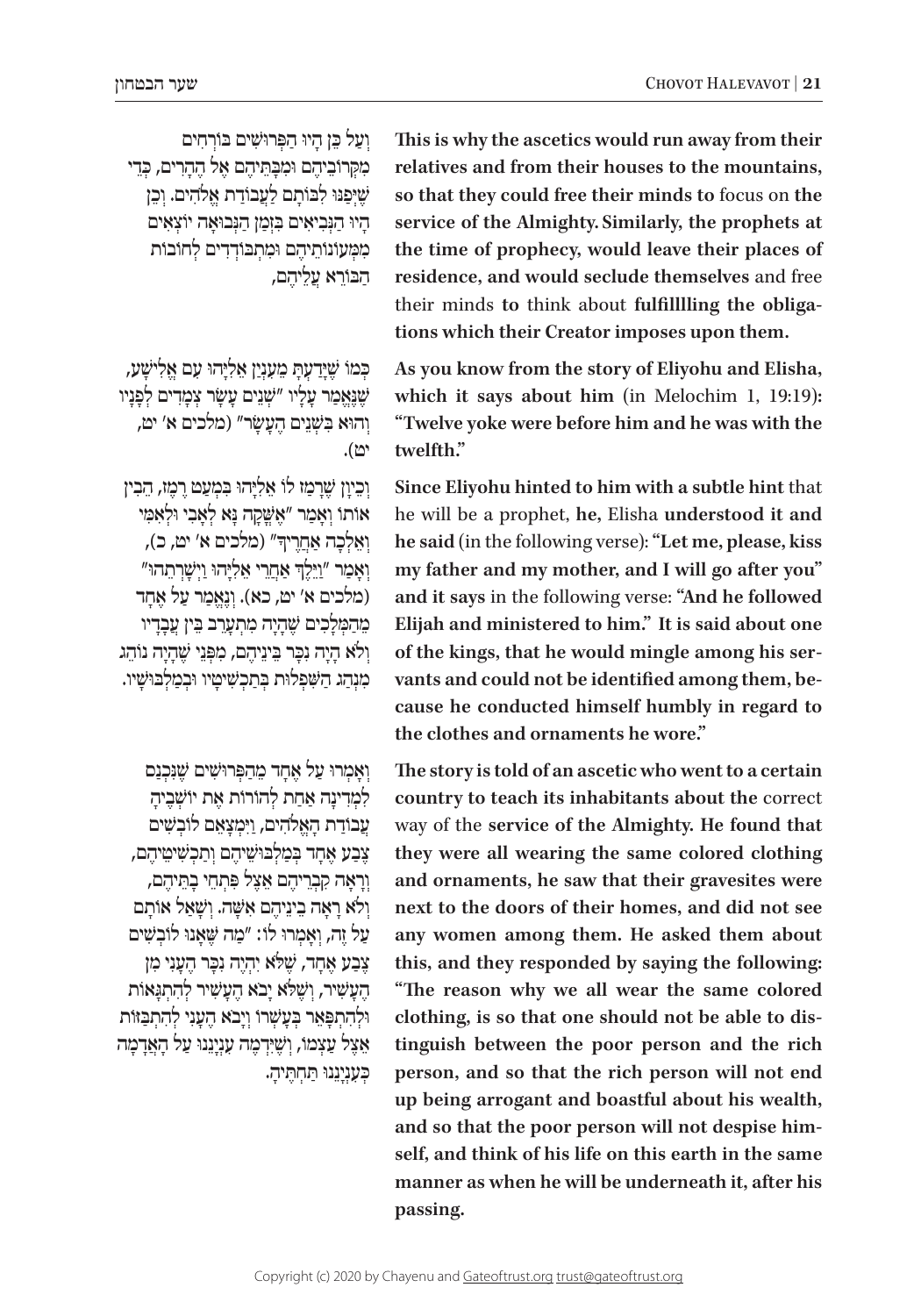As to the reason why we placed our gravesites next to the doors of our houses, it is in order that we should take rebuke from it, by being ready for death, and to prepare for ourselves the provisions which will bring us to the place of rest.

selves from our wives and our children, you That which you noticed that we separated ourshould know that we have designated for them a city nearby, and when one of us needs something from them, he goes to them and takes care of his cause we saw the stress, much loss, great exertion **heads** and he then returns to us. We did this being close to them, and the relief from all of this **and bother that would come to us as a result of be**due to us being distant from them, enabling us to be free to choose to engage in matters of the world to come, and to detest the matters of this world."

ּו ּׁ מַ ה ש ַּׂ ֶ ש ּמְ נו ִ ק ֹבְ רו ּ ת מֵ תֵ ינו ּ אֵ צֶ ל פְּ תָ חֵ ינו, כְּדִי שֵׁנֵּוּכָה מֵהֶם וְנִהְיָה נְכוֹנִים לָמוּת, וְנַזְמִין לָנוּ הַצֵּדַה הַמַּגַּעַת אוֹתֲנוּ לִמְקוֹם ּהַ מ ּ ְ נוחָ ה.

וּמַה שֵׁרָאִיתָ שֵׁפֵּרַשָׁנוּ מִן הַנָּשִׁים ּ וְ הַ בָּ נִ ים, ד ּ ַ ע כ ִּ י יִחַ דְ נו ִ לָ הֶ ם ק ְ רְ יָה ק ֹרובָ ה ְּמִכָּאן, כְּשֶׁיִצְטְרֵךְ אֶחָד מִמֶּנּוּ עַל דָבָר ְּמִדִּבְרֵיהֶם, יֵלֵךְ אֲלֵיהֶם וְיַשְׁלִים צָרְכּוֹ וְיָשׁוּב אֱלֵינוּ, מִפְּנֵי שַׁרֵאִינוּ בְּמֵה שֵׁיְכֵּנֵם ּ עָ לֵ ינו ּ מִ ט ּ ִ רְ ד ּ ַ ת הַ לֵ ב וְ רֹ ֹ ב הַ הֶ פְ סֵ ד וְ גדֶ ל הַיְגִיעָה וְהַטֹּרַח בְּקִרְבְתֵם, וְהַמְּנוּחָה מִכָּל ָ זֶה בְּ הַ רְ חָ ק ֹ תָ ם, לִ בְ חו ִ ר בְּ ע ֹ נְ יְנֵ י הָ עולָ ם הִ וּ לִמְאוֹם בְּעַנְיֵנֵי הַעֲוֹלָם הַזֶה".

> ׇ֦֧֧֧֖֖֖֧֚֚֚֝֬֝֬֓֓֕֓֡֓֬֓֓֕֓֬֓<u>֓</u> וַיִּטְבוּ דִבְרִיהֶם בְּעֵינֵי הַפָּרוּשׁ, וַיְבָרֶךְ ֹאו ּׁ תָ ם וַ יְאַ ש ְִ רֵ ם בְּ ענְ יָנָ ם.

Their words found favor in the eyes of the ascetic visiting them, and he blessed them and praised **them** for their practices.

## **COMMITMENT TO FAMILY AND FRIENDS**

וְאִם יְהִיָה הַבּוֹטֵחַ בֵּאלֹהִים בַּעַל אִשָּׁה וּקְרוֹבִים וְאוֹהֲבִים וְאוֹיְבִים, יִבְטַח בֵּאלֹהִים בְּהַצְלַתוֹ מֵהֶם, וְיִשְׁתַּדֵּל לִפְרוֹעַ מַה שֶׁחַיַּב לַהֶם וְלַעֲשׂוֹת חֶפְצִיהֶם וְלִהְיוֹת לִבּוֹ שָׁלֵם עָמֶהֶם, וְיֶרֶף יָדוֹ מִהזַקַתֵּם, וִיסַבֵּב עַל מֵה שֵׁיִּהְיֶה טוֹב לְהֶם, וְיִהְיָה נַאֲמֵן בְּבַל עַנְיְנֵיהֶם, ily members, friends and enemies then he should If the one trusting in the Almighty has a wife, famrely on the Almighty that he will save him from forts to meet his obligations toward them, and ing involved with them, and he should make efthe work-load which is usually associated with beheartedly. He should avoid doing anything that to take care of their wants, and to do so wholewill cause them harm, instead he should engage in those means which will bring them good, and he should be loyal to them regarding all their **.matters**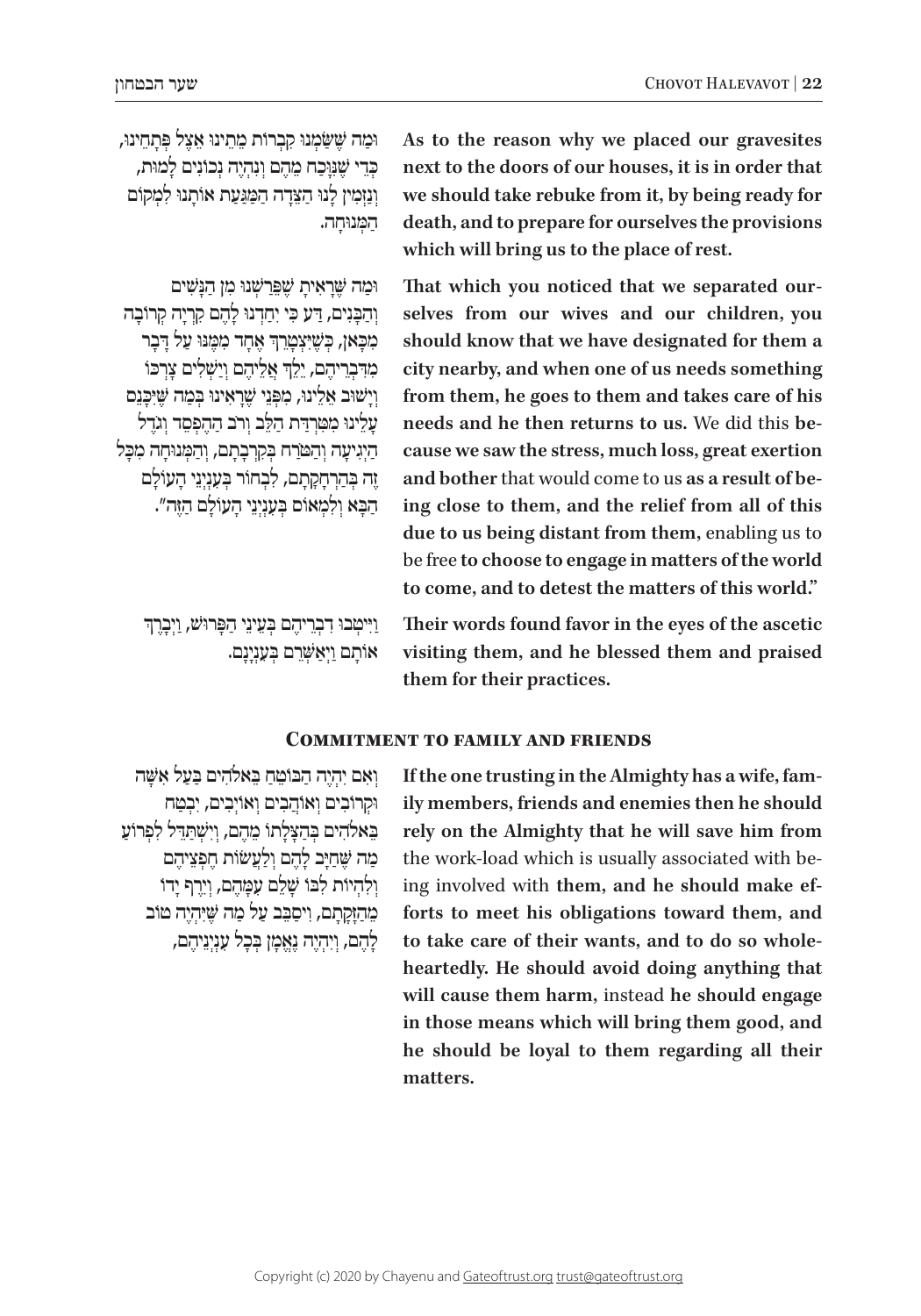וְיוֹרָם אַפְּנֵי תוֹעֲלוֹתֵם בְּעָנְיְנֵי הַתּוֹרָה וְהַעוֹלַם לַעֲבוֹדַת הַבּוֹרֵא. כְּמוֹ שֶׁכֵּתוּב "וְאָהַבְתָּ לְרֵעֲךָ כְּמוֹךְ" (ויקרא יט, יה), ָוְאָמַר "לֹא תִשְׂנָא אֶת אָחִיךְ *בִּלְבָבֶך* ויקרא יט, יז),  $($ ויקרא י

לֹא לְיֵחֵל הַגְּמוּל מֵהֶם, וְלֹא לְקָדֶם אֶ צְלָם, וְלֹא מֵאֲהֲבָתוֹ בִּכְבוֹדָם וְשָׁבְחֵם, ְוְרֹא לְהִשְׂתָרֵר עֲלֵיהֶם, אַדְּ לְקַיֵּם מִצְוַת הַבּוֹרֵא וְלִשְׁמוֹר בְּרִיתוֹ וּפִקּוּדֵיו עֲלֵיהֶם.

ּכ ׁ ִ י מִ י ש ֶּ ת ְִ הְ יֶה דַ ע ּתֹו ׂ בַּ עֲ שֹו ֹתו חֶ פְ צֵ יהֶ ם  $\mu$ עַל אֶחָד מֵהַדְּבָרִים שֶׁזַּבְרְנוּ תְּחָלֵה, לֹא יַשִּׂיג רְצוֹנוֹ מֵהֶם בַּעוֹלַם הַזֶּה, וְיִיגַע ׂ לָ רִ יק, וְ יַפְ סִ יד ש ֹ ְ כָ רו ֹ לָ עולָ ם הַ בָּ א.

ּ וְ אִ ם הו ֹ א נו ֹ הֵ ג בָּ זֶה לַ עֲ בודַ ת הָ אֱ לֹהִ ים בִּלְבַד, יַעֲזֶרֶם הָאֱלֹהִים לְגְמוֹל אוֹתוֹ בְּעוֹלָם הַזֶּה, וְיַשִׂים בִּפִּיהֶם שַׁבְחוֹ, וְיְגְדֵל ענִינו בְּעֵינִיהֵם, וְיַגִּיעַ אֵל הַגְּמוּל הַגְּדוֹל בְּעוֹלַם הַבָּא, כְּמוֹ שֶׁאֲמֵר הָאֱלֹהִים ׇ֦֧֧֧֖֖֖֧֚֚֚֝֬֝֬֓֓֕֓֡֓֬֓֓֕֓֬֓<u>֓</u> לִשְׁלֹמֹה "וְנַם אֲשֶׁר לֹא שָׁאַלְתָּ נְתַתִּי לְדִ, ּגַם עַשֶׁר גַּם כְּבוֹד" (מלכים א' ג, יג). duct themselves both in Torah matters as well as in He should teach them the appropriate way to conworldly matters which will benefit them in their service their Creator as it is written in (Vayikra) 19:17): "You shall love your fellow as yourself" and as it says in the preceding verse (Verse 16): "You should not hate your brother in your heart".

He should not do so with the hope that his favors will be repaid to him, nor to repay them for the good that they already did with you. It should not be done out of love for the honor and praise that they will give you, nor in order to rule over them. Rather, it should be to fulfill the mitzvah of the Creator, to observe his covenant and his instructions regarding them.

For, one who performs their requests, and has in mind one of the above-mentioned reasons that sires which he expected from them in this world, we mentioned earlier, will not achieve his own deand will have toiled for nothing, and will lose his reward in the world to come.

However, if conversely, his conduct in the above, is solely for the sake of the service of the Almighty, then the Almighty will help them to repay him in this world, and He will place in their mouths his praise, and G-d will make him be considered great in their eyes. In addition to this, he will also arrive at his great reward in the world to come, like the **Almighty said to Shlomo Hamelech (in Melochim 1, 3:13): "And I have also given you that which you** have not asked, both riches and honor."

## **people helping People**

ֹאֲבָל אָפְנֵי בִמְהוֹנוֹ עַל אֱלֹהֵיו בְּעַנְיְנֵי מִי ֿשֲהוּא לְמֵעַלַה מִמְּנּוּ וּמִי שֲׁהוּא לְמַטֵּה ּמִ מ ּ ֶ נּו ּ מִ כ ִּ תֹו ׁ ת בְּ נֵ י אָ דָ ם, הַ פָּ נִ ים הַ יְשָ רִ ים ֹלו:

*chon* in the Almighty, regarding those matters However, the manner with which to have *bita*which pertain to one who is superior to him, or is is subordinate to him, from the various types of people, the proper way that one should conduct himself with them is as follows: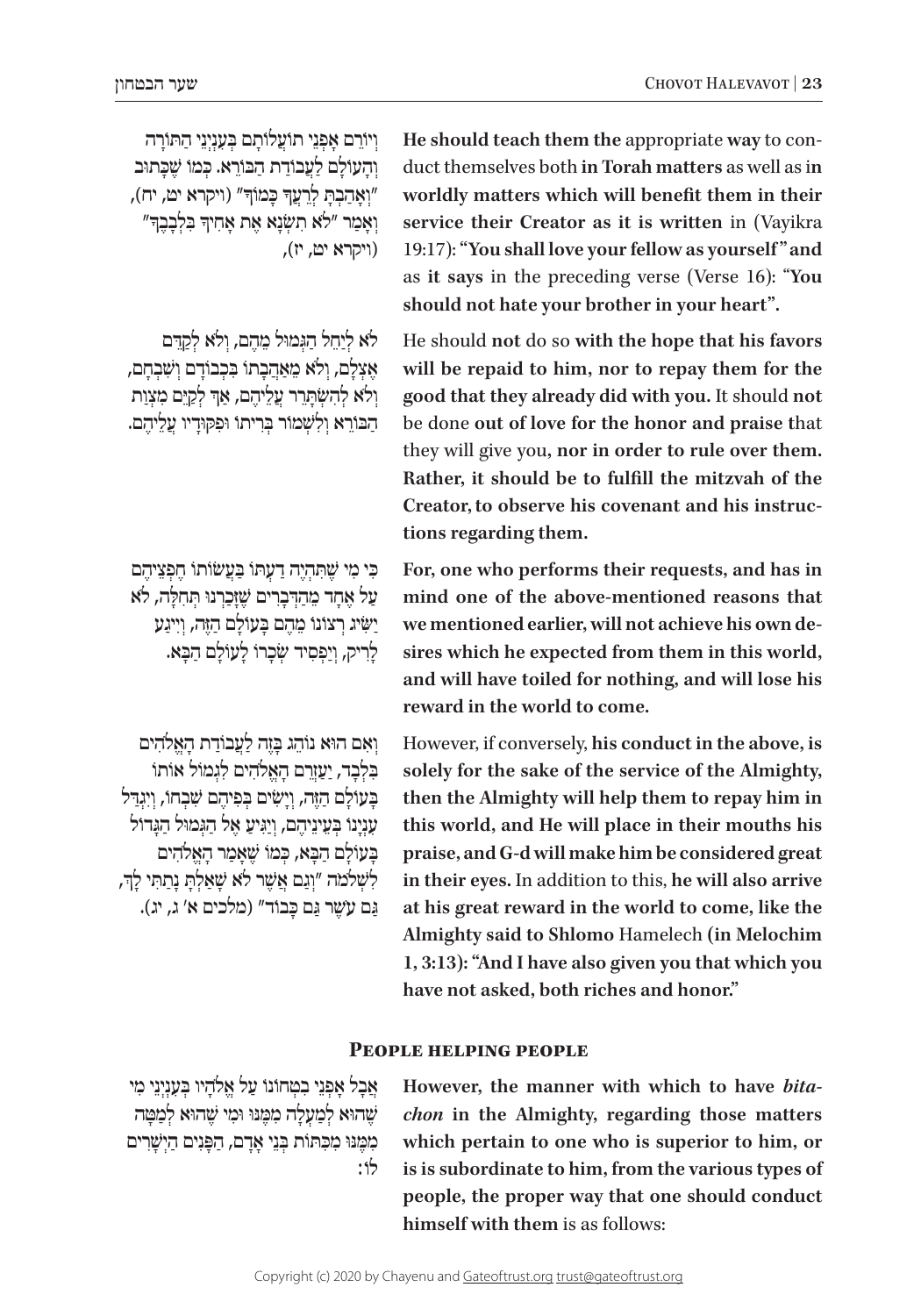ּבְשֶׁיָּבִיא אוֹתוֹ הַצֹּרֶךְ לְבַקֵּישׁ הֵפֶּץ מִמִּי ְ ֵ ְשֵׁהוּא לְמֵעָלָה מִמֵּנּוּ אוֹ לְמַטֵּה מִמֵּנּוּ, שִׁיִּבְטֵח בּוֹ עַל אֱלֹהֵיו, וִישִׂימֵם סִבָּה בְּהַשָׁלָמַתוֹ,

ּכַּ אֲשֶׁר יָשִׂים עֲבודַת הָאָרֶץ וּזְרִיעָתָה סִבָּה לְטַרִפּוֹ. וְאָם יִרְצֶה לְהַטְרִיפוֹ מִמְנָה, יִצְמַח הַזֵּרְעָ וְיִפְרָה וְיִרְבָּה, וְאֵין לְהוֹדוֹת ְהָאָרָץ עַל זֶה, אַד הַהוֹדָאָה לַבּוֹרֵא לְבַדוֹ. וְאִם לֹא יַחְפּוֹץ הַאֱלֹהִים לְהַטְרִיפוֹ מִמְּנּוּ, לֹא תַצְמִיחַ הָאֲרֵץ, או תַּצְמִיחַ וְיִקְרָה ָ הַצְמַח פְּגַע, וְאֵין לְהַאֲשִׁים הַאֲרֵץ.

וְכֵן כְּשֶׁיְבַקֵּשׁ מֵאֶחָד מֵהֶם חֵפֶץ, שֶׁיִּהְיֶה ֹ אֶ צְ לו ּ הַ חַ ל ָׁ ש ׁ וְ הֶ חָ זָק מֵ הֶ ם ש ָׂ וֶ ה בַּ עֲ שֹו ֹתו, ְוְיִבְטַח בְּהַשְׁלָמָתוֹ עַל הָאֱלֹהִים יִתְבְּרֵךָ. ׁ וְ אִ ם יִש ֹ ְ לַ ם עַ ל יְדֵ י אֶ חָ ד מֵ הֶ ם, יודֶ ה ׇ֦֧֧֧֖֖֖֧֚֚֚֝֬֝֬֓֓֕֓֡֓֬֓֓֕֓֬֓<u>֓</u> ּהַבּוֹרֵא יִתְבְרַךְ אֲשֶׁר הִשְׁלִים חֶפְצוֹ, וְיוֹדֶה לְמִי יִשְׁנַעֲשָׂה עַל יַדוֹ עַל לְבּוֹ הַמּוֹב ֹלוֹ וֹשַׁהִבּוֹרֹא הִבִיא תּוֹעַלתּוֹ עַל יִדוֹ. dinate, he should rely on the Almighty, to deliver quest from either his superior, or from his subor-When the need arises for a person to make a rehis request and consider those people of whom he made the request to be merely the means which G-d uses to complete his request.

**Iust as one who chooses the work of the land and** it's sowing to be the means for his livelihood, in tained from it, then the seed will sprout forth and which case, if the Creator wishes that he be susvious that one shouldn't give thanks to the earth will be fruitful and multiply. Nevertheless, it is obfor this; rather thanks is due to the Creator alone. If, however, the Almighty does not wish to sustain him from it, then the earth will not sprout forth any vegetation. Alternatively, it will sprout forth vegetation but something adverse will happen to it. In both of these cases it is obvious that one should not blame the earth for this.

Therefore, when one requests an object from one of these people, i.e., a person above him or below him, he should consider the weak person and the strong person as equally able to perform his request, not putting any more trust in the more capable person. He should rely on the Almighty that his request be answered. If his request gets answered by one of the people, then he should thank the Creator blessed be He, who fulfilled his wishes. He should also thank the person who the favor was done through for two reasons; firstly for his good heartedness, and secondly that the Cre-<br>ator brought his benefits through him.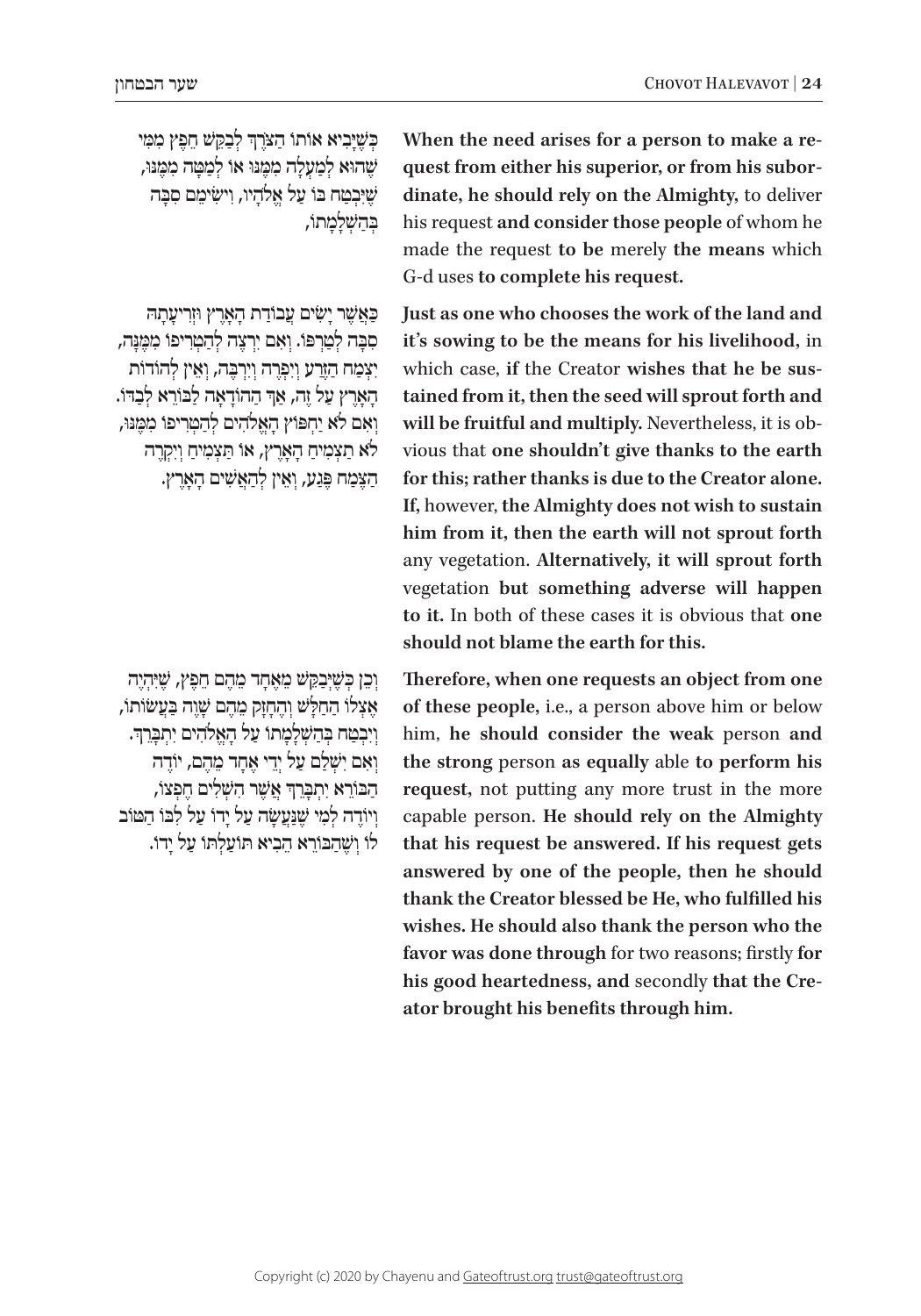וּבְיָדוּעַ שֵׁאֵין הַבּוֹרֵא מְגַלְגֵּל טוֹבָה אֵלֵא ֿ עַל יִדִי הַצַּדִּיקִים וּמְעַט הוּא שַׁמַתְגַּלְגֵל הִפְסֵד עַל יְדִיהֶם כְּמוֹ שֵׁאֲמְרוּ חֲכָמִינוּ *וֹכְרוֹנָם לִבְרַכָה (בבא בתרא קיט, ב*) "מְגַלְגָּלִין זְכוּת עַל יְדֵי זַכֵּאי וְחוֹבָה עַל יִדִי חַיָּב", וְאָמֵר הַכְּתוּב (משלי יב, כא) "לֹ ּ א יְאֻ נ ּ ֶ ה לַ צ ּ ַ ד ּ ִ יק כָ ל אָ וֶ ן".

וְאִם לֹא יִשְׁלַם לוֹ עַל יְדֵיהֶם, אַל<br>יַאֲשִׁימֵם וְאַל יִתְלֶה בְּהֶם קִצּוּר, אַךְ יוֹדָה לֹאלֹהִים אַשׁר בַּחַר לוֹ הַטּוֹב בֵּזֶה, ׁ וִ יש ּ ַ בְּ חֵ ם כ ְׁ פִ י שּ ֶ י ׁ ֵדַ ע מֵ הִ ש ּ ְ ת ּ ַ ד ׂ ְ לָ ם לַ עֲ שֹות ֹ חֶ פְ צו ׁ , אַ ף עַ ל פִּ י ש ֶּ לֹ ׁ א נִ ש ּ ְ לַ ם כ ִֹ רְ צו ֹנו וכרצונם לו.

ּ וְ כֵ ן יִנְ הַ ג בִּ מְ יֻד ֹ ָ עָ יו וְ או ּ הֲ בָ יו ו ׁ בְ מִ י שֶּ נֹו ׂשֵ א ֹ וְ נו ִ תֵ ן ע ּמ ׁ ָ הֶ ם וְ ש ּ ַ מ ָׁ ש ָׁ יו וְ ש ֻּ תָ פָ יו.

ּ וְ כֵ ן אִ ם יְבַ ק ׁש ּ מִ מ ֶּ נּו ׁ מִ י ש ּ ֶ ל ְְ מַ ע ּ לָ ה מִ מ ֶּ נּו ֵ או שַׁלְמַטֵּה מִמְּנּוּ חֵפֵץ, יִסַבֵּב לַעֲשׂוֹתוֹ בְּבַל לִבּוֹ, וְיִשְׁתַּדֵּל לְהַשָּׁלִימוּ בְּמֵצְפּוּנוֹ אִם יִזְדִמֵּן לוֹ, וְיִהְיֶה מִי שַׁמַּבַקְשׁוֹ רַאוּי לְהִשְׁתַּדֵּל לוֹ בּוֹ, וְאַחַר כְּךָ יִבְטַח עַל הָאֱלֹהִים בְּהַשְׁלַמַתוֹ. For it is well known that generally speaking, the Creator does not cause good to come to other people, except through the righteous, and it is only rarely that He causes loss through them. As our sages of blessed memory said, in the Talmud, (Bava Batra 119b): "Merit is brought about by means of one who is meritorious and liability by means of one who is liable." Likewise, it says (in mishlei 12:21): No wrong shall be caused for the **".righteous**

If his request was not fulfilled by the people he turned to, he should not blame them, nor should stead, he should thank the Almighty, who chose he blame it on the lack of effort on their part. Into withhold his request from him for his own good, and he should praise the people whom he made the request from, based on his knowledge of their efforts which they invested to fulfill his request, even though it did not end up according to his wishes or the wishes of the other people who wanted to help him.

This is how one should conduct himself with one's acquaintances and friends, as well as with those people he does business with and his servants and partners.

Likewise, if either a superior or subordinate of his ly make every effort to perform the request, but makes a request of him, he should wholeheartedif possible he should try to complete the request in private, so that he will not become haughty as a result. The above only applies, if the person who serving of his efforts on his behalf. After making asked him for the request is somebody who is dethese efforts he should rely on the Almighty that **He will help him fulfill the person's request.**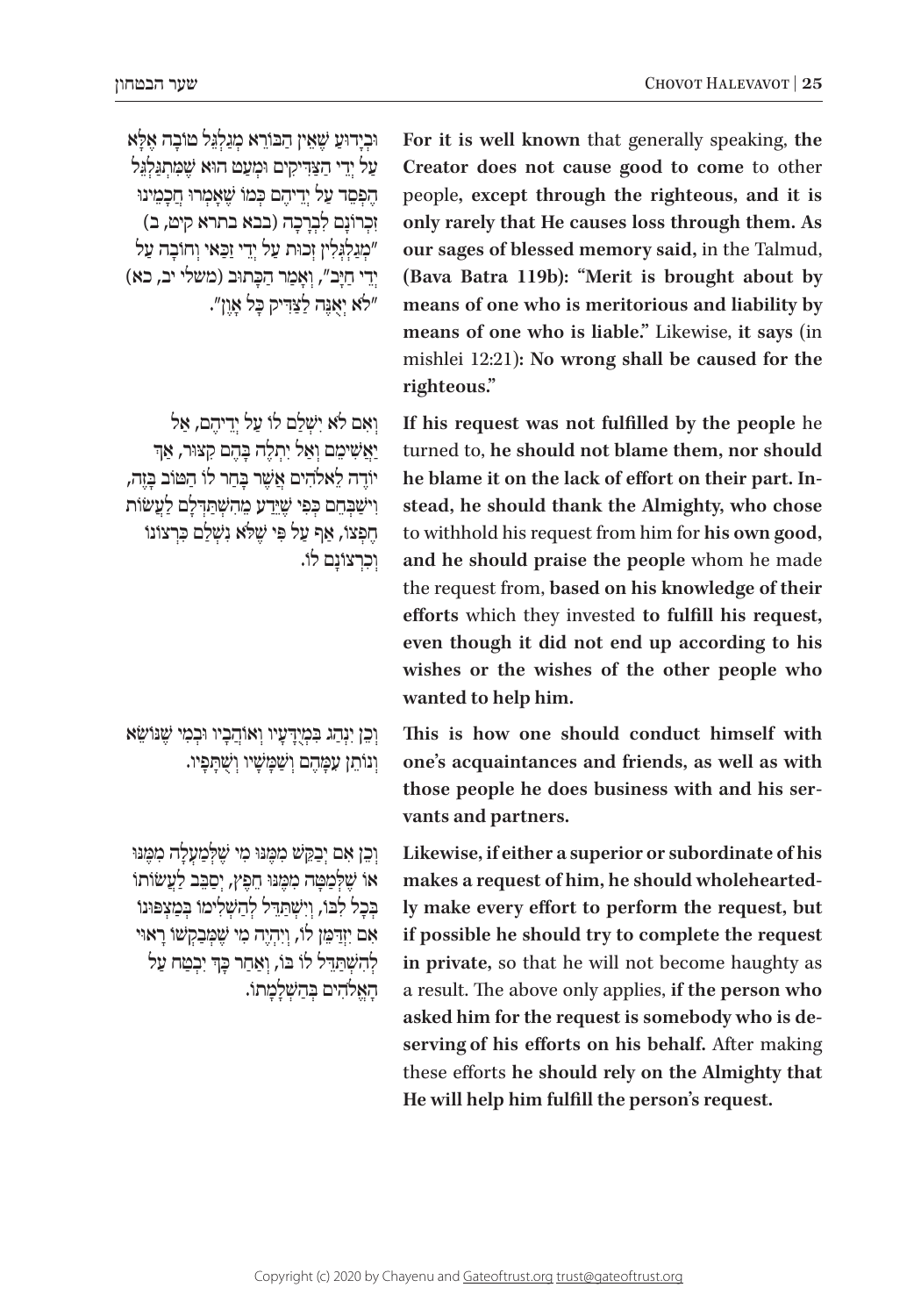וְאִם יַשְׁלִימֵהוּ עַל יַדוֹ וִישִׂימֵהוּ סִבָּה לְטוֹבַת זוּלַתוֹ, יוֹדֵה עַל זֶה. וְאִם יִמֵּנַע מִמְנּוּ וְלֹא יִזַדְמֵן לו לַעֲשׂוֹתוֹ, אֵל יַאֲשִׁים נַפְשׁוֹ, וְיוֹדִיעַ אֵת חֲבֵרוֹ שַׁלֹּא קַצֵּר, אַחַר ׁשּ ֶ י ׁ ִטְ רַ ח וְ יִש ּ ְ ת ַּ ד ֹ ֵ ל בּ ו ֹ בְּ עַ צְ מו.

אֲבָל עָנִיְנֵי אוֹיְבָיו וְחוֹמְדָיו וּמִבַקִשֵׁי ַרְעַתוֹ, יִבְטֵח בְּעַנְיְנֵיהֶם עַל הַבּוֹרֵא יִתְעַלָּה, וְיִסְבּוֹל חֲרִפְּתֵם. וְאֵל יְגְמוֹל ְלְהֶם כְּפְעֲלָם, אַךְ יִנְמְלֵם הֶסֶד, וְיַעֲשֶׂה להם כל מה שִׁיּוּכל לעשׂוֹתוֹ מַן הַטּוֹב, ּ וְ יִזְכֹו ֹ ר בְּ לִ בּ ו ׁ ש ֶּ תֹו ּ עַ לְ תֹו ֹ וְ נִ זְקו ֹ בְּ יַד הַ בּ ורֵ א

ּ יִתְ עַ לֶ ה.

If the request ends up being fulfilled through his ing the means for the good of his friend, then he efforts, and He places him in the position of bevented from doing so and he was not able to do should thank G-d for this. If, however, he was preit, he should not blame himself. He should inform his friend that he was not lazy in his efforts on his behalf, provided that he did in fact exert himself and toil on their behalf.

# **RESPONSE TO ENEMIES**

**However, with regard to matters pertaining to his** enemies, those who covet his possessions and those who seek to do bad with him, he should rely on the Creator may he be exalted for all these matters. He should tolerate it when they em-<br>barrass him, and he should not take retribution from them according to their misdeeds. Rather he should pay them back with kindness and do any good for them that he is able to do for them. He should remember that ultimately, any benefit that he receives and all harm that comes to him is in the hands of the Creator, may he be exalted.

וְאִם יְהִיוּ סִבָּה לְהַזִּיקוֹ, יַחְשׁוֹב עֲלֵיהֶם ְטוֹב, וְיַחְשׁוֹד אֶת עַצְמוֹ וּמֵעֲשָׂיו בְּרֹעַ הַקְרַמוֹתַיו אֵצֶל אֱלֹהָיו. וְיִתְחַנֵּן אֵל הָאֱלֹהִים וִיבַקֵשׁ מִלְפָנָיו לְכַפֵּר עֲוֹנוֹתָיו, וְאֵז יַשׁוּבוּ אוֹיִבְיו לְאַהֲבָתוֹ, כְּמוֹ שֵׁאֲמֵר ֹ הֶ חָ כָ ם "בִּ רְ צו ּ ת ה' ד ׁ ַ רְ כֵ י אִ יש ּ , ג ֹ ַ ם אויְבָ יו ישלים אתו" (משלי טז, ז). If they will be the cause of his harm, he should think good about them, and he should suspect mighty and beg him to forgive him for his sins. If fortune. He should offer supplications to the Alwards the Almighty, that are the cause of his misthat it is himself and his previous misdeeds tohe does this then his enemies will return to love him, as the Wise Man, Shlomo Hamelech said (in Mishlei 16:7): "When the L-rd accepts a person's ways, He will cause even his enemies to make peace with him."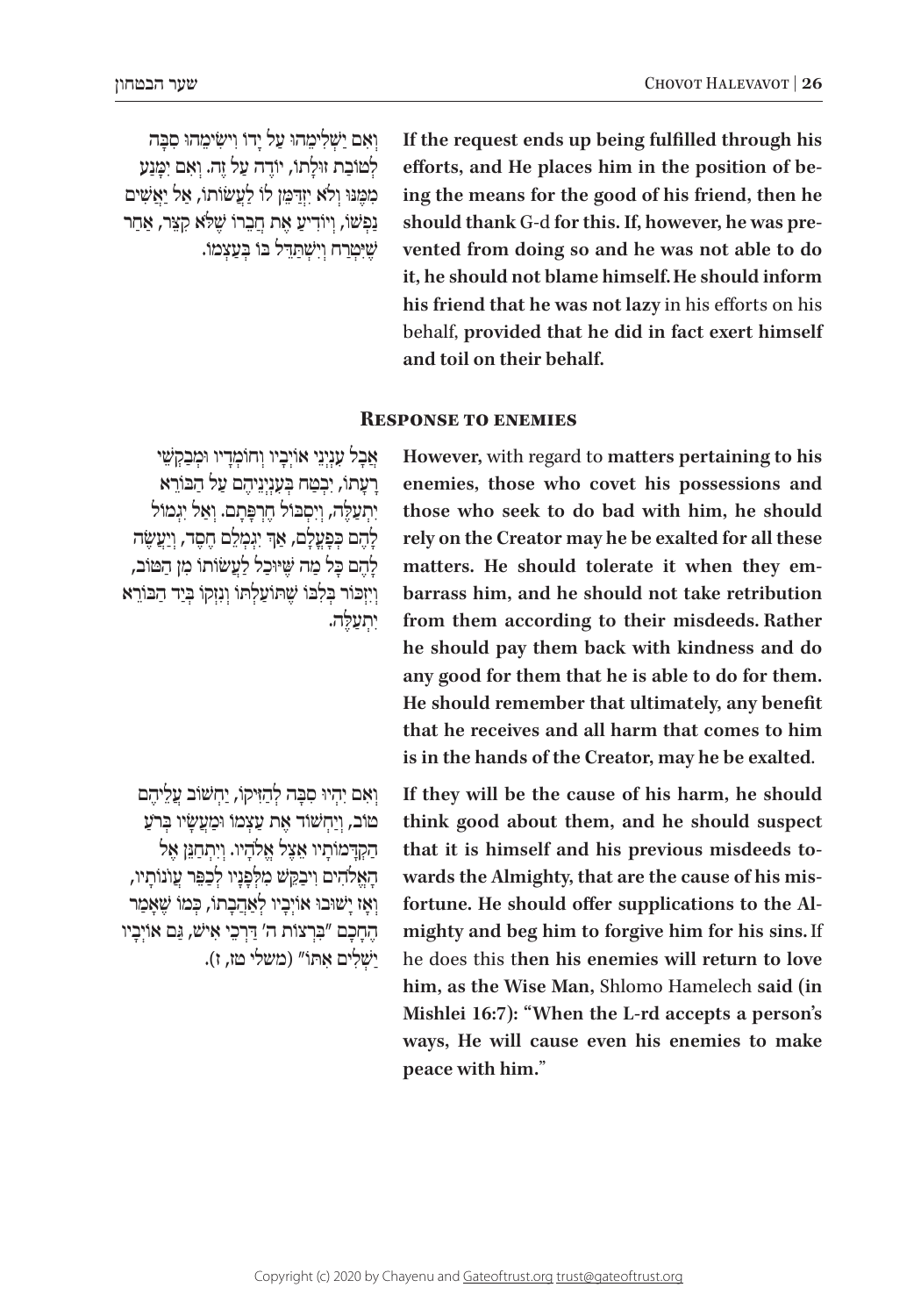# **OBSERVING COMMANDMENTS WITH TRUST**

ּו ּ פֵ רו ׁש ִ הַ חֵ לֶ ק הָ רְ בִ יע ִ י, בְּ ע ֹ נְ יְנֵ י חו ֹבות ּהַלְּבָבוֹת וְהָאֱבָרִים שֶׁהָאָדָם מְתִיְחֵד בְתוֹעֲלוֹתֵם וְנִזְקַם,

וְזֶה כַּצּוֹם וְכַתְּפִלָּה וְכַסְּכֵּה וְכַלוּלַב וְכַצִיצִית וּשָׁמַירַת הַשַּׁבַת וְהַמּוֹעֲדִים וְהִמְנַע מֵן הַעֲבֵרוֹת, וְכָל חוֹבוֹת הַלְּבָבוֹת אֲשֶׁר לֹא תַעֲבֹרְנָה אֶל זוּלְתוֹ, וְתוֹעֲלוֹתָן וְנִזְקַן מְיִחֲדוֹת בּוֹ מִבְּלִי שָׁאֵר בְּנֵי אָדָם,

אַפְנֵי יֹשֶׁר הַבְּטֵּחוֹן בְּבְלַם עַל הַאֱלֹהִים ְיִתְבְּרֵךְ מַה שֶׁאֲנִי מְבָאֵר אוֹתוֹ, וּמֵאֱלֹהִים אִשָׁאֵל להוֹרוֹת אוֹתִי האִמַת בַּרְחֲמִיו.

ּ וְ הו ּא כ ִׂ י מַ עֲ ש ֹ ֵ י הָ עֲ בודָ ה וְ הָ עֲ בֵ רָ ה לֹא יִתְּכְנוּ לְאָדָם כִּי אִם בְּהִקְבֵץ שְׁלֹשָׁה דְבָרִים. הָאֱחָד, הַבְּחִירָה בְּלְבּוֹ וּמַצְפּוּנוֹ. וְהַשֶּׁנִי, הַכַּוְּנָה וְהַהַסְכָּמָה לַעֲשׂוֹת מַה ֿיֹשֲבָחַר בּוֹ. וְהַשְׁלִישֵׁי, שֵׁיִּשְׁתַּדֵּל לִגְמוֹר הַמַּעֲשֶׂה בִּאֲבָרִיו הַנְּרָאִים וְיוֹצִיאָהוּ אֶל ּג ּ ֶ דֶ ר הַ מ ׂ ַ עֲ שֶ ה.

וּמַה שֵׁאֵינוֹ נֵעַלֵם מִמְּנּוּ בַּהֶם, כִּבְחִירַת הָעֲבוֹדָה וְהָעֲבֵרָה, וְהַכַּוְּנָה וְהַהַסְכָּמָה ּ עַ ל הַ מ ׂ ַ עֲ ש ּ ֶ ה, הַ בִּ ט ֹ ָ חון עַ ל הָ אֱ לֹהִ ים בָּ זֶה ּ טָ עו ּ ת וְ סִ כְ לות, The explanation of the proper manner in which one has *Bitachon* regarding the fourth category which is composed of those matters pertaining to the obligations of the heart and the limbs of the person, which only the person himself gains from them or is harmed by them.

Examples of these types of mitzvot are: Such as Fasting, Prayer, Sukkah, Lulav, Tzitzit, Obser-<br>vance of Shabbat and the Festivals, refraining one else, and whose benefit or harm only affect gations of the heart which do not pertain to anyfrom committing transgressions, and all the oblihim, and do not affect anyone else.

mighty regarding all of these matters is as I will The proper ways in which to rely upon the Alexplain. I ask the Almighty in his mercy to show me the truth in this matter.

It is as follows: Acts of service of G-d and acts of transgressions are only possible for a person to gether: 1) The choice that he makes in his heart perform if the following three things come toand mind 2) That he decides to do that which he chose to do and 3) that he makes efforts with his limbs to complete that action and thereby bring it into the realm of action.

Regarding those things of the above three things which are not hidden from us, meaning that it is in our power to control them, namely, 1) the choice gress his will, and 2) the decision to do so, both of that a person makes to either serve G-d or to transwhich are in our control, it would be a mistake **and it would be foolish** of us to rely on G-d regard-<br>ing this.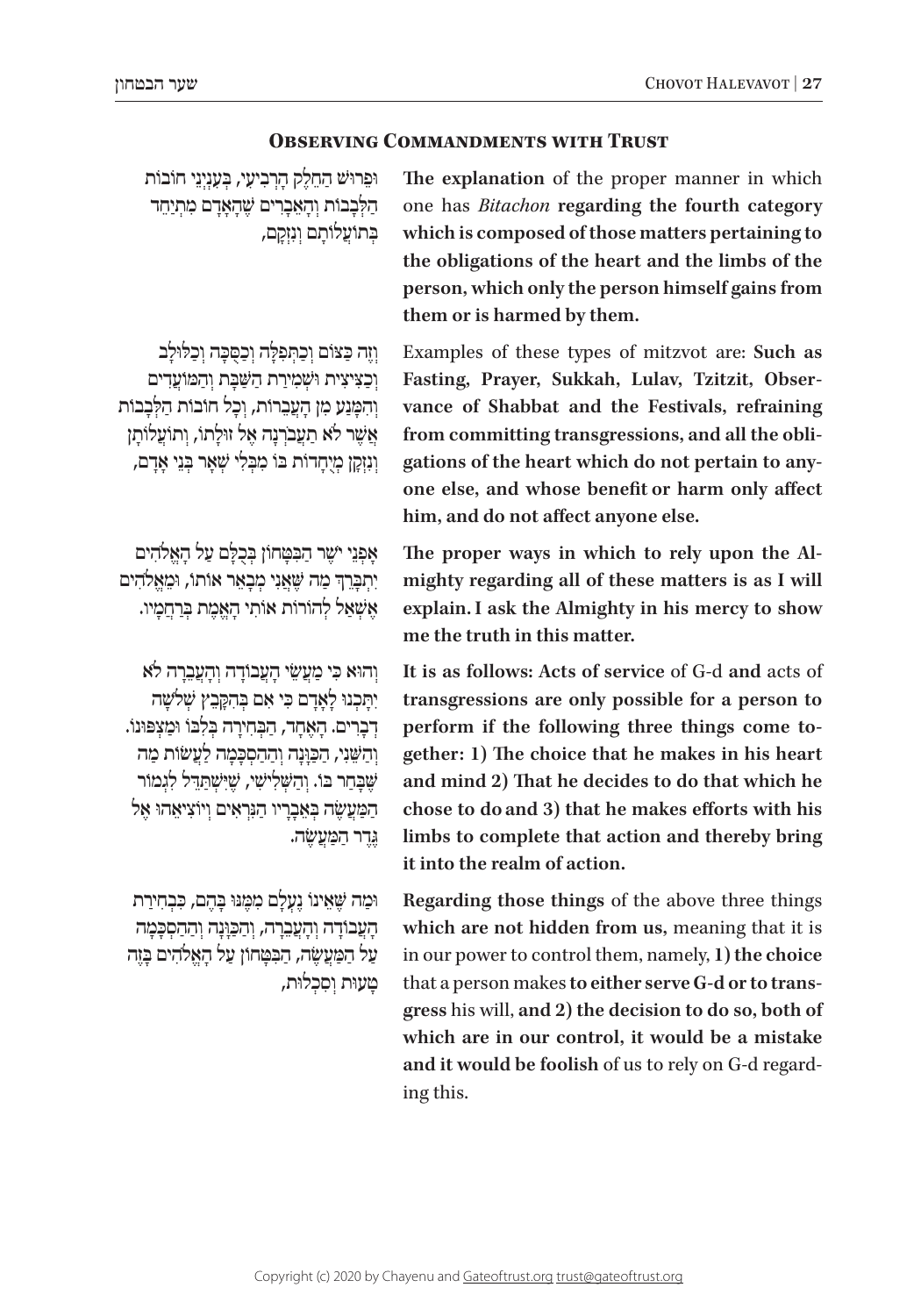This is because the Creator, blessed be He, has left us in control of the choice to either serve Him or to rebel against Him, as it is written (in Devarim 30:29): "You shall choose life." However, He did **not leave us in control of being able to execute the** action to its completion, be it an act of service of G-d or a transgression. Instead, it is dependent on external factors which are beyond our control. These factors will sometimes be available and sometimes won't be.

If a person relies on the Almighty regarding his choice of service of G-d, and he will say to himself: vice of the Creator, until He chooses for me the "I will not choose or direct myself to do any serbest way in which to serve him, he has already strayed from the proper path, and his feet have **.him serving of serving him. originally** slipped away from the correct way of serving him.

ing efforts and making a decision to fulfill them vot, and to direct ourselves to it through makmanded us to choose the performance of mitz-For the Creator, blessed be He, has already comwholeheartedly for the sake of His great name, and He let us know us that this is the proper way for us to conduct ourselves to gain both in this world and in the world to come.

If the means which make it possible to perform the mitzvah are available to us, and we are able to *f***observe the word of the divine service, after first** choosing to do it, then our reward will be great. We will receive reward for the following: 1) our choice to observe the mitzvah, 2) our resolve to do it and **3**) for completing the act with our physical limbs. If however the means with which to perform the mitzvah are withheld from us, then we will still be rewarded for both the choice we made as well as the decision to do the mitzvah as we mentioned  $a$ **bove** (Chapter 3, fifth Introduction).

ְּכִּי הַבּוֹרֵא יִתְבְּרֵךְ הִנִּיהַ בִּרְשׁוּתֵנוּ בְּחִירַת ֿעֲבוֹדַתוֹ וְהַמְרוֹתוֹ, כְּמוֹ שֵׁכַּתוּב (דברים ל, יט) "וּבַחַרְתּ בַּחַיִּים", וְלֹא הִנִּיחַ בִרְשׁוּתֵנוּ הַשְׁלָמַת הַמַּעֲשֶׂה בַּעֲבוֹדָה ּו ּ בַ עֲ בֵ רָ ה, אֶ ל ּ ָ א בַּ ס ִֹ בּ ו ׁת ש ֶּ הֵ ם חו ּ ץ לָ נו, ּמְזַדְּמְנוֹת בִּקְצָת הָעָתִּים וְנִמְנָעוֹת ְבִּ קצָ תָ ם.

וְאִם יִבְמַה עַל הָאֱלֹהִים בִּבְחִירַת עֲבוֹדֵתוֹ וְ יֹאמַר: לֹא אָבְהַר וְלֹא אָכוּוְ לִעֲשׂוֹת יבלום מעבודת הבורא עד שיבחר לי ְהַטּוֹב מִמֶּנְה, כְּבָר תְּעָה מִדֶּרֶךְ הַיְשָׁרָה ּו ּ מָ עֲ דו ּ רַ גְ לָ יו מֵ אָ פְ נֵ י הַ נ ֹ ְ כונָ ה.

ְכִּי הַבּוֹרֵא יִתְבְרֵךְ כְּבָר צִוָּנוּ לִבְחוֹר בְּמַעֲשֵׂי הַעֲבוֹדָה וּלְכֵוֵן אֱלֵיהָ .<br>בהשתרלות והסכמה ובלב שלם לשמו הַגֲרוֹל, וְהוֹדִיעֲנוּ שֶׁהוּא אָפְנֵי הַגְּכוֹנָה לַנוּ בּעוֹלם הזה וּבעוֹלם הבּא.

וְאִם יִזְדַמְּנוּ הַסְּבּוֹת וְיִתְּכֵן גִּמַר הַמַּעֲשֶׂה ָבְעֲבוֹדָתוֹ אֲשֶׁר קַדְמָה בְּחִירָתְנוּ בַּה, יְהִיָה לְנוּ הַשָּׂכֵר הַגְּדוֹל עַל הַבְּחִירַה בַּעֲבוֹדֵה, וְעַל הַכֵּוּנָה לַעֲשׂוֹתֵה, וְעַל הַשְׁלָמַת מַעֲשֵׂיהָ בִּאֲבָרִים הַנִּרְאִים. וְאִם יִמְּנַע מִן הָאֵבָרִים גְּמַר הַמַּעֲשֶׂה, יְהָיֶה לְנוּ שִׂכַר הַבְּחִירָה וְהַכַּוָּנָה, כַּאֲשֵׁר זָכַרְנוּ ּבְּמַה שֶׁקְדַם.

וְכֵן הָעָנֶשׁ עַל הָעֲבֵרָה.

The same applies to the punishment for a sin as well.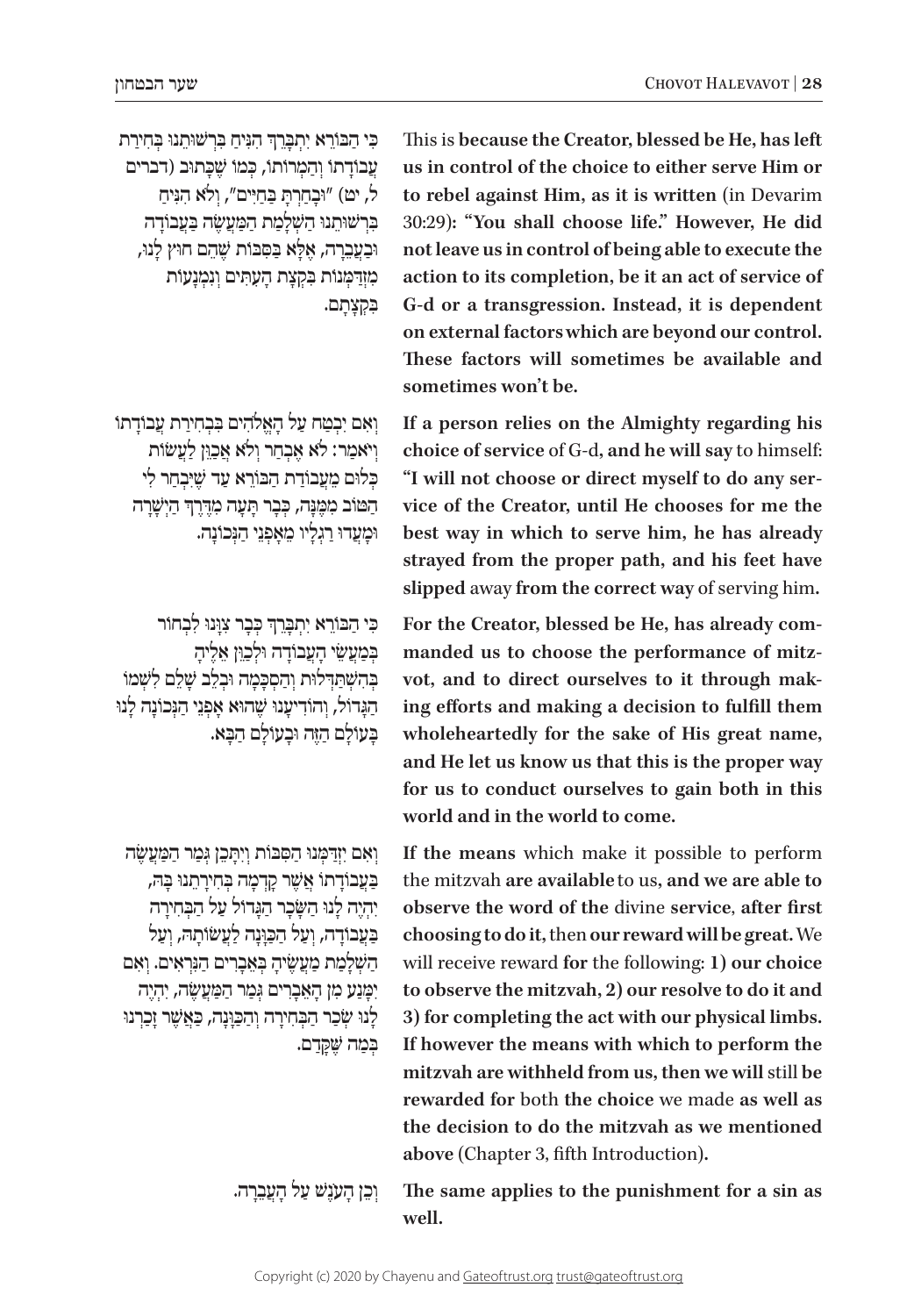# **SERVICE OF GOD AND SECULAR AFFAIRS**

וְהַהִפְרֵשׁ שֶׁבֵּין עֲבוֹדַת הַבּוֹרֵא וּשָׁאָר ְמַעֲשֵׂי הַעֲוֹלֵם בְּעָנְיָן הַבִּטֵּחוֹן בֵּאלֹהִים ְ: יִתְ בָּ רֵ ך

שַׁשָּׁאַר עַנְיְנֵי הַעוֹלַם לֹא נִגְלוּ לַנוּ אַפְּנֵי הַטּוֹב וְהַרַע בִּסְבָּה מֵן הַסְּבּוֹת מִבַּלְעֲדֵי ׁש ְ אֵ רִ יתָ ם, וְ לֹא אָ פְ נֵ י הַ הֶ פְ סֵ ד וְ הָ רָ ע בִּקְצַתֵם בִּלְתִּי קִצִתם, כּי לֹא עַמִדנוּ עַל אִיזוֹ מלֹאכה מַן המלֹאכוֹת שַׁמּוֹבה לִנוּ וְיוֹתֵר רְאוּיָה לְבַקָּשָׁת הַטֶּרֶף וְהַבְּרִיאוּת<br>והמוֹר. ולא ראיוו תחורה וראיוו דרד וְהַטּוֹב, וְלֹא בְּאֵיזוֹ סְחוֹרָה וּבְאֵיזוֹ דֶרֶךְ וּבְאֵיזָה מַעֲשֶׂה מֵן הַמַּעֲשִׂים הַעָוֹלַמִיִּים נצליח כשנתגלגל בהם.

ּו ּ מִ ן הַ ד ּ ִ ין עָ לֵ ינו ׁ שּ ֶ נִ בְ טַ ח בֵּ אלֹהִ ים בּבחירתה והשלמתה לעזרנוּ על מה  $i$ שֵׁיִּשׁ בּוֹ טוֹבָתֵנוּ, אַחַר שֵׁנְתְגַלְגֵל עֲלֵיהֶם ונתחנן אליו להעיר לבבנוּ לבחירת הַטּוֹבה והראוּיה לִנוּ מִהם.

ׇ֦֧֧֧֖֖֖֧֚֚֚֝֬֝֬֓֓֕֓֡֓֬֓֓֕֓֬֓<u>֓</u> אֲבָל עֲבוֹדַת הַבּוֹרֵא יִתְבְּרֵךְ אֵינֶנָּה כֵּן, מִפְּנֵי שֵׁכִּבָר הוֹדִיעָנוּ אָפְנֵי הַנִּכוֹנָה בָּה, וְצִוְנוּ לִבְחוֹר בְּה, וְנָתַן לְנוּ הַיְכֹלֶת עָלֶיהָ. The reason why there is a difference between how ing matters of one's service of the Creator and how one has trust in the Almighty blessed be He, regardone has trust with regard to <mark>all other worldly matters,</mark> is as follows:

As far as all other worldly matters are concerned, it has not been revealed to us which are the best and most helpful means with which to obtain our needs. Likewise, it has not been revealed to us which means will cause us loss and bad fortune. and which not. For we don't know which type of work is best for us and which is the most proper hood, health and other needs which are for our means for us to use in our pursuit of our liveli**good.** We also do not know which merchandise to buy, which journey to take or which actions from among the worldly actions, we will be successful at, when we engage in them.

Therefore it follows that regarding worldly matters we should rely on the Almighty to help us choose the most appropriate means to engage in, as well as to help us complete those actions which are best for us. This is provided that we make efforts to engage in those means and that we pray to him that he should awaken our hearts to choose those means which are the best, and most appropriate for us.

However, this is not the case with the service of the Creator, blessed be He. This is because He has already informed us the proper ways in which to serve Him, commanded us to choose it, given us the ability to do it, as well as promised us the re-<br>ward for it.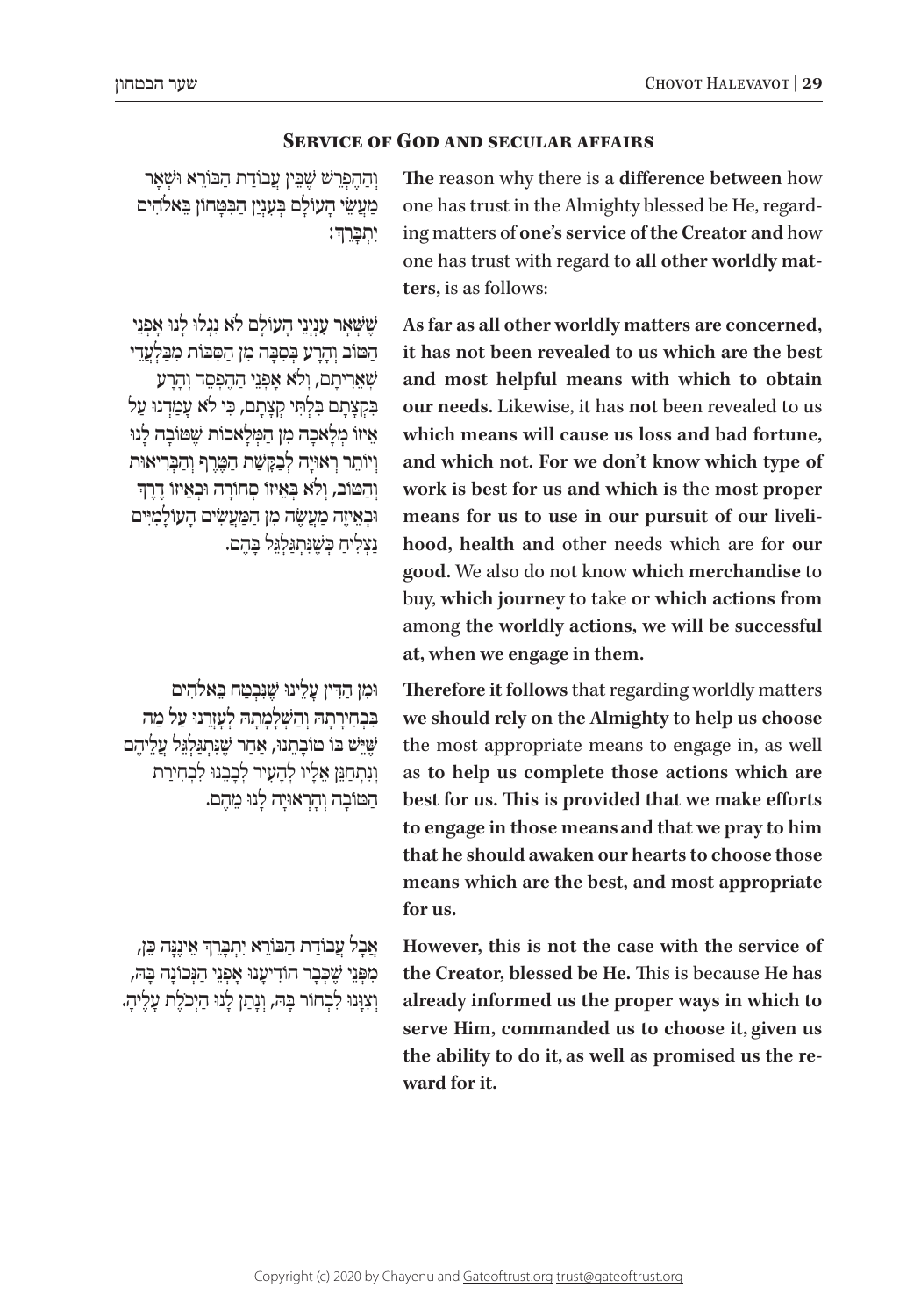וְאָם נִתְחַגֵּן אֶלָיו בִּבְחִירַתָה וְנִבְטַח עָלָיו בְּהַרְאוֹתֵנוּ אִפְנֵי הַטּוֹב לָנוּ, נִהְיֶה תּוֹעִים ּ בִּדְבַרִינוּ וּסְכָלִים בִּבְטְחוֹנְנוּ, מִפְּנֵי שַׁכִּבַר קִדְמָה הוֹדַעַתוֹ אוֹתֵנוּ דִּרְכֵי הַעֲבוֹדָה אַשָר יוֹעילֵנוּ בַּעוֹלַם הַזֶּה וּבַבֵּא, כִּמוֹ שׁאַמַר (דברים ו, כד) "וַיְצַוּנוּ ה' לַעֲשׂוֹת ּ ָ ל הַ חֻ ק ּ ים הָ אֵ לֶ ה לְ יִרְ אָ ה אֶ ת ה' ּ אֶ ת כ ִ אֱלֹהֵינוּ לְטוֹב לָנוּ כַּל הַיָּמִים",

> וְאֵמֵר בִּגְמוּל הֲעוֹלָם הַבָּא (דברים ו, כה) "וּצְדַקָה תְּהָיֶה לָּנוּ כִּי נִשְׁמֹר ׂ לַ עֲ שֹות".

**וְעוֹד, כִּי עַנְיְנֵי הַעוֹלַם יֵשׁ שֶׁתַּשׁוּב הַסְּבָּה** הַמְשָׁבַּחַת מְגִנָּה וְהַמְגְנַה מְשָׁבַחַת, אַך הַעֲבוֹדָה וְהָעֲבֵרָה אֵינָם כֵּן, כִּי הַמְגִנָּה ׁ וְ הַ מְ שֻ בָּ ח מֵ הֶ ם לֹ ְ א יֶע ּת ִ ַ ק מֵ ע ֹ נְ יָנו וְ לֹא יתחלף לעולם.

Therefore, if we were to pray to Him that he guide us in our choices regarding this, or were we to rely on Him to show us the best ways for us to serve him, we would be mistaken in our offering words ance on him. For, He has already informed us the of prayer to him, and we would be fools in our reliways in which to serve Him, which will help us both in this world and in the world to come. As it says (in Devarim 6:24): "And the L-rd commanded us to perform all these statutes, to fear the L-rd, our G-d, for our good, all the days."

Regarding the reward in the world to come it says (in the following verse): "And it will be for our mer-<br>it that we guard and observe."

ters, sometimes the means which appears to be Furthermore, when it comes to material matgood turns out to be bad, and that which appears to be bad turns out to be good. However, when it comes to the service of G-d, and transgressions of His commandments it is not so, for those things which are either bad and good will never cease to be, nor will they change to be the opposite of what they were until now.

# **WHERE THERE IS ROOM FOR TRUST IN DIVINE SERVICE**

 $\epsilon$ אֲבָל מֵה שֶׁרֵאוּי לִבְמוֹחַ עַלֵיו, הוּא גְמֵר ׂ מַ עֲ ש ֹ ֵ ה הָ עֲ בו ּ דָ ה אַ חַ ר בְּ חִ ירָ תָ ה בְּ לֵ ב שָׁלֵם וְנֵאֱמֶן וְהַסְכָּמָה וְהִשְׁתַּדְלוּת בִּבַר ּ לִבְב וְכֵוּנָה לִשְׁמוֹ הַגֵּדוֹל.

However, it is proper to trust in Him, when it comes to being able to successfully complete heartedly and genuinely chosen to perform the any act of service of G-d, after having first wholemitzvot, resolved to do so and made efforts with a pure heart and with intent that it be for the sake of His great Name.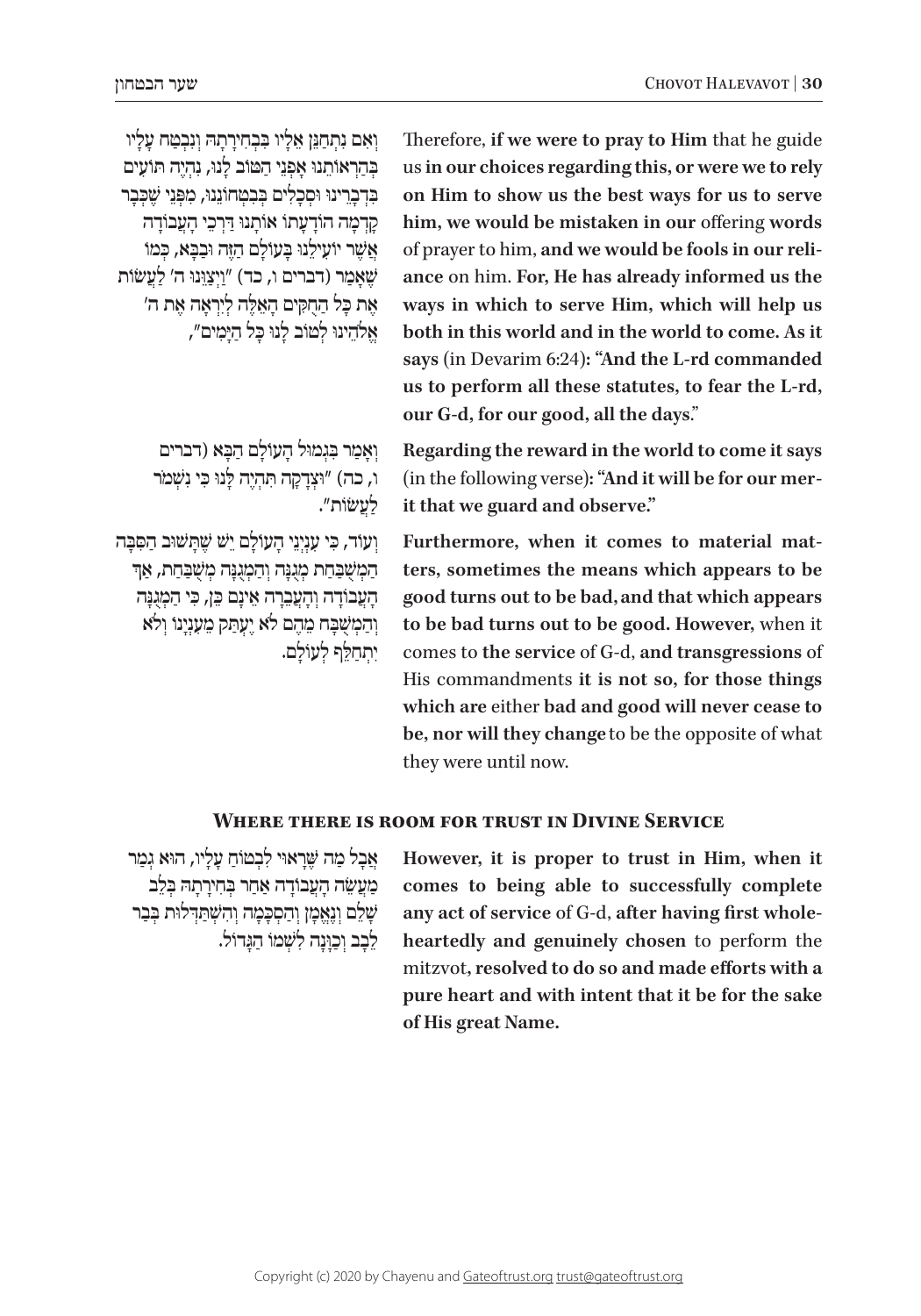וּבְזֶה אֲנַחְנוּ חַיַּבִין לְהִתְחַנֵּן אֵלֵיו לַעֲזוֹר ֿאוֹתַנוּ בּוֹ וּלְהוֹרוֹת אוֹתֵנוּ עַלִיו, כְּמוֹ ָשְׁבְּתוּב "הַדְרִיכֵּנִי בַּאֲמִהֶדּ וְלַמְּדֵנִי" (תהלים כה, ה), וְאָמֵר "הַדְרִיכֵנִי בִּנְתִיב מִצְוֹתֶיךְ" (תהלים קיט, לה), וְאָמַר ׇ֦֧֧֧֖֖֖֧֚֚֚֝֬֝֬֓֓֕֓֡֓֬֓֓֕֓֬֓<u>֓</u> יָרֶךְ אֱמוּנָה בְחָרְתִי" (תהלים קיט, ל), ָוְאָמַר ״דְבַקְתִּי בְעֵדְוֹתֶיךָ, ה׳ אַל תְּבִישֵׁנִי״ (תהלים קיט, לא), וְאָמַר ״וְאַל תַּצֵל<br>מִפִּי דְבַר אֱמֶת עַד מְאֹד, כִּי לְמִשְׁפָּטֵיךָ יִחֲלְתִּי" (תהלים קיט, מג).

וְכָל זֶה רְאָיָה שֶׁבְּחִירַתוֹ הָיִתָּה בְּמַעֲשֶׂה ְ ּ הִ תְ פַּ לֵ ל אֶ ל הָ אֱ לֹהִ ים עַ ל ֹ הָ עֲ בודָ ה, אַ ך ֹשׁנֵי דִבְרִים. אֶחֶד מֵהֶם, לְיַחֵד לְבָבוֹ ּוּלְחַזֵּק בְּחִירָתוֹ בַּעֲבוֹדָתוֹ בְּהַרְחָקַת ְטְרְדוֹת הֲעוֹלֵם מִלְּבּוֹ וְעָינֵיו, כְּמוֹ שֵׁאֲמֵר "יַחֵד לְבְבִי לְיִרְאָה שְׁמֶךְ" (תהלים פו, יא), "גַּל עֵינַי וְאַבִּיטָה נִפְלָאוֹת מִתּוֹרְתֶךּ" (תהלים קיט, יח), "העבר עיני מראות ֿשַוא" (תהלים קיט, לז), "הַט לִבּי אָל ָעֵדְוֹתֶיךָ" (תהלים קיט, לו), וְהַדוֹמֶה להם.

וְהַשֶּׁנִי, לְחַזֵּק אֵבְרִיו עַל הַשְׁלַמָּת הַמַּעֲשִׂים בַּעֲבוֹדַתוֹ, וְהוּא מַה שֵׁאֲמֵר "הַדְרִיכֵנִי בִּנְתִיב מִצְוֹתֶיךָ" (תהלים קיט, לה), "סְעָדֵנִי וְאִוַּשֵׁעָה" (תהלים קיט, קיז), וְהַרְבֵּה כַּמוֹהוּ. vot, we are obligated to pray to Him to help us and ly that we be successful in the performance of mitz-Regarding this facet of mitzvah observance, name**guide us, as it is written (in Tehillim 25:5): "Direct** me with Your truth and teach me" and as it says (in Tehillim 119:35): "Lead me in the path of Your more it says in the next verse (verse 31): "I clung to ter in verse 30): "I chose the way of faith." Furthercommandments" and as it says (in the same chap-Your testimonies; O L-rd; put me not to shame" and it says later in the chapter (in verse 43): "And do not take out utterly from my mouth a word of truth, because I hoped for Your words."

vid's, choice was concerning the act of service of All of the above verses are proof that his, King Dathe Almighty, but he still prayed to the Almighty concerning two matters: Firstly, he prayed that voted to his service, and that the Almighty should the Almighty set aside his heart to be solely destrengthen his choice in his service of G-d, by keeping away the disturbances of the world from his heart and his eyes, as it says (in Tehillim 86:11): "Unify my heart to fear Your name", and as it says (in Tehillim 119:18): "Uncover my eyes and I shall look at hidden things from Your Torah" (and in ity" and in the preceding verse it says: "Extend my **verse 37:)** "Turn away my eyes from seeing vanheart to Your testimonies" and as it says in verses which are similar to them.

Secondly, he prayed that G-d strengthen his limbs, **tions of his service of G-d. That is what it means** so that he should be able to complete those acwhen it says (in Tehillim 119:35): "Lead me in the path of Your commandments" and in the same chapter (in verse 117): "Sustain me and I shall be saved" and many Pessukim like this.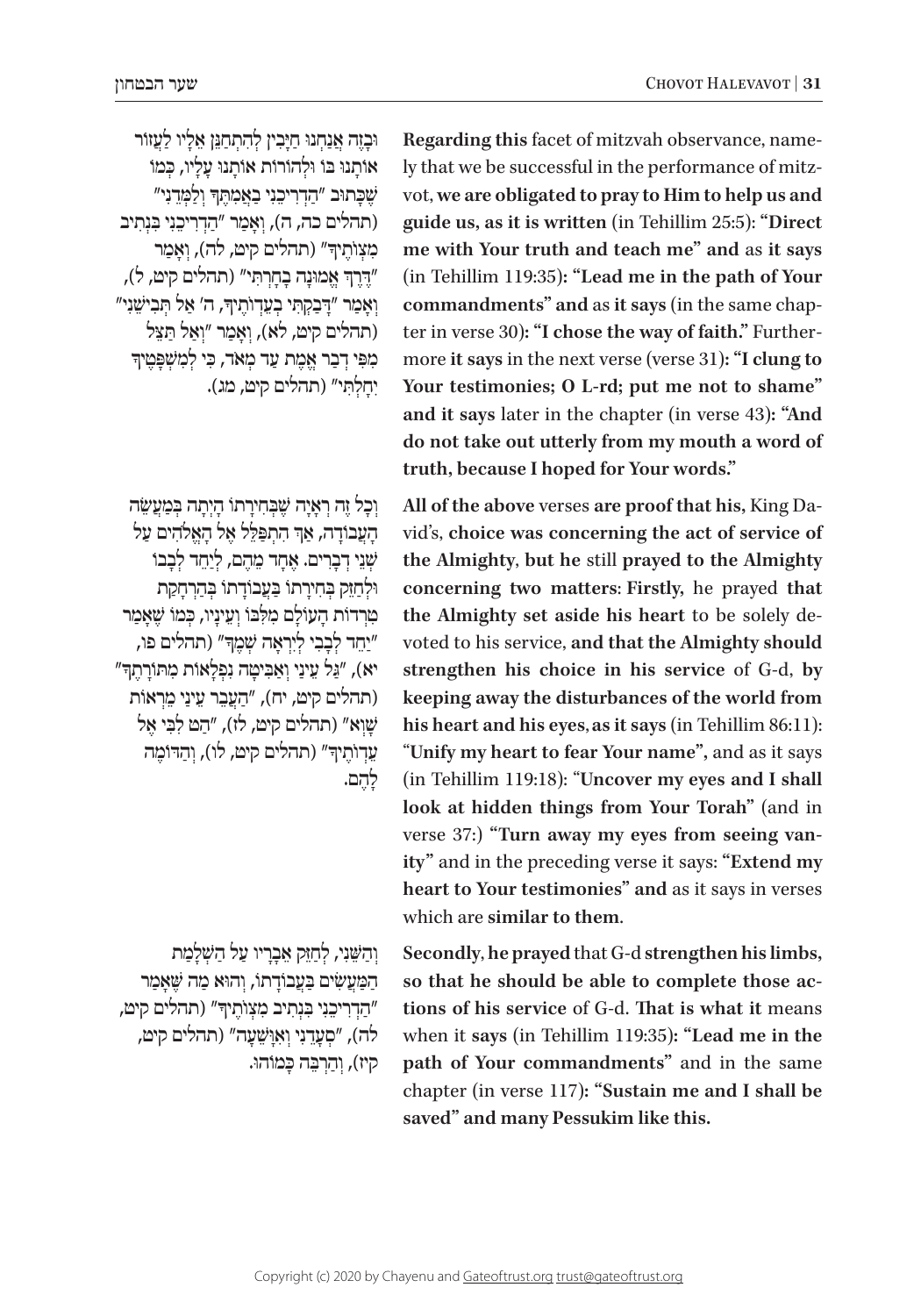וַאֲנִי עָתִיד לְבָאֵר אָפְנֵי מַפְסִידֵי הַחֵלֶק ׇ֦֧֧֧֖֖֖֧֚֚֚֝֬֝֬֓֓֕֓֡֓֬֓֓֕֓֬֓<u>֓</u> ּהַזֶּה וְאָפְּגֵי הַשְׁלָמְתוֹ וְהַדֶּרֶךְ הַנְּכוֹנָה בּוֹ, ּבְּעָזֵרת הַשֵּׁם.

I intend in the future to explain the ways which  **destroy** one's *Bitachon* regarding matters in this category, and what causes one's *bitachon* to be complete, and the appropriate way in which to behave regarding it, with the help of Hashem.

# **COMMANDMENTS WHICH AFFECT OTHER PEOPLE**

 $\kappa$ בל פּרוּשׁ הַחֲלֵק הַחֲמִישֵׁי, וְהוּא חוֹבוֹת הַאֲבָרִים אֲשֶׁר תּוֹעַלְתַם וְנִזְקָם מִתְעַבְּרִים  $\kappa$ אֶל זוּלַתוֹ, כַּצְדַקָה, וְהַמֵּעֲשֶׂר, וְלִמּוּד הַחֲכְמָה, וְצַוּוֹת בְּמוֹב וְהָזְהֵר מֵהְרָע, ּו ׁ לְ הָ ש ִֹ יב הָ אֲ מָ נו ּת, ו ּ לְ הַ סְ ת ִּ יר הַ סֹוד,  $i$ וּלְדַבֵּר טוֹב, וְלֵעֲשׂוֹת הַטּוֹב, וְכִבּוּד ֹאָ בו ׁ ת, וַ הֲ ש ׁ ָ בַ ת הָ רְ ש ִ ָ עים אֶ ל הָ אֱ לֹהִ ים, וְהוֹרוֹת בְּנֵי אַדָם דַּרְכֵי טוֹבָתִם, וְלַחֲמוֹל ּעֲ נִ י ּ ֵיהֶ ם, ו ֹ לְ רַ חֵ ם עֲ לֵ יהֶ ם, וְ לִ סְ בּ ול חֶ רְ פָּ תָ ם כִּשְׁמֵעִיר אוֹתֵם אֵל הַעֲבוֹדֵה וּמְיַחֵל ֹאוֹתָם וּמְיָרְאָם בִּנְמוּל וּבְעָנֶשׁ.

The explanation of how to have proper *Bitachon* gations which a person performs with his limbs regarding the fifth category, namely, those obliamples of mitzvot that fall into this category are which benefit or harm other people. Some exmitzvot such as charity, the separation of tithes, ing and teaching other people how to conduct teaching Torah wisdom to other people, instructthemselves properly, and warning them to refrain from bad behavior. Likewise, returning deposits and debts, keeping a secret, speaking good about one's fellow, behaving kindly with one's fellow, honoring one's parents, humbling the wicked passion over the poor people and to be merciful ple as to that which is good for them, having comback to the service of the Almighty, advising peowith people at the time of their distress. Likewise, to tolerate being embarrassed by people when  **you attempt to inspire them to the service of G-d,** by informing them of the great reward which is stilling in them the fear of punishment which is due to people who perform G-d's will, and by indue to people who transgress G-d's will.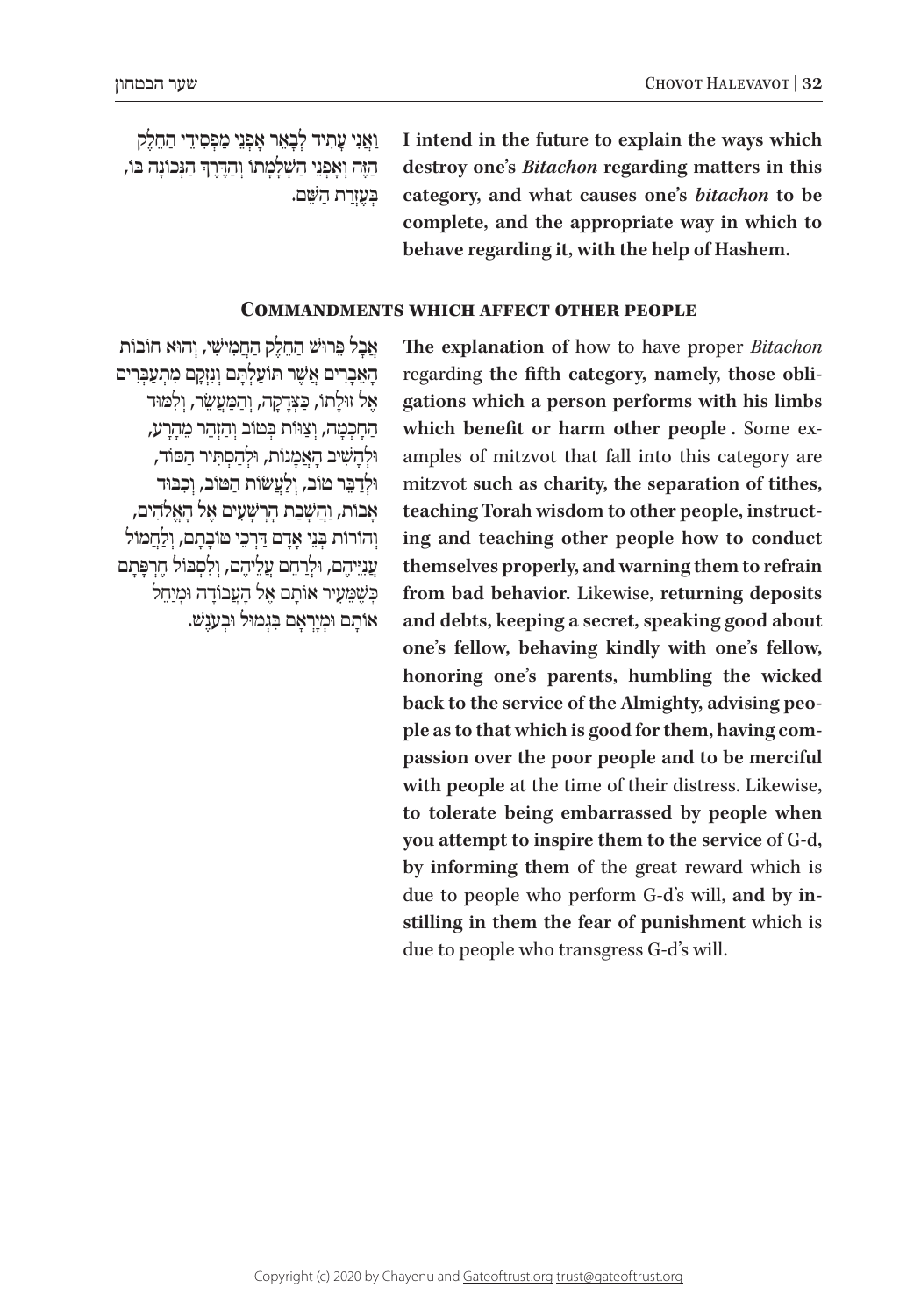**The proper way to have** *bitachon* **regarding these** above-mentioned matters, is that a person should have in his heart the intention to do all these acts and the like, should the opportunity arise to do them. When the opportunity does arise, then egory, about the obligation that we have to make ready explained when discussing the fourth catsue the means with which to do them as we alhe should make the choice to do them, and pura choice to observe the mitzvot with the goal in mind of drawing close to the Almighty, and not with the goal of acquiring for ourselves a name or honor from the people with which we are doing these mitzvot. Likewise, our intention in doing these mitzvot should not be with the hope that they will repay us, nor should it be in order that we will rule over them.

After doing this, he should rely on the Almighty regarding the completion of the act that he intended to do, which is in accordance with that which G-d wants from him, provided that the person has made efforts to do so.

He should be as careful as possible to conceal his actions from those people who he does not need to inform. For when the mitzvah is concealed from other people, his reward will be much great-<br>er than if his act would be known.

mind himself of the foundational principle that That which he is not able to conceal, he should rewe mentioned above, that no gain or harm can be caused by another person without the explicit permission of the Creator, blessed be He.

אָפְנֵי יֹשֵׂר הַבְּטָּחוֹן בָּזֶה, שֵׁיִּהְיֶה הָאָדָם ֹצו ֹ פֵ ן בִּ לְ בָ בו ּ כ ָּ ל הַ מ ׂ ַ עֲ ש ּ ִ ים הָ אֵ ל ֶּ ה וְ הַ דֹומֶ ה ֹלְהֶם, וְיִבְחַר עֲשׂוֹתָם וִיסַבֵּב אֲלֵיהֶם, ּכ ּׁ ְ פִ י מַ ה ש ְֶ הִ ק ּד ּ ַ מְ נו ִ בַּ חֵ לֶ ק הָ רְ בִ יע ּ י מֵ חִ י ּוב ּ הַ בְּ חִ ירָ ה עָ לֵ ינו ָ לְ הִ תְ קרֵ ב אֶ ל הָ אֱ לֹהִ ים בִּלְבַד, לֹא לִקְנוֹת שֵׁם וְכָבוֹד בֵּינֵיהֵם, וְלֹא לְקַוּוֹת הַגְּמוּל מֵהֶם, וְלֹא לְהִשְׂתֵרֵר עֲלִיהֵם.

וְאַחַר כְּךְ יִבְטַח עַל הָאֱלֹהִים בְּהַשְׁלָמַת המעשה שכּוּן לעשׂותוֹ מהם כפי מה ֿשֲׁהוּא רוֹצֵה בּוֹ מִמְּנּוּ, אַחֲרִי שֵׁיִּסַבֵּב עָ לָ יו.

וְיָזָהֵר כִּפִּי יִכָלְתוֹ בִּכָל זֶה לְהַסְתִּירוֹ מִמְי ְֹשֶׁאֵין צְרִיךְ לוֹ לְהוֹדִיעַ, כִּי בִּהְיוֹתוֹ נִסְתָר יְהָיֶה שְׂכָרוֹ יוֹתֵר גַּדוֹל מִמָּה שֵׁיִּהְיֶה אִם ֹ יִהְ יֶה נודָ ע.

וּמַה שֵׁלֹא יוּכַל לְהַסְתֵּירוֹ, יִזְכּוֹר בּוֹ הַשֹּׁרֵשׁ אֲשֶׁר הִקְדַּמְנוּ כִּי הַתּוֹעָלֶת וְהַנֵּזֶק לֹא יִהְיֶה מִן הַבְּרוּאִים כִּי אִם בִּרְשׁוּת . ֹהַ בּ ורֵ א יִתְ בָּ רֵ ךׇ֦֧֧֧֖֖֖֧֚֚֚֝֬֝֬֓֓֕֓֡֓֬֓֓֕֓֬֓<u>֓</u>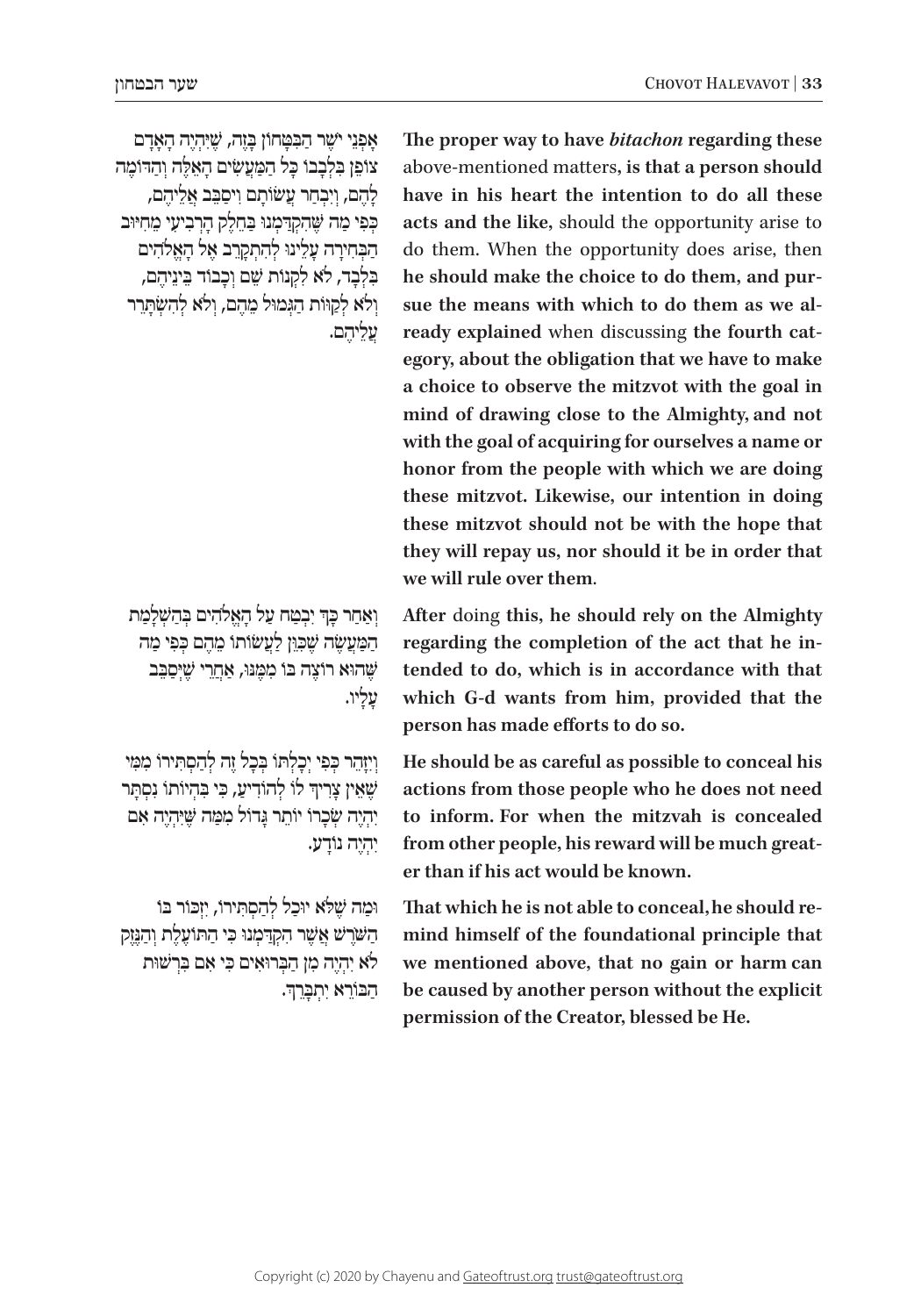וְכַאֲשֶׁר יְגַלְגֵּל הַבּוֹרָא עַל יַדוֹ מִצְוָה, ַיַחְשׁוֹב בְּלְבּוֹ כִּי הוּא טוֹבָה מֵאֵת הַבּוֹרֵא יִתְעַלָּה שֶׁהֵיטִיב בַּהּ אֵלֵיו, וְאֵל יִשְׂמַח בְּשֶׁבֶּחָ אוֹתוֹ בְּנֵי אַדָם עַלִיהָ, וְאֵל יַחְפּוֹץ בְּבוֹדָם בַּעֲבוּרָהּ, וְיבִיאֵהוּ זֶה לְהִתְגָּאוֹת בְּמַעֲשֶׂהוּ וְיַפְּסִיד לִבּוֹ וְכֵוּנַתוֹ לֵאלֹהִים וְיַפְּםִיד מֵעֲשׂהוּ וְי**ֹאַבֵּד שְׂכָרוֹ.**  formed by him, he should think to himself that it When the Creator causes a mitzvah to be peris a kindness from the Creator, may He be exalted, nity to perform the mitzvah. He should not rejoice who was kind to him by giving him the opportuwhen people praise him for it, nor should he want people to honor him due to his good deed. For, if he does so, it will cause him to become arrogant about his good deeds, and his purity of heart and pure intention for the sake of heaven, that he had when performing the mitzvah will be ruined. The good deed itself will be ruined, and he will lose his reward.

וַ נֵאֲנִי עָתִיד לְבָאֵר זֶה בְּשֵׁעֲרוֹ בְּעֶזְרַת ּהֹשִׁם.

I intend to explain this in its appropriate gate with the help of the Almighty.

# **REWARD IN THIS WORLD AND IN THE WORLD TO COME**

 $\epsilon$ אֲבָל פֵּרוּשׁ הַחֱלֵק הַשָּׁשִׁי, וְהוּא בִּגְמוּל ְהַעוֹלַם הַזֶּה וְהַעוֹלַם הַבָּא אֲשֶׁר יְהָיֶה ּ הָ אָ דָ ם רָ או ֹ י לו ּ בַּ מ ַׂ עֲ ש ּ ֶ ה הַ טֹו ֹ ב בָּ עולָ ם,

Now, as for the explanation of the sixth category, namely the reward that one receives in this world and in the world to come, which a person receives if he is deserving of it, on account of his good deeds in this world is as follows:

הוא שֶׁהַגְּמוּל עַל שְׁנֵי פָּנִים: גִּמוּל בָּעוֹלַם הַזָּה בִּלְבַד, וּגְמוּל בְּעוֹלָם הַבָּא בִּלְבָד. וְיֵשׁ שֵׁיּהִיוּ רִאוּיִים שָׁנֵיהֵם עַל מַעֲשֶׂה אֶ חָ ד.

The reward is given to a person in two ways: 1) There are some mitzvot for which a person receives reward in this world alone, while there are other mitzvot for which a person receives its reward in the world to come alone. 2) Sometimes one will be deserving of both rewards (in this world and in the next) for one mitzvah.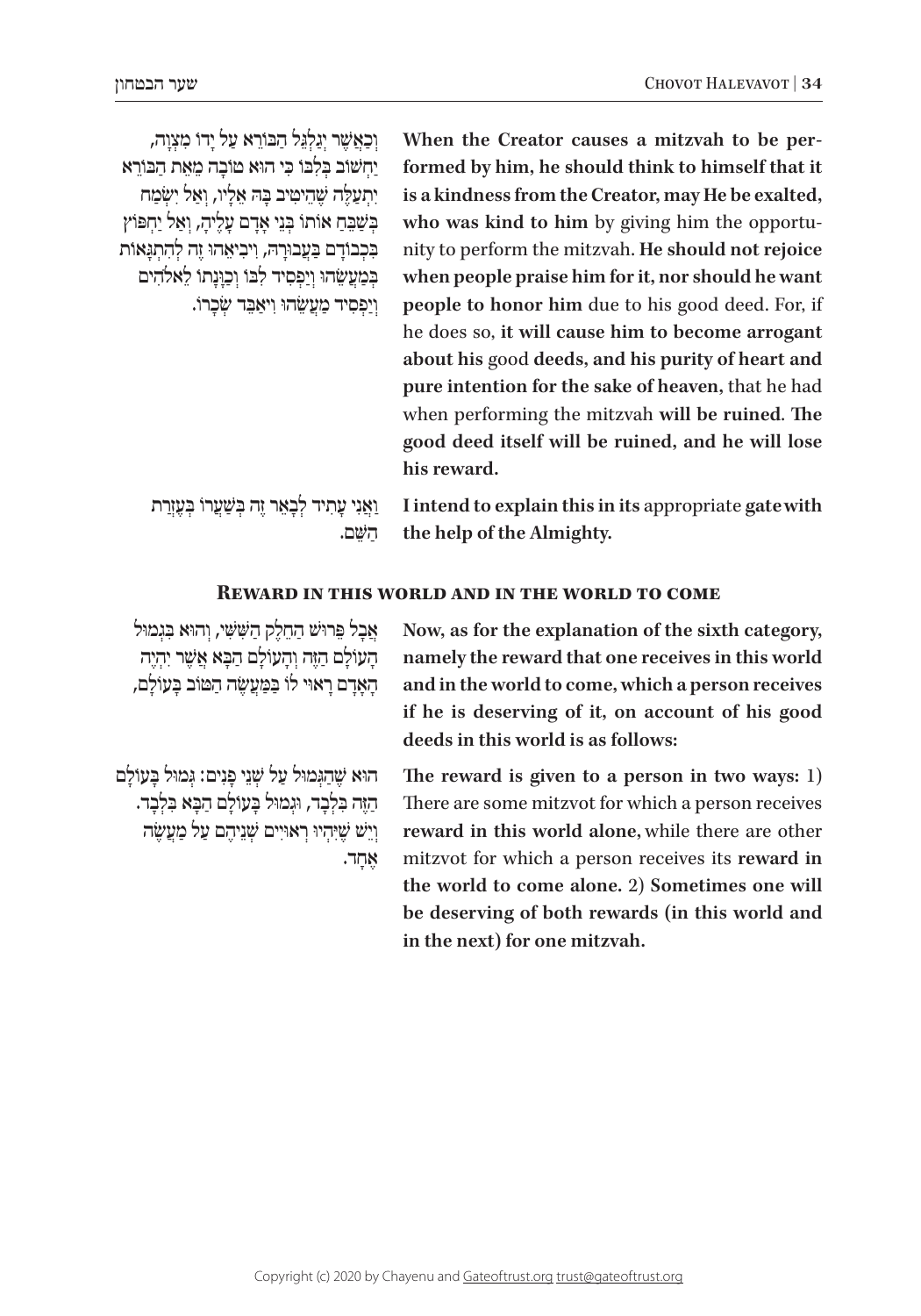וְ לֹ ֹ א פ ׁרַ ש ּ לָ נו ּ בֵּ אור זֶה בַּ אֵ ר הֵ יטֵ ב.

ֹאֲדָ, עָרַב הַבּוֹרֵא לְעַמּוֹ גְּמוּל כּוֹלֵל ֿ עַל מַעֲשָׂה כּוֹלֵל, וְלֹא חִלֵּק הַגִּמוּל עַל הָעֲבוֹדוֹת בְּעוֹלָם כְּמוֹ שֶׁעָשָׂה בְּעָנֶשׁ עַל הַעֲבֵרוֹת בָּעוֹלָם, כִּמוֹ שֶׁפֵּרַשׁ הַמַּעֲשָׂיִם ֿשֵׁעוֹשֵׂיהֵם חַיָּבִין סִקִילַה שְׂרֵפָה הֵרֶג וָהֶנֶק, וּמַלְקוּת אַרְבָּעָים, וּמִיתָה, וְכָרֵת, ׁ וְ תַ ש ּ ְ לו ׁ מֵ י כֵ פֶ ל, וְ תַ ש ּ ְ לומֵ י אַ רְ בָּ עָ ה ּׁ וַ חֲ מִ ש ׁ ָ ה, וְ נֶ זֶק שֹו ֹ ר בּ ו ׁ ר וְ ש ֵׁ ן וְ אֵ ש ֹ , וְ נותֵ ן ּמו ׁ ם בָּ אָ דָ ם, וְ שֹו ּ לַ חַ ת יָד בִּ מְ בו ׁשָ יו, ּ וְ הַ מֹו ׁ צִ יא ש ּ ֵ ם רָ ע, וְ הַ דֹומֶ ה לָ זֶה.

ְ

The Torah does not explain this matter as to which reward one receives for which mitzvah well, but the **Creator did assure his nation that we will receive** a general reward for our actions, though he didn't specify which reward one will receive for each mitzvah, as he did with regard to the punishment ple, the Torah specifies those acts which one who in this world for one's transgressions. For examcommits them is liable to be stoned, burnt, slain by the sword, strangled, receive forty lashes, get punished by death at the hands of the Almighty, suffer *karet*, liable to pay double payment (of that which he stole), or liable to pay four or five times ages caused by one's ox, or one's pit, the tooth of fies how much one is required to pay for damthe amount (he stole). Likewise the Torah specione's animal, damage caused by one's fire, damage caused by one who inflicts a blemish on another person, damage caused by someone who strikes a person's private parts, one who makes a libelous claim against his wife.

# **REWARD AND PUNISHMENT IN THE WORLD-TO-COME**

However, the prophet did not explain anything at all about the nature of the reward and punishment one will receive in the world to come, for a number of reasons:

ture of the soul as it is without a body as it will be in **One of the reasons for this omission, is that the na**the world to come is unknown to us, as it is beyond our comprehension. All the more so is it impossible for us to understand the spiritual pleasure or pain of the soul in the world to come, which comes to the person as reward and punishment for his actions in this world. Instead, it was explained only to those people who were able to understand this matter, as we find that the angel of the Almighty said to **Joshua** the High Priest, (in Zecharya 3:7): "And I will let you walk among these who stand by."

ּ אֲ בָ ל ג ּ ְ מו ֹ ל הָ עו ׁ לָ ם הַ בָּ א וְ עָ נְ שֹו לֹ ׁ א פֵ רַ ש ּ מֵ הֶ ם הַ נ ּ ָ בִ יא מְ או ֹ מָ ה בְּ סִ פְ רו ּ , בַּ עֲ בור ּכ ּ ַ מָ ה פָ נִ ים.

ּ מִהם, כּי צוּרת הּנּפּשׁ בּלֹעַדי הגּוּף ּ אֵ ינָ ה ּ יְדו ּ עָ ה אֶ צְ לֵ נו ּ , כ ׁ ָ ל ש ֶּ כֵ ן מַ ה ּׁש ּ ֶ ת ִּ תְ עַ נ ֵֹ ג בּ ו ֹ או ּ ת ִִ צְ טַ עֵ ר בָּ ע ּ נְ יָן הַ הוא, ְאַך פֵּרַשׁ אותו לְמִי שֶׁהָיָה מֵבִין הָעָנְיָן ּהַ ז ּ ֶה, כ ְֹ מו ׁ ש ֶֹ אָ מַ ר לִ יהו ׁשֻ עַ )זכריה ג, ָּז) "וְנָתַתִּי לְךָּ מַהְלְכִים בֵּין הָעוֹמְדִים ּ הָ אֵ לֶ ה".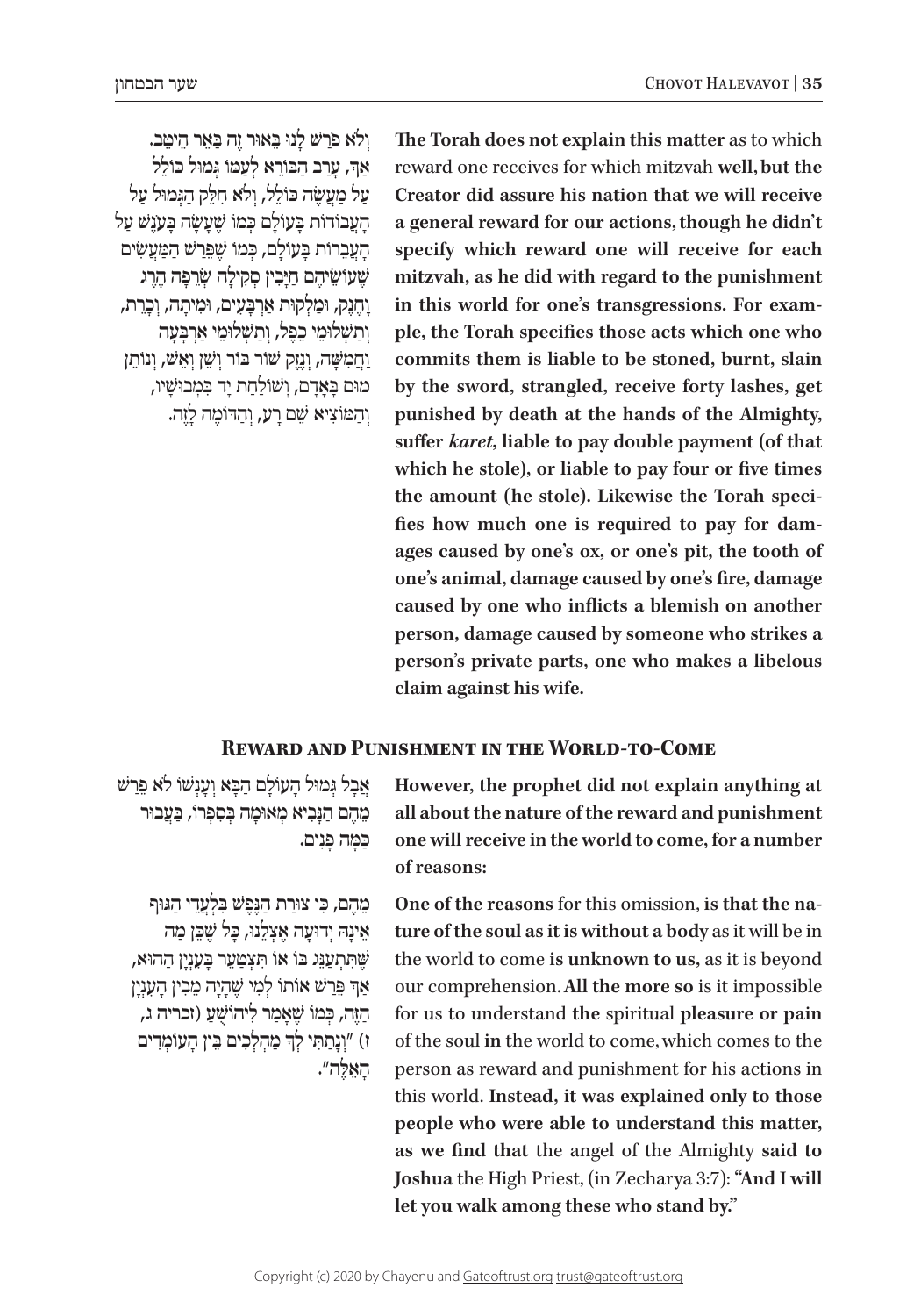This will not happen when the soul is still tied down to the body, rather He was alluding to that turn to be like the form of the angels, insofar as which will be after death, when the soul will reits simple and spiritual state, and as a result of it having stopped to use its body, when it will be refined and shine as a result of it's good deeds in this world.

ment of the world is not mentioned in Scripture is An additional reason why the reward and punish**because the reward and punishment of the world** to come was orally transmitted from the prophets to the people, and was understood by the wise men among them. It was left out of being mentioned in Scripture, in the same manner that much of the explanations of the mitzvot and transgressions were left out of Scripture, because they relied on **the tradition** which was passed down from generation to generation.

Another reason why the reward and punishment of the world is not mentioned in Scripture is because the nation of Israel at the time when they accepted ited understanding, to such a degree that it is the Torah were in a state of foolishness and limactually evident from that which is written in the **Torah.** Therefore, the Creator conducted himself with them as a father who has compassion over his young child conducts himself when he wants to discipline him; he does so gently and slowly. As it is written in the verse (Hoshea 11:1) "For, when Israel was young, I loved him."

וְלֹא יָהְיָה זֶה בְּעָוֹד נַפְשׁוֹ קִשׁוּרַה בְּגוּפוֹ, ּׁ אֲ בָ ל רָ מַ ז לְ מַ ה שּ ֶ י ּ ִהְ יֶה אַ חַ ר הַ מָ וֶ ת, ֿשֵׁתַּשׁוּב הַגַּפֵּשׁ בְּצוּרַת הַמַּלְאַכִים בְּעַנִין פְּשִׁיטוּתָה וַדַקוּתֵה וְעָזְבָה לְהִשְׁתַּמֵּשׁ ְבְּגוּפָה כְּשֶׁתִּזְדַּבֵּךְ וְתַזְהִיר וְהָיוּ מַעֲשֶׂיהָ מוֹבִים בַּעוֹלַם הַזֶּה.

וּמֵהֶם, שֶׁגְּמוּל הַעוֹלַם הַבָּא וְעָנְשׁוֹ הַיָה ֻמְ ק ּ בָּ ל אֵ צֶ ל עַ מ ּ ֵ י הָ אָ רֶ ץ מֵ הַ נְ בִ יאִ ים, וּמִשְׁכֵל אֵצֶל הַחֲכָמִים, וְהִנִּיחוּ לְזָכְרוֹ בּפַפר, כּמוֹ שׁהּנּיחוֹ לזכּוֹר הרבּה מִפּרוּשׁ הַמִּצְוֹת וְהַחוֹבוֹת, מִפְּנֵי שֵׁסֵמְכוּ עַל הקבלה. ַ

מהם, שהעם היוּ מן הסכלות וּמעוּט הַהֲבָנָה, בְּעָנְיַן שֶׁאֵינֵנּוּ נִעֲלָם מִמַּה ֿשֵׁכַּתוּב בַּתּוֹרָה, וְנַהָג הַבּוֹרֵא עָמַהֶם ּמִנְהַג הָאָב הַחוֹמֵל עַל בְּנוֹ הַקָּטְן כְּשֶׁהוּא רוֹצֶה לְיַסְרוֹ בְּנַחֲת וּלְאֵט, כְּמוֹ שֵׁכַּתוּב יִכִּי נַעֲר יִשְׂרַאֵל וַאֹהֲבֶהוּ" (הושע יא, א(.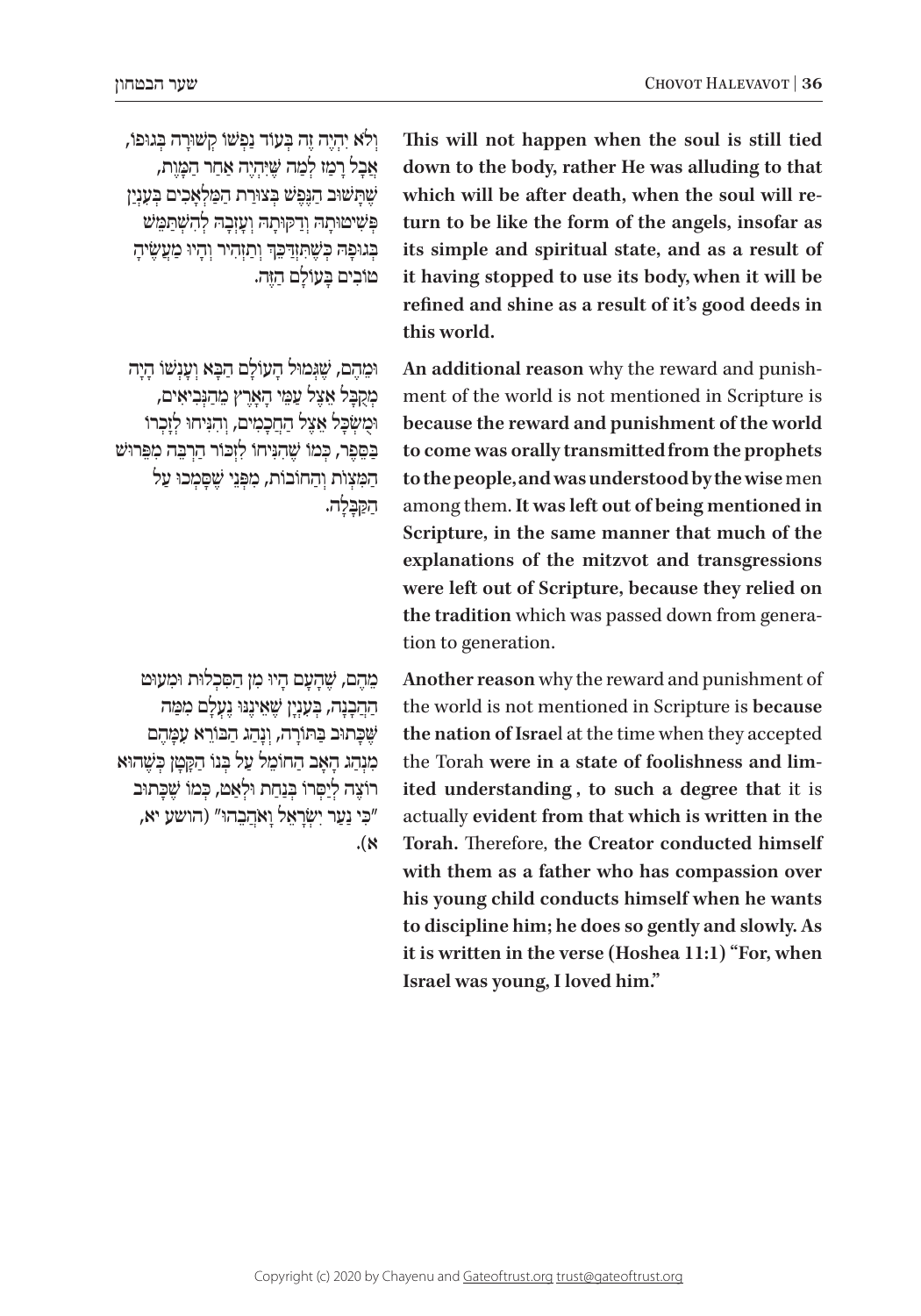וְהָאָב כָּשֶׁרוֹצָה לְלַמֵּד אֶת בְּנוֹ בְּנַעֲרוּתוֹ הַחַכְמוֹת אֲשֶׁר יַעֲלֶה בַּהֶם אֱל הַמֲעֲלוֹת הַעֲלִיוֹנוֹת אֲשֶׁר לֹא יְבִינֵן הַנַּעַר בַּעָת ּ הַ הִ יא, אִ ל ּו ּ הָ יָה מְ פַ י ֹ ֵס או ֹתו עֲ לֵ יהֶ ן וְאוֹמֵר לוֹ: סְבוֹל יְגִיעוֹת הַמּוּסֵר וְהַלְּמּוּד בַּעֲבוּר שֵׁתַּעֲלָה בָּהֶן אֵל הַמֵּעֲלוֹת ּ הַ חֲ מו ֹדות, לֹ ֹ א הָ יָה סובֵ ל אֶ ת זֶה וְ לֹא ֿשׁוֹמֵעַ אַלִיו, מִפְּנֵי שֵׁאֵין מֵבִין אוֹתֵן.

וּוכאַשׁר ייעדהוּ על זה בּמה שהוא ערב לוֹ מִיד, ממֹאכל וּמִשׁתה וּמַלְבּוּשׁ נַאָה וּמִרְכֵּבֶת נַאָה וְהַדּוֹמֶה לֵזֶה, וְיוֹעַידֵהוּ בְּמֵה שֵׁיִצַעֲר אוֹתוֹ מֵיַד, מֵרַעָב וְעֵירוֹם וּמַלְקוּת וְהַדוֹמֵה לָהֶם, וְייַשֵּׁב דַעָתּוֹ עַל מַה שֵׁיַּבְטֵח עַלַיו מֵן הַרְאֵיוֹת הַמְּרְגַּשׁוֹת וְהַעֲדִיּוֹת הַגְּלוּיוֹת הַאֲמִתִּיוֹת, יֵקַל עַלֵיו לִסְבּוֹל יְגִיעַת הִמּוּסֵר וְלִשֵׂאֵת טַרְחוֹ.

וִכְ יְצִיע לִימֵי הַבַּחְרוּת וִיחזק שַׂכלוֹ, יִבִין הענין המכוּן אליו במוּסרוֹ ויכוּן  $\omega$ אַלִיו, וְתִמְעַט בְּעֵינַיו הַעֲרֵבוּת אֲשֶׁר ּ הָ יָה רָ ץ אֵ לֶ יהָ בִּ תְ חִ ל ִ ַ ת ענְ יָנָ יו, וְ הָ יָה זֶה לחמלה עליו. By way of analogy: When a father wants to teach his son in his youth, the various types of wisdom which will enable him to attain great levels, preciate at that time. Were he to persuade his son which the young lad does not understand or apto learn them by saying to him "tolerate the hard work of disciplining yourself and learning so that **els**", the son would still not be able to tolerate it, through them you can attain the delightful levand he would not listen to him because he doesn't comprehend those levels.

However, when he promises his son, as a reward for his learning, things which are pleasant for him in the immediate future, such as food, drink, nice-looking clothing, a nice-looking chariot and the like, and at the same time he warns his son that if he does not work hard in his learning, he will punish him with those punishments which will immediately cause him pain, such as hunger, lack of clothing, spanking and the like, and in addition to this he will reassure his son with clear proofs and tangible evidence, then all of this will make **it easy for him to tolerate the hard work of disciplining himself and will make it easier for him to** be able to bear the bother which is involved with learning.

When the child becomes a young man, and his intellect will mature, he will understand the true purpose of his disciplining himself, and he will have this in mind when toiling in his learning. Those pleasant things which he was pursuing at nificant to him, and he will understand that the the beginning of his learning, will now be insigreason why his father initially promised him all of this was out of compassion for him.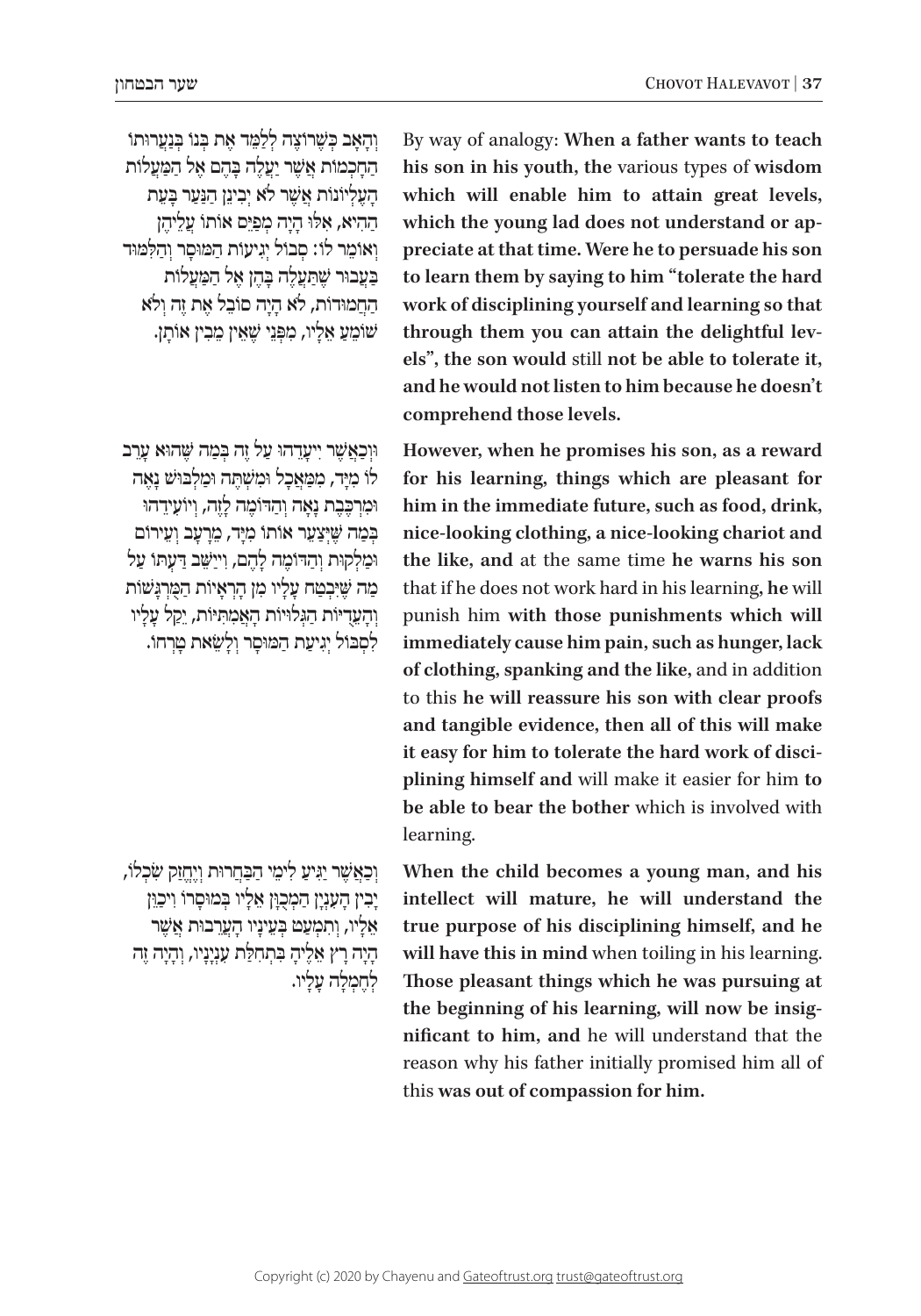ׇ֦֧֧֧֖֖֖֧֚֚֚֝֬֝֬֓֓֕֓֡֓֬֓֓֕֓֬֓<u>֓</u> וְכֵן הַבּוֹרֵא יִתְבְרֵךְ יִהֵל עַמּוֹ וְהִפְּחִידָם בִּנְמוּל וְעָנֶשׁ מְמַהֲרִים, מִפְּנֵי שֶׁיָּדַע כִּי הָעָם כַּאֲשֶׁר יְהָקְנוּ לַעֲבוֹדָה תִּגְּל ּ מֵ עֲ לֵ יהֶ ם סִ כְ לו ּ תָ ם בִּ גְ מו ֹ ל הָ עולָ ם הַ בָּ א וְ יָעֲ נָשׁוֹ, וְיִכְוְנוּ בַּעֲבוֹדָה אֱלָיו, וְיִתְנַהֲגוּ ּבָּ ה עָ דָ יו.

וְבֵן נֹאמַר בְּבָל מַה שֶׁבַּםְפָרִים מֵהַגְשָׁמַת . ֹהַ בּ ורֵ א יִתְ בָּ רֵ ך ְ

וּמֵהֶם, שֶׁגְּמוּל הָעוֹלָם הַבְּא אֵין אָדָם<br>רָאוּי לוֹ בְּמַעֲשֵׂהוּ הַטּוֹב בִּלְבָד, אַךְ יְהָיֶה רַאוּי מִן הָאֱלֹהִים בִּשְׁנֵי דְבָרִים  $\epsilon$ אַחַר הַמַּעֲשֶׂה הַמּוֹב:

הָאֲחָד, שֵׁיוֹרֶה בְּנֵי הָאָדָם עֲבוֹדַת ֹהַ בּ ו ּ רֵ א יִתְ עַ ל ֶׂ ה וְ יַנְ הִ יגֵ ם לַ עֲ שֹו ּ ת הַ טֹוב, כִמו*ֹ ש*ֵׁכָתוּב ״וּמַצְדִיקֵי הָרַבִּים כַּכּוֹכָבִים לְעוֹלָם וַעָד" (דניאל יב, ג), וְאֲמֵר ּ "וְ לַ מֹו ּ כִ יחִ ים יִנְ עָ ם וַ עֲ לֵ יהֶ ם ת ָֹ בו ּ א בִ רְ כַ ת טוֹב" (משלי כד, כה).

וְכַאֲשֶׁר יְתִקְבֵּץ לַמְּשִׁתַּדֵּל גְּמוּל הַצְדָקָתוֹ  $\lambda$  אֵל גִמוּל צִדקתוֹ וּגְמוּל אִמוּנת לִבּוֹ ֹ וְ סִ בְ לו ּ , יִהְ יֶה רָ או ּ י לִ גְ מו ֹ ל הָ עולָ ם הַ בָּ א ֹ אֵ צֶ ל הַ בּ ורֵ א.

ּׁ וְ הַ שֵ נִ י, חֶ סֶ ד מֵ אֱ לֹ ּ הִ ים ו ֹ נְ דָ בָ ה וְ טובָ ה, כְּמוֹ שֶׁכָּתוּב "וּלְך<mark>ּ אֲ</mark>דֹנִי חָםֶד כִּי אַתְּה ָ תִּשׁלִם לְאִישׁ כּמעָשׂהוּ״ (תהלים סב, יג(.

So too, the Creator, blessed be He, instilled in his terial reward and punishment which are quick to nation hope and fear by telling them about macome in this world. He did this because he knew that at a later time when they would become strongly established in their service of the Creator, they would rid themselves of their foolishness of being focused on the reward of this world. Instead, they will direct their service towards G-d alone, and conduct themselves in it for the purpose of connecting to him.

**Similarly** we will say an explanation why we find in all of Scripture that it describes the Almighty as having physical traits.

Another one of the reasons why the Torah does not mention the reward in the world to come is **because** a person is not deserving of reward in the world to come on account of his good deeds alone. Rather, he is only deserving of it, if in addition to his good deeds, two other conditions are met:

**1**) That he teaches other people the service of the Creator, may he be exalted, and leads them to do good, as it is written (in Daniel 12:3): "And those who bring the multitudes to righteousness are like the stars forever and ever" and as it says (in Mishlei ant, and a good blessing shall come upon them." 24:25): "But for those who reprove it will be pleas-

It is only when a person will have the combined merit of causing others to be righteous as well as being righteous himself, and the merit of his belief in his heart and his tolerance of pain or poverty, that he will be deserving of the reward in the world to come.

**2)** The second condition is that the Almighty be kind, generous and good with him, as it is written ness, for You repay a man according to his deeds." (in Tehillim 62:13): "And You, O L-rd, have kind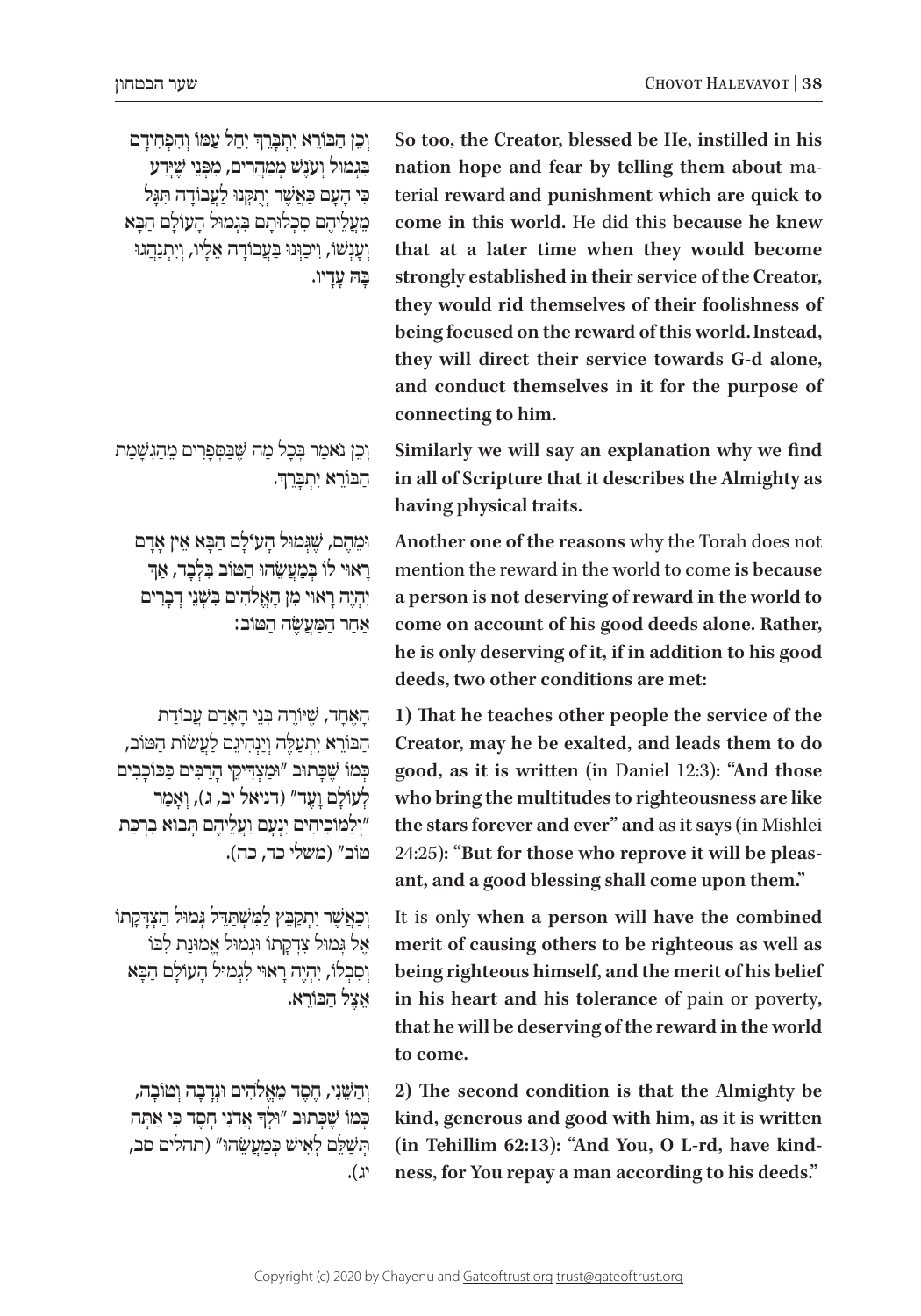mighty's kindness is as follows: Even if a person's The reason why the reward is only due to the Algood deeds were as many as the sand of the sea, they would not amount to the value of even one kindness of the Creator blessed be He in this son has sins. If the Creator were to be exacting world. All the more so, will it be true, if the perwith the person in demanding him to thank him for the good that he has bestowed upon him, then all the person's good deeds would be cancelled and wiped out when taking into account even the smallest kindness of the Creator with the person.

It follows that the reward that the Creator gives him does not come to him due to his actions, rather it is from the kindness of the Creator to-<br>wards him.

But, on the other hand, the punishment which a person receives in both worlds, comes to a person through truth and justice, for he has become li-<br>able as a result of his actions.

It is just that the kindness of the Creator is strong hillim 62:13): "And You, O L-rd, have kindness," over us in the two worlds, as it is written (in Teand as it says (in Tehillim 78:38): "But He is merci-ful, He atones sins and does not destroy."

tion of the reward of the world to come in the Torah Another one of the reasons why there is no menis as follows: The good deeds of a person can be divided into two categories: 1) Those good deeds which are hidden from other people, which no one else other than the Creator can see, such as those obligations of one's heart and the like. 2) There are other mitzvot which are "revealed on the limbs", these refer to the mitzvot which are not formed with a person's limbs and as such can be hidden from other people; mitzvot that are per**observed** by other people.

וְהַעַלָּה בֵּזֶה, כִּי אִם הַיָּה מֵעֲשֶׂה הָאָדָם ْכְחוֹל הַיָּם בְּמִסְפֵּר, לֹא יְהָיֶה שַׁקוּל בְּטוֹבָה אַחַת מִן טוֹבוֹת הַבּוֹרָא יִתְבַּרֶך ֹעֲלֵיו בַּעוֹלָם הַזָּה, כַּל שָׁכֵּן אִם יְהָיָה לוֹ הַטְא, וְאִם יְדַקְדֶק הַבּוֹרֵא עָם הָאָדָם בִּתְבִיעַת הוֹדָאַת הַטּוֹבָה, יִהְיֶה כָּל ּכִּוּעֲשֵׂהוּ נִכְהָד וְנִשְׁקָע בַּקְטַנָּה שֶׁבְּטוֹבוֹת ֹהַ בּ ורֵ א עָ לָ יו.

וּמַה שֵׁיְהָיָה מִגְּמוּל הַבּוֹרֵא לוֹ אֵינוֹ מַגִּיעַ ֿלוֹ עַל מַעֲשֶׂהוּ, אֵלָא הוּא מֵחֵםֵד הַבּוֹרֵא עָ לָ יו.

אַך הָעֹנֶשׁ בִּשְׁנֵי הָעוֹלָמִים הוּא בֶּאֱמֶת וּבְדִין וְחוֹב שֶׁחַיַּב בּוֹ הָאֲדָם,

אַלַא שַׁחֲםֵד הַבּוֹרָא יִתְגַּבֵּר עַלְיו בַּשָּׁנֵי הְעוֹלְמִים, כְּמוֹ שֶׁכְּתוּב "וּלְךָ אֲדֹנָי חָםֶד" (תהלים סב, יג), "וְהוּא רַחוּם יְכַפֵּר עָוֹן וְלֹא יַשְׁחִית" (תהלים עח, לח).

ּו ּ מֵ הֶ ם, כ ִּ י הַ מ ַׂ עֲ ש ּ ֶ ה הַ טֹו ּ ב מִ תְ חַ לֵ ק לִשׁנִי חלִקִים: מִמְּנּוּ נִסְתְּר, אִין מַשְׁקִיף עליו זוּלת הבּוֹרא, כּחוֹבוֹת הלכבוֹת ּ וְ הַ דֹו ּ מֶ ה לָ הֶ ם, ו ּמִ מ ּ ֶ נּו נִ רְ אֶ ה עַ ל הָ אֵ בָ רִ ים, ּ אֵ ינֶ נּו ּ נִ סְ ת ָּ ר מִ ן הַ בְּ רו ּ אִ ים, וְ הֵ ם הַ מִ צְ וֹת הנראות על האברים.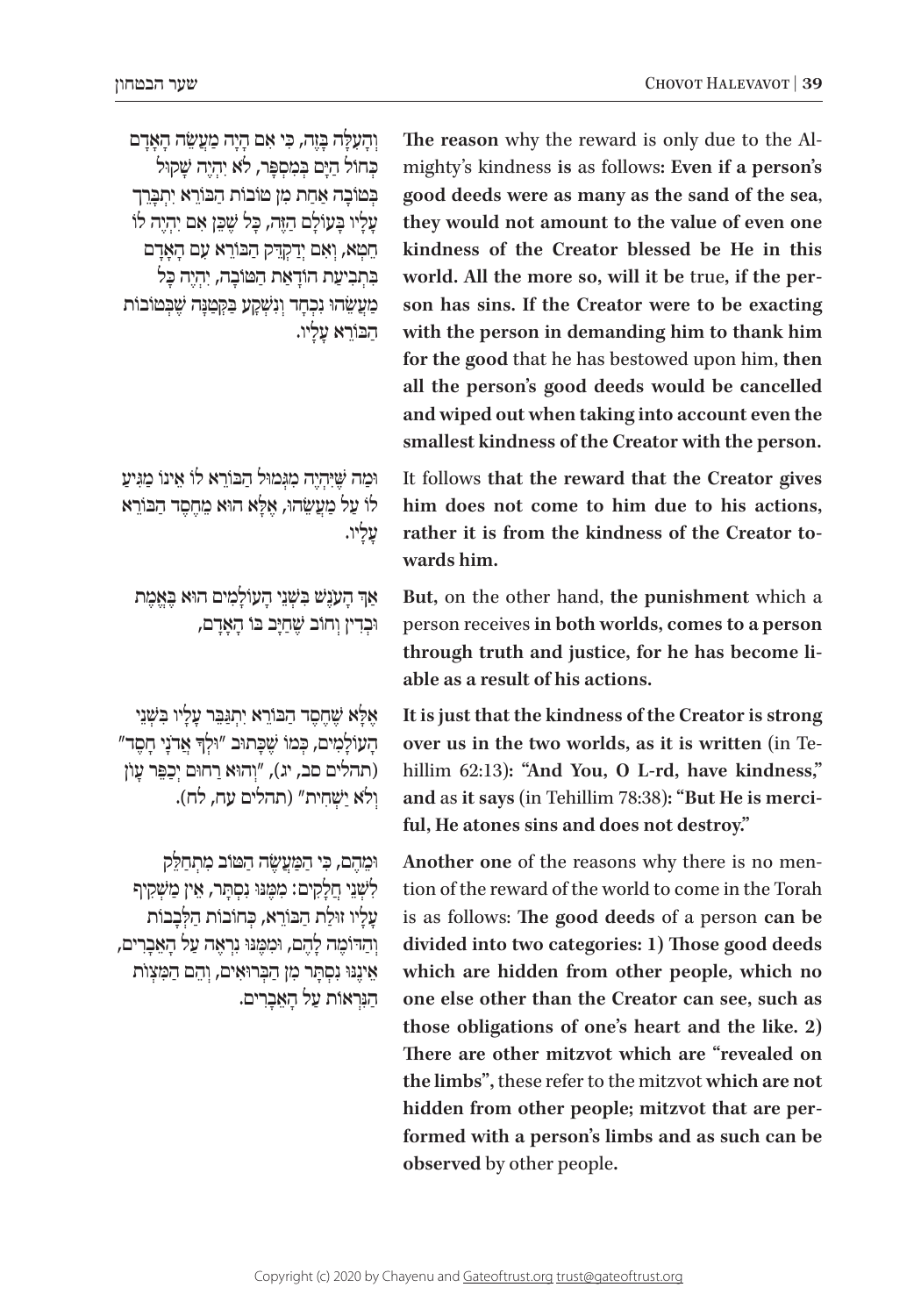ְוְהַבּוֹרֵא יִתְבְּרֵךְ גּוֹמֵל עַל הַמַּעֲשֶׂה הַנִּרְאֶה עַל הַאֲבָרִים בִּגְמוּל נִרְאֶה בַּעוֹלֵם ּהַזֶּה, וְגוֹמֵל עַל הַמַּעֲשֶׂה הַצָּפוּן וְהַנִּסְתַּר ּ בִּ גְ מו ּ ל נִ סְ ת ָּ ר, וְ הו ּא ג ּ ְ מו ֹ ל הָ עולָ ם הַ בָּ א. וְעַל כֵּן זְכֵרוֹ דְּוִד עָלָיו הַשֵּׁלוֹם בְּמִלָּה שׁמּוֹרָה עַל הַעַנְיַן, כְּמוֹ שֵׁאַמַר "מַה רַב ְמוּבְךָ אֲשֶׁר צְפַנְתְּ לִירֵאֶיךָ" (תהלים לא, ָכ(,

ְ וְכֵן דֶרֶךָ הָעָנֶשׁ הַּנִּרְאֶה וְהַנִּפְתָּר כְּדֶרֶךְ ּהַ ג ּ ְ מול.

והראיה על זה, כּי האל יתעלה ערב לִעָמּוֹ עַל העַבוֹדה הנּראית עַל האברים  $\kappa$ גמוּל נראה מהר בּעוֹלם הזה, והוא ֹ הַ מְ פ ׁרָ ש ׁ בְּ פָ רָ ש ַּ ת אִ ם בְּ חֻ קֹותַ י.

וְכֵן עַרַב לַהֶם עַל הַעֲבֵרוֹת הַנִּרְאוֹת ֿהַגְּלוּיוֹת עֹנֶשׁ נִרְאֶה מַהֵר בְּעוֹלָם הַזֶּה, לְפִי שֵׁאֵין לַהֲמוֹן הַעָם אֵלֵא מֵה שֵׁנֵּרְאֵה מַהַמַּעֲשִׂים, לֹא מֵה שֵׁנַּםְתֵּר, וְהוּא מֵה ֿשֵׁאָמַר "הַנְּסְתַּרוֹת לַה' אֱלֹהֵינוּ וְהַנְגְלוֹת לְנוּ וּלְבָנִינוּ עַד עוֹלַם" (דברים כט, כה), וְאָמֶר הַכָּתוּב "וְאָם הַעָלִם יַעָלִימוּ עַם ֿ הָאָרִץ אֶת עֵינֵיהֶם מִן הָאִישׁ הַהוּא בִּתְתּו ְּמְזַרְעוֹ לַמֹּלֶךְ לְבִלְתִי הָמִית אוֹתוֹ, וְשַׂמְתִי ֿאֲנִי אֶת פָּנֵי בָאִישׁ הַהוּא וּבְמִשְׁפַּחִתּוֹ" )ויקרא כ, ד־ה(. The Creator, blessed be He, rewards us for the vot that are hidden by nature and those that are vealed reward in this world, while for the mitzmitzvot that are "revealed on the limbs" with reperformed in private, he rewards us with hidden reward, namely, the reward of the world to come.  **ferred to it, the world to come, with a word which** Therefore, King David, of blessed memory, reteaches us this matter, as he said (in Tehillim **have 31:20): "How great is Your goodness that You have** hidden away for those who fear You."

Likewise, the manner in which the Almighty's punishment is administered is that sometimes it is revealed and sometimes it is concealed from us depending on the nature of the sin, as is the case with the manner in which the reward is administered.

The proof for this is that the Almighty, may he be exalted, promised his nation for the service which is "visible on the limbs", a reward which is quickly visible in this world. This is explicitly **found** in Parshat *Im Bechukotai*.

Likewise, He promised us that for sins which are ment which is quickly visible in this world. This **visible and in the open, we will receive a punish**is because the masses only know of those actions tions which are concealed. This is what the Torah which are visible, and do not know of those acden things belong to the L-rd, our G-d, but the means when it says (in Devorim 29:28): "the hid**ever**" and Scripture also says (in Vayikra 20:4-5): revealed things are for us and our children for-"But if the people of the land ignore that man... I will set my attention upon that man, and upon his family."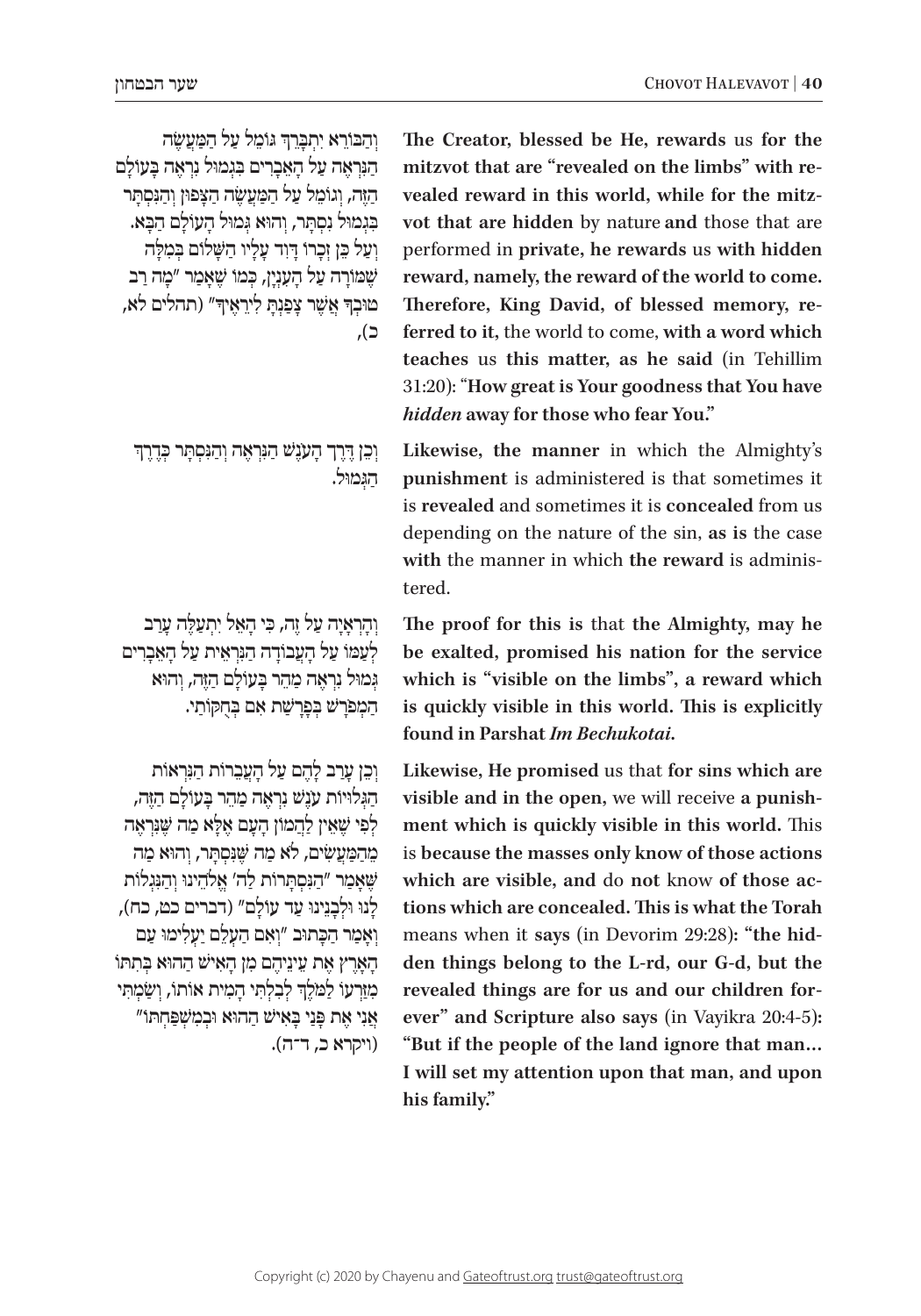ְֹאַךְ הָעֲבוֹדוֹת וְהָעֲבֵרוֹת הַצְפוּנוֹת בַּלֵּב, ׇ֦֧֧֧֖֖֖֧֚֚֚֝֬֝֬֓֓֕֓֡֓֬֓֓֕֓֬֓<u>֓</u> דִין גְּמוּלָם עַל הַבּוֹרֵא יִתְבְּרֵךְ בְּעוֹלָם הֵזָה וּבְעוֹלַם הַבָּא, עַל כֵּן הִנִּיחַ הַסֵּפֵר ּ פֵּ רו ׁש ּ ג ְּ מו ֹ ל הָ עולָ ם הַ בָּ א.

ּוּמֵהֶם, כִּי הַגְּמוּל וְהָעֹנֶשׁ הַגִּזְכָּרִים בַּסֵפֶר, דִּבֵּר הַנַּבִיא בִּגְמוּל הַעוֹלַם הַזֶּה וְעַנְשׁוֹ לאנשי העולם,

וּמִפְּנֵי שֶׁהָיָה יְהוֹשָׁעַ בֵּן יְהוֹצָדָק בְּעוֹלַם הַמַּלְאָכִים אָמַר לוֹ "וְנָתַתִּי לְךָ מַהְלְכִים בִין העוֹמדים האלה" (זכריה ג, ז), כּי ְּ זֶה דֶּרֶדְ הַיִּחוּל וְהַהַפְּחָדָה שֶׁיִּהְיֶה כְּרָאוּי לזמן ולַמַקוֹם, וְאַתָּה הָבֵן.

וּמֵהֵם, שֵׁגְּמוּל הַעוֹלַם הַבֵּא אֵין תִּכְלִיתוֹ  $\epsilon$ אֲלֵא לְהִדְּבֵק בֵּאלֹהִים וּלְהִתְקַרֶב אֶל ָ אוֹרוֹ הָעֶלְיוֹן, כְּמוֹ שֶׁבְתוּב "וְהָלַדְ לְפָנֶיךָ יְשׂעִיה נח, ח), יַאַסְפֶרְ" (ישׂעִיה נח, ח), ָוְ אָמַר "וְהַמַּשְׂכִילִים יַזְהִירוּ כְּזֹהָר הַרַקִיעַ (דניאל יב, ג), וְאָמֵר "לֵאוֹר בְּאוֹר ּ הַ חַ יִים" )איוב לג, ל(.

וְלֹא יַגִּיעָ אֵלִיו אֵלֵא מִי שֵׁרַצָה הַבּוֹרָא בּוֹ, וּרְצוֹן הַבּוֹרֵא שֹׁרֵשׁ הַגְּמוּל, כְּמוֹ שֵׁכְּתוּב ּ"כ ֹ ִ י רֶ גַ ע בְּ אַ פּ ו ּ חַ י ֹ ִים בִּ רְ צו ֹנו" )תהלים ל, ו(, However for one's service of the Almighty and the transgressions which are concealed in one's heart, reward and punishment will be meted out both in this world and in the world to come. It is plicitly stating the reward of the world to come. for this reason that the Torah refrained from ex-

Another one of the reasons why the Torah did not mention the reward of the world to come is **because** regarding the reward and punishment which are mentioned in the Torah, the prophet is speaking about the reward and punishment of this world to the people of this world.

**However, since Yehoshua the son of Yehotzodok** was already in the world of the angels, therefore **he said to him** (in Zecharya 3:7): "and I will give you free access among those who stand by." For **fear** this is the way of instilling hope of reward and fear of punishment; that it be fitting for both the time and place in which the person who is receiving it can be found and understand this.

Another explanation why there is no explicit mention of reward of the world to come in the Torah is because the ultimate reward of the world to come is that we should cleave to the Almighty, and draw close to his exalted light as it is written (in Yeshayahu 58:8): "And your righteousness shall go before you; the glory of the L-rd shall gather **you in**." Likewise, it says (in Doniel 12:3): "And the wise will shine like the brightness of the sky," and it says (in Iyov 33:30): "To be enlightened with the light of life."

Only a person whom the Creator wants him to be tion with the Almighty. Now, the will of the Creator close, will reach this level of closeness and connec**is the source of the reward, as it is written (in Te-**<br>hillim 30:6): For His wrath lasts but a moment; life **results** from His favor.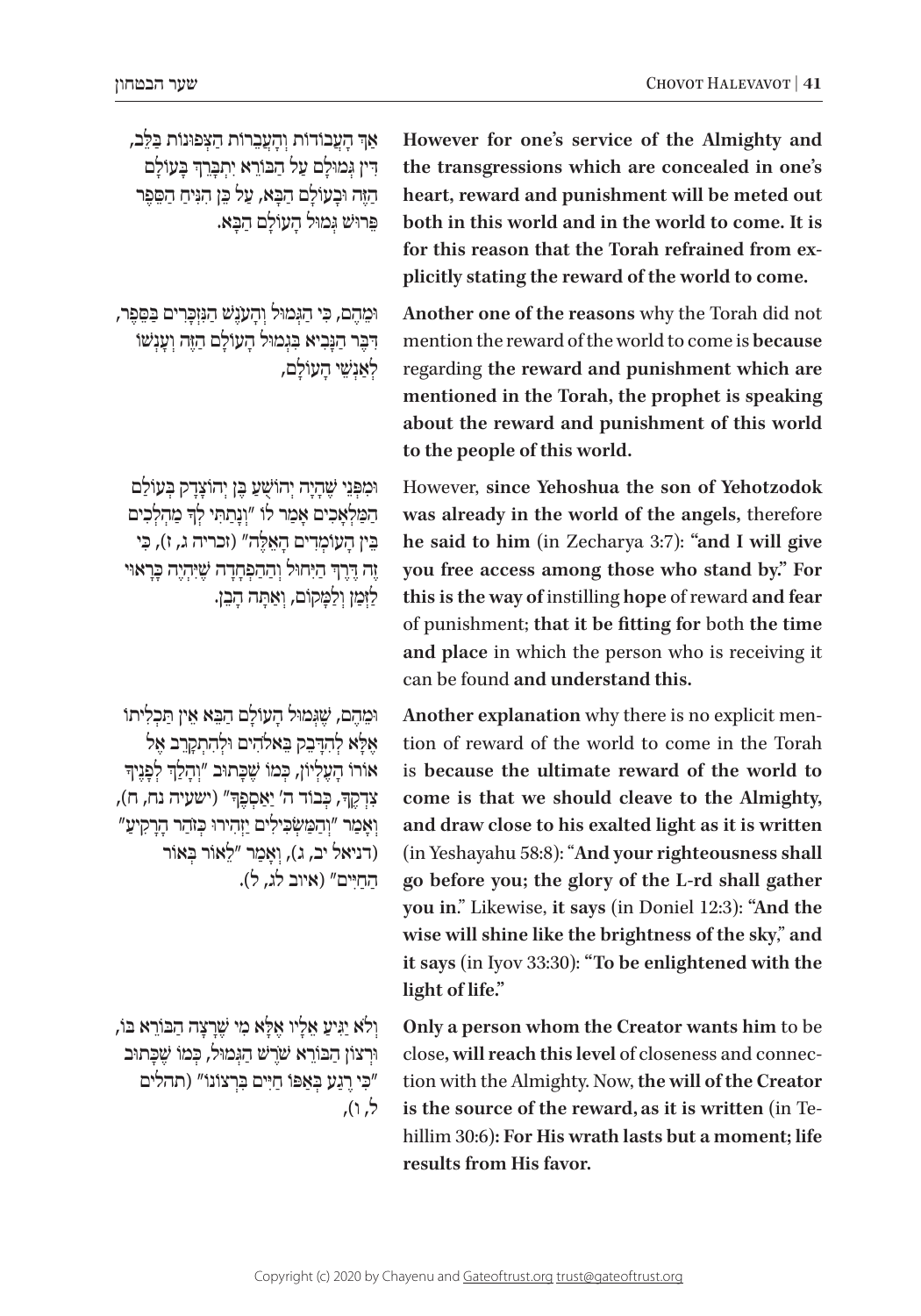ׁ וְ אָ מַ ר בְּ פָ רָ ש ּ ַ ת אִ ם בְּ חֻ קֹותַ י רְ מָ זִים ְשָׁמּוֹרִים עַל הַרַצוֹן מֵאֱלֹהִים, וְהוּא מֵה ּׁשֶ אָ מַ ר "וְ לֹ ׁ א תִ גְ עַ ל נַ פְ ש ִ י אֶ תְ כֶ ם" )ויקרא כו, יא), וְאָמַר "וּפָנִיתִי אֲלֵיכֶם" (ויקרא כו, ט), "וְהִייתִי לָכֶם לֵאלֹהִים וְאֵתֶם ּת ּ ִ הְ יו לִ י לְ עָ ם" )ויקרא כו, י(.  **The Torah actually says in Parshat Im Bechukotai** words which allude to the will of the Almighty, which is what is meant when it says (in Vayikra) 26:11): "and My Spirit will not reject you" and as  **it says** (in verses 9) "I will turn towards you.. and I will be your G-d, and you will be My people.

# **TRUST IN GOD WITH REGARD TO REWARD AND PUNISHMENT**

והבּמַחוֹן על האלהים במה שיעד בו ּהַ צ ּ ַ ד ִ ִ יק ּ ים מִ ג ְּ מו ֹ ל הָ עו ּ לָ ם הַ ז ֹ ֶה וְ הָ עולָ ם הַבָּא עַל הַעֲבוֹדַה **שִׁיִּשַׁלְמֵהוּ לְמִי שַׁרַאוּי** לוֹ, כֵן יְשֵׁלַם הָעָנֶשׁ לְמִי שֶׁרָאוּי לוֹ, מִן ּהַ ד ּ ִ ין עַ ל הַ מ ַּ אֲ מִ ין. ו ֹ בִ טְ חו ֹנו עַ ל הָ אֱ לֹהִ ים ְבָּזֶה מֵהַשְׁלַמַת הַאֲמוּנֵה בֵּאלֹהִים, וְכְּמוֹ ֿשְׁכֵּתוּב "וְהֶאֵמַן בַּה' וַיַּחֲשָׁבָה לּוֹ צָדַקָה" (בראשית טו, ו), וְאָמֵר "לוּלֵא הֶאֱמַנְתִּי לראות במוּב ה' בארץ חיים" (תהלים כז, יג).

As for the trust in the Almighty regarding the reward of this world and of the world to come, which he has promised the righteous for their service of G-d; that he will compensate those people who deserve it and mete out punishment gation for every believer in the Almighty. His trust to those who deserve it, the bitachon is an oblilief in the Almighty. As it is written in the verse in the Almighty regarding this, completes his be-(Bereshit 15:6): "And he believed in the L-rd, and He accounted it to him as righteousness." As it ing the good of the L-rd in the land of the living." says (in Tehilim 27:13): "Had I not believed in see-

# **GOD'S REWARD IS A GRACE**

וֹאין רֹאוּי לִבְטוֹח עַל מַעָשׂהוּ הִטּוֹב וְיַבְטִיחַ נַפְשׁוֹ בְּגְמוּל הַעוֹלַם הַזֶּה וְהַעוֹלַם ְהַבָּא עַל מַעֲשֵׂהוּ, אַךְ יִטְרַח וְיִשְׁתַּדֵּל בהודאה למוֹבוֹת הבּוֹרא התּמידוֹת עֲלֵיו, לֹא לְתִקְוַת גְּמוּל עֲתִיד שֵׁיַּתְחַיֵּב לוֹ ׂ בְּ מַ עֲ ש ּ ֵ הו. It is not proper for a person to rely on his good deeds, and to assure himself, that he will receive a reward for his deeds in this world and in the next. Rather, a person should exert himself and make ator for the constant kindness that the Creator efforts to do good as a way of thanking the Crebestows upon him, but not out of a hope that he will receive a reward in the future as payment for his good deeds.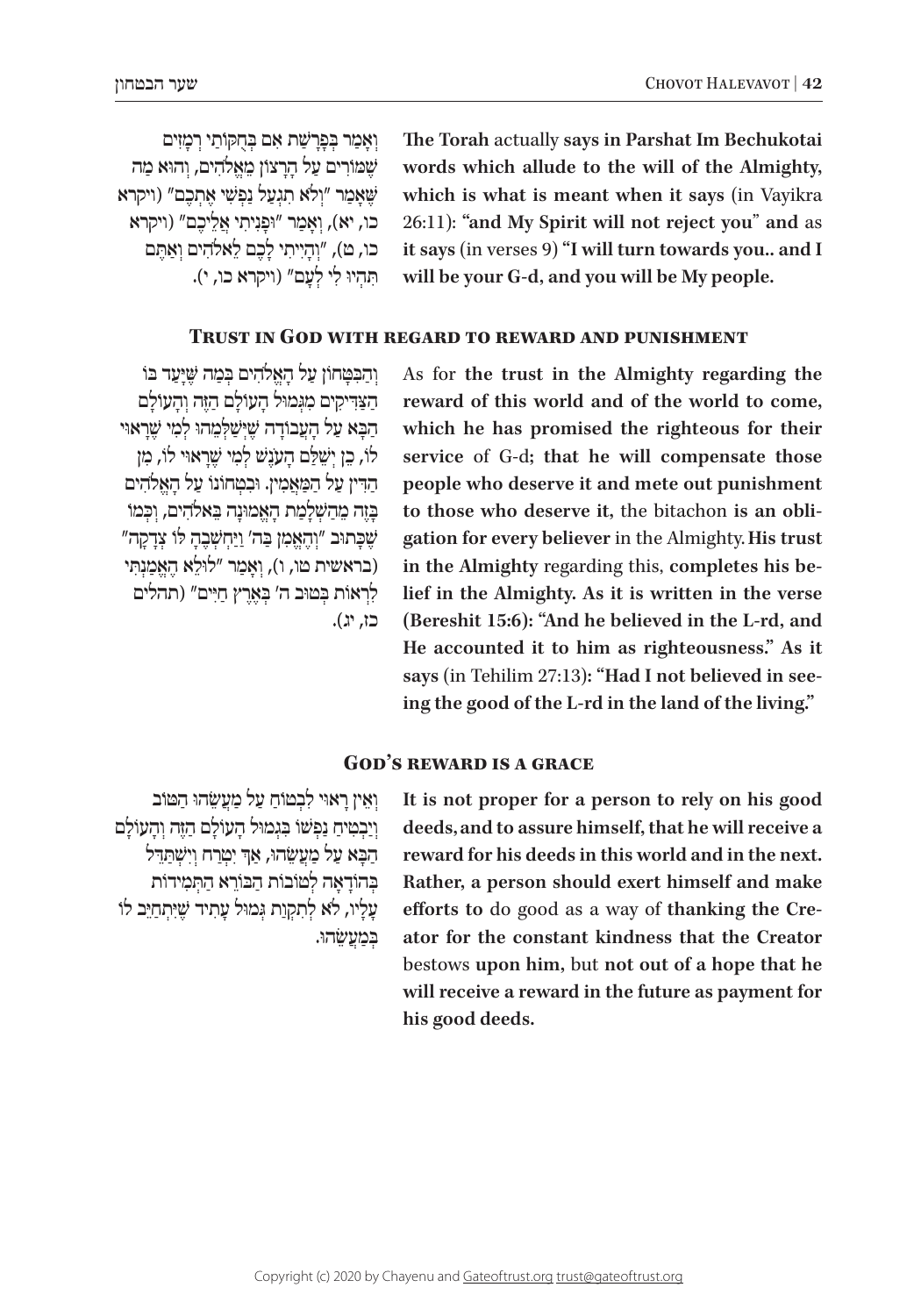Instead, after a person makes efforts to serve G-d as a way of paying up his obligation to thank the Creator for the great kindness that he bestowed mighty that he will give him a reward in the world upon him, only then he should trust in the Alto come. As our Rabbis of blessed memory said (in Avot 1:3) "Do not be like servants who serve their master, so that they can receive reward; rather be like servants who serve their master without any intention of getting any reward, and the fear of heaven shall be upon you."

One of the pious men would say: "A person would not be found deserving of the reward of the world to come, if they would be exacting with him in the accounting of how much he is obligated to do for the Almighty in return for all the kindness that the Almighty has performed with him. Rather, it is out of the kindness of the Almighty upon him that a person is rewarded. Therefore do not rely on your good deeds.

**King David said about this (in Tehilim 62:13)** "And You, O L-rd, have kindness, for You repay a man according to his deeds."

# **WORLD-TO-COME: KINDNESS OF G-D**

The explanation of the proper *bitachon* one should have with regard to the seventh category, namely, the kindness of the Almighty, which he bestows upon those he chooses and treasures in the world to come, with an abundance of kindness which is *chon* in the Almighty regarding this category, is too many to count. The proper way to have *bita*that a person should engage in the means which **serving of this special kindness from the Almighty** will bring him to the level of the pious who are deblessed be He.

אַף יִבְטַח עַל הָאֱלֹהִים בּוֹ אַחַר ׁ הַ הִ ש ּ ְ ת ַּ ד ּ ְ לו ֹ ת לִ פְ רו ֹ עַ הו ֹ דָ אַ ת הַ בּ ורֵ א עַ ל **ּגֹדֵל מוֹבָתוֹ עַלְיו, כִּמוֹ שֵׁאֲמְרוּ רַבּוֹתֵינוּ** ֹ זִכְ רונָ ם לִ בְ רָ כָ ה )משנה אבות א, ג( אַל תְּהִיוּ כַּעֲבָדִים הַמְשָׁמַשִׁין אֶת הַרַב" ַ עַל מִנָת לְקַבִּל פְּרַם, אֵלֵא הֵווּ כַּעֲבַדִים הַמְשַׁמְּשִׁין אֶת הָרַב שֱלֹּא עַל מִנָּת לִקַבֵּל ֹ פְּ רָ ס, וִ יהִ י מו ׁ רָ א שָ מַ יִם עֲ לֵ יכֶ ם".

וְהָיָה אֱחָד מְן הַחֲסִידִים אוֹמֵר: לֹא יְגִיעַ ּ . . .<br>האדם אל גִמוּל הַעוֹלַם הַבָּא בְּמַעֲשָׂהוּ אִם מְדַקְדָקִים עַמּוֹ בְּחֵשְׁבּוֹן בְּמֵה שֵׁהוּא ּחַיֵּב לִאלֹהִים עַל טוֹבוֹתֵיו עַלִיו, אֲבָל בְּחֶםֶר הַאֲלֹהִים עַלָיו, עַל כֵּן אֵל תַּבְטְחוּ במעשׂיכם.

וְאָמַר דְּוִד בְּזֶה "וּלְךְ אֲדֹנִי חָםֶד כִּי אַתְּה תּשׁלִם לֹאישׁ כּמעָשׂהוּ" (תהלים סב, יג(.

ּ אֲ בָ ל פֵּ רו ׁש ּׁ הַ חֵ לֶ ק הַ ש ִ ְ בִ יע ּ י, וְ הוא בְּ חֶ סֶ ד הַאֲלֹהִים עַל בְּחִירֵיו וּסְגַלֵּתוֹ בְּעוֹלָם הַבָּא בְּרֹב הַטּוֹבוֹת אֲשֶׁר לֹא נוּכַל לְסַפְרַן.אַפְּנֵי יֹשֵׁר הַבִּטֵּחוֹן עַל הַאֲלֹהִים בּוֹ, שֵׁיּתְעַםֵּק בִּפְבוֹת הַמַּגִּיעוֹת אוֹתוֹ אֵל מַדְרֲגוֹת ּ הַ חֲ סִ ידִ ים הָ רְ אויִים לָ זֶה מֵ אֵ ת הָ אֱ לֹהִ ים ְיִתְבְּרֵךְ בְּחַסְדוֹ.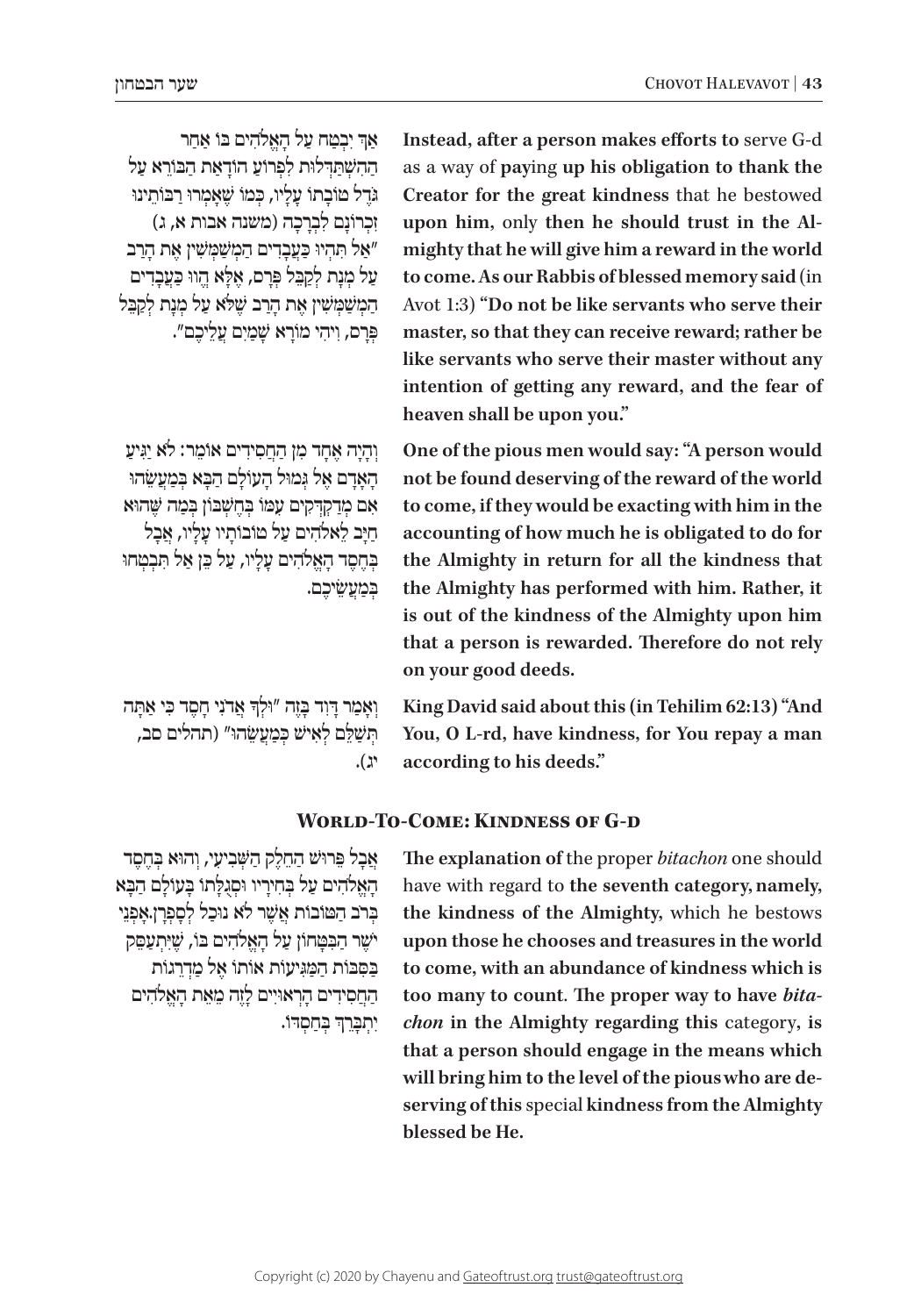ּ וְ הו ׁא שֶּ י ּ ִנְ הַ ג בְּ מִ דֹו ׁ ת אַ נְ ש ֵׁ י הַ פְּ רִ ישּות הַמּוֹאֵסִים בַּעוֹלַם הַזֶּה, וּלְהוֹצִיא אַהֲבָתוֹ וּבְחִירַתוֹ מִלְּבּוֹ, וְיַמִיר זֶה בִּאֲהֲבַת הַבּוֹרָא ְֿיִתְבְּרֵךָ, וּלְהִמְּםֵר אֵלְיו וּלְהִשְׁתַּעֲשֵׁעַ בּוֹ ּו ׁ לְ הִ ש ְּ תֹו ֹ מֵ ם מֵ הָ עו ֹ לָ ם וְ יו ׁש ְ בָ יו,

וְיִתְנַהֵג בִּמְנְהֲגֵי הַנִּבִיאִים וְהַחֲסִידִים, וְיִהְיֶה לְבּוֹ בָּטוּחַ בֵּאלֹהִים שֶׁיְתִחַםֵּד עָמּוֹ כִּמוֹ שֶׁהָתְחָםֵר עַמֵּם בַּעַוֹלַם הַבָּא.

**אֵבַל מִי שַׁיִּבְטֵח עַל הַאֱלֹהִים שֵׁיְזַכֵּהוּ** לִזה מִבּלִי מִצוּע מִעָשׂה, הוּא הכּסיל וְהַפֶּתִי, וְהוּא דוֹמֶה לְמִי שֶׁנֶּאֱמַר עֲלֵיהֶם ֿעוֹשִׂים מַעֲשֵׂה זִמְרִי וּמִבָקִשִׁים שַׂבַר ּכ ְ פִ ינְ חָ ס" )סוטה כב, ב(.

ּו ּמִ ס ּ ִ מ ָׁ נֵ י אַ נְ ש ּ ֵ י הַ מ ַּ עֲ לָ ה הַ ג ֹ ְ דו ּ לָ ה הַ זֹאת, ְשִׁיּוֹרוּ עַבְדִי הַבּוֹרָא אֵל עֲבוֹדַת הַבּוֹרָא, וְהַסֵּבֵל בְּעֵת הַנְּסֵיוֹן וְהַצָּרָה, וְשֵׁיֵקַל בְּעֵינֵיהֶם כַּל דַּבֵר אֵצֶל קִיּוּם מִצְוַת ׇ֦֧֧֧֖֖֖֧֚֚֚֝֬֝֬֓֓֕֓֡֓֬֓֓֕֓֬֓<u>֓</u> הַבּוֹרֵא יִתְבְּרֵךּ,

ּכְמוֹ שֶׁיָדַעָתָּ מִן הָעָנְיָן "וְהָאֵלֹהִים נִפַּה אֶת אַבְרַהָם" (בראשית כב, א), וְעָנְיַן הַנַּנְיָה מְישָׁאֵל וַעֲזַרְיָה בְּבְבְשֵׁן הָאֵשׁ, וְדָנְיֵאל בְּגוֹב הָאֲרָיוֹת, וַעֲשֲׂרָה הֲרוּגֵי ּ מַ לְ כות.

This means that he should conduct himself in the manner of the ascetics who detest the pleasures of this world, and that he should remove from his heart the love of it and his desire for it. He should exchange it for the love of the Creator, blessed be sure in Him and he should be astounded at the He, and to give himself over to Him, and take pleaworld and its inhabitants.

**He should conduct himself in the customs of the** sured that the Almighty will be kind to him in the prophets and the pious, and then he can be asworld to come, in the same manner as he is kind to them.

However, one who relies on the Almighty that he will make him meritorious of this kindness in the world to come, without him having engaged in good deeds which will serve as the means for him deserving it, is foolish and gullible, and he can be compared to one who it is said about them (in the **Talmud Sotah 22b): "they commit sinful acts like Zimri**, and want reward like Pinchas."

Some of the identifying features through which one can identify those people who have reached this great level are: that they teach other people the way in which to serve the Creator, and through the tolerance that they show during the times of challenges and trouble, and that they consider it **easy**, to do any thing that is connected to the observance of the commandments of the Creator.

As is well known from the story of "And the Al-<br>mighty tested Abraham"; the story of *Akeidat Yitzchak*, and from the story of Chananya, Mishoel and Azaryah in the fiery furnace, the story of Don-<br>iel in the lion's den, and the ten marytrs.